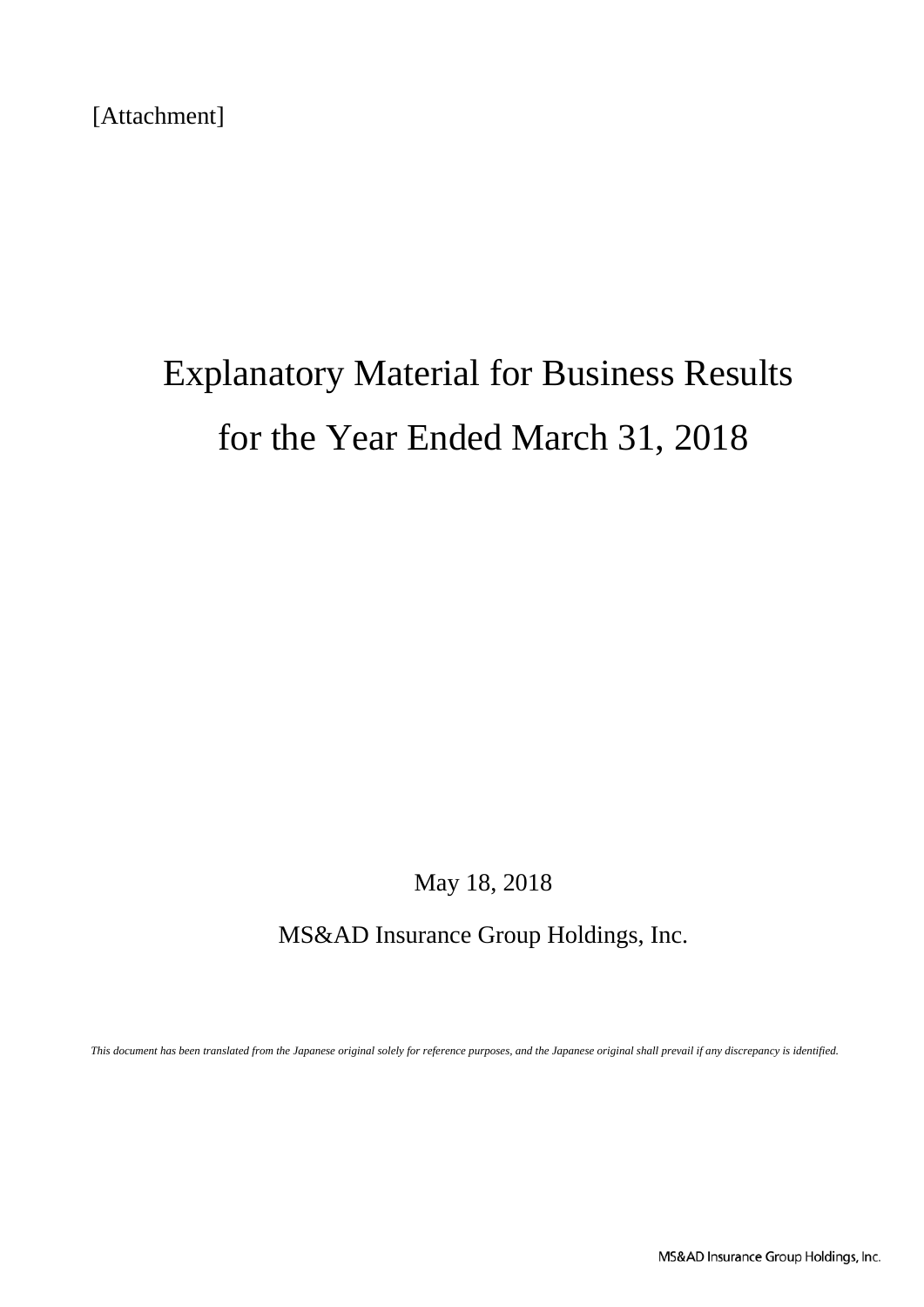## **Contents**

|                                                                                                  | Page           |
|--------------------------------------------------------------------------------------------------|----------------|
|                                                                                                  | 1              |
| (1) Consolidated Business Performance                                                            | 1              |
| (2) Breakdown of Results by Company (Net Premiums Written, Ordinary Profit and Net Income        |                |
|                                                                                                  | $\overline{2}$ |
|                                                                                                  | $\overline{c}$ |
|                                                                                                  | 3              |
| (5) Natural Catastrophe Incurred Losses occurred outside Japan included in Consolidated Business |                |
| Results for the Year Ended March 31, 2018                                                        | 3              |
| 2. Non-Consolidated Business Results of Mitsui Sumitomo Insurance Co., Ltd.                      | 4              |
| 3. Non-Consolidated Business Results of Aioi Nissay Dowa Insurance Co., Ltd.                     | 9              |
| <b>4. Earnings Forecasts</b>                                                                     |                |
| (1) MS&AD Insurance Group Holdings, Inc. (Consolidated)                                          | 14             |
| (2) Mitsui Sumitomo Insurance Co., Ltd. (Non-consolidated)                                       | 14             |
| (3) Aioi Nissay Dowa Insurance Co., Ltd. (Non-consolidated)                                      | 15             |
| [Supplementary Information]                                                                      |                |
| 1. Supplementary Information on Consolidated Business Results                                    | 16             |
| (1) Premiums Written and Net Claims Paid by Line of Insurance                                    |                |
| (2) Investments in Securities                                                                    |                |
| 2. Summary of Business Results of Main Consolidated Subsidiaries                                 | 18             |
| (1) Mitsui Sumitomo Insurance Co., Ltd. (Non-consolidated)                                       |                |
| (2) Aioi Nissay Dowa Insurance Co., Ltd. (Non-consolidated)                                      |                |
| (3) Mitsui Direct General Insurance Co., Ltd. (Non-consolidated)                                 |                |
| (4) Mitsui Sumitomo Aioi Life Insurance Co., Ltd. (Non-consolidated)                             |                |
| (5) Mitsui Sumitomo Primary Life Insurance Co., Ltd. (Non-consolidated)                          |                |
| 3. Supplementary Information on Business Results                                                 |                |
| for the Year Ended March 31, 2018 for Press Conference                                           | 38             |
| (1) Mitsui Sumitomo Insurance Co., Ltd. (Non-consolidated)                                       |                |
|                                                                                                  |                |

(2) Aioi Nissay Dowa Insurance Co., Ltd. (Non-consolidated)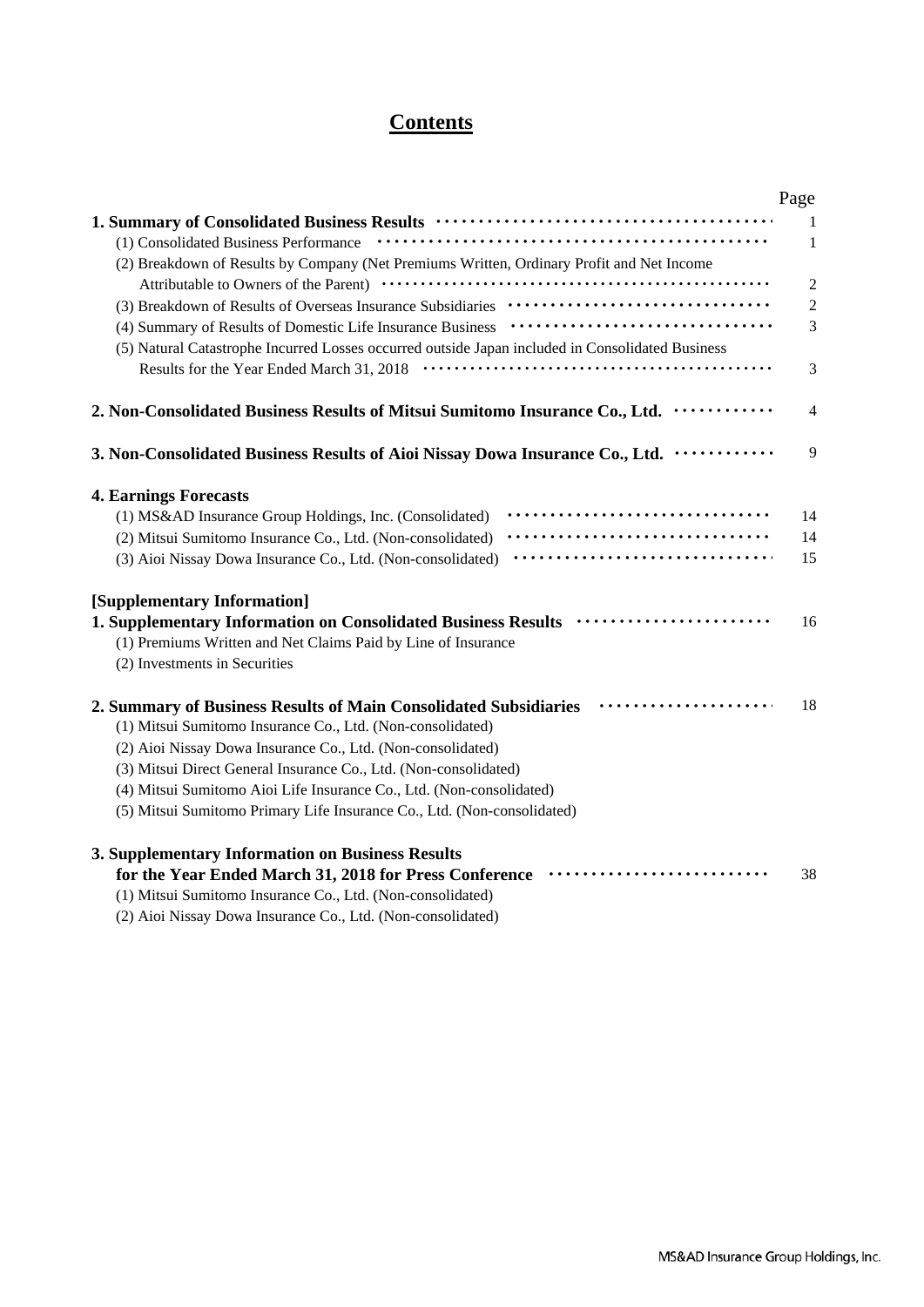### **1. Summary of Consolidated Business Results**

### **(1) Consolidated Business Performance**

(Yen in 100 millions)

|                                                               | Items          | Year ended<br>March 31, 2017 | <b>Year ended</b><br>March 31, 2018 | <b>Change</b> | <b>Change ratio</b> |
|---------------------------------------------------------------|----------------|------------------------------|-------------------------------------|---------------|---------------------|
| Ordinary income and expenses:                                 |                |                              |                                     |               |                     |
| <b>Underwriting income:</b>                                   | 1              | 48,104                       | 46,540                              | (1,563)       | $(3.3) \%$          |
| Net premiums written                                          | $\mathfrak{2}$ | 34,069                       | 34,469                              | 399           | 1.2                 |
| Deposit premiums from policyholders                           | 3              | 985                          | 863                                 | (121)         | (12.4)              |
| Life insurance premiums                                       | 4              | 12,531                       | 10,582                              | (1,948)       | (15.6)              |
| <b>Underwriting expenses:</b>                                 | 5              | 42,559                       | 41,637                              | (921)         | (2.2)               |
| Net claims paid                                               | 6              | 18,318                       | 19,351                              | 1,032         | 5.6                 |
| Loss adjustment expenses                                      | 7              | 1,695                        | 1,710                               | 14            | 0.9                 |
| Commissions and collection expenses                           | 8              | 6,810                        | 6,890                               | 80            | 1.2                 |
| Maturity refunds to policyholders                             | 9              | 2,368                        | 2,410                               | 42            | 1.8                 |
| Life insurance claims                                         | 10             | 3,308                        | 3,761                               | 452           | 13.7                |
| Provision for outstanding claims                              | 11             | 713                          | 1,795                               | 1,081         | 151.5               |
| Provision for underwriting reserves                           | 12             | 9,077                        | 5,644                               | (3, 432)      | (37.8)              |
| <b>Investment income:</b>                                     | 13             | 5,072                        | 5,508                               | 435           | 8.6                 |
| Interest and dividends income                                 | 14             | 2,725                        | 2,862                               | 136           | 5.0                 |
| Investment gains on money trusts                              | 15             | 160                          | 87                                  | (72)          | (45.2)              |
| Gains on sales of securities                                  | 16             | 926                          | 1,519                               | 593           | 64.1                |
| Investment gains on separate accounts                         | 17             | 813                          | 1,152                               | 339           | 41.7                |
| <b>Investment expenses:</b>                                   | 18             | 550                          | 1,631                               | 1,080         | 196.2               |
| Investment losses on money trusts                             | 19             | 10                           | 137                                 | 127           | 1,229.5             |
| Losses on sales of securities                                 | 20             | 127                          | 89                                  | (37)          | (29.5)              |
| Impairment losses on securities                               | 21             | 20                           | 15                                  | (5)           | (25.7)              |
| Operating expenses and general and administrative<br>expenses | 22             | 6,535                        | 6,696                               | 160           | 2.5                 |
| Other ordinary income and expenses:                           | 23             | (4)                          | 31                                  | 36            |                     |
| Gains/(losses) on equity method investments                   | 24             | 21                           | 30                                  | 9             | 42.9                |
| Ordinary profit                                               | 25             | 3,526                        | 2,115                               | (1, 410)      | (40.0)              |
| <b>Extraordinary income and losses:</b>                       |                |                              |                                     |               |                     |
| <b>Extraordinary income</b>                                   | 26             | 35                           | 513                                 | 478           | 1,347.9             |
| Reversal of reserve for price fluctuation                     | 27             |                              | 420                                 | 420           |                     |
| <b>Extraordinary losses</b>                                   | 28             | 735                          | 185                                 | (549)         | (74.7)              |
| Provision for reserve for price fluctuation                   | 29             | 339                          |                                     | (339)         | (100.0)             |
| <b>Extraordinary income/(losses)</b>                          | 30             | (700)                        | 327                                 | 1,027         |                     |
| Income before income taxes                                    | 31             | 2,826                        | 2,443                               | (382)         | (13.6)              |
| <b>Income taxes - current</b>                                 | 32             | 1,054                        | 1,184                               | 129           | 12.3                |
| <b>Income taxes - deferred</b>                                | 33             | (345)                        | (280)                               | 65            |                     |
| <b>Total income taxes</b>                                     | 34             | 709                          | 904                                 | 195           | 27.5                |
| Net income                                                    | 35             | 2,116                        | 1,538                               | (578)         | (27.3)              |
| Net income/(loss) attributable to non-controlling interests   | 36             | 12                           | (1)                                 | (14)          | (113.9)             |
| Net income attributable to owners of the parent               | 37             | 2,104                        | 1,540                               | (563)         | (26.8)              |

 insurance product "ModoRich", which contains a special clause related to premium adjustment and refund at maturity. (Notes) 1. The figures in the above table are presented exclusive of Good Result Return premiums of Mitsui Sumitomo Insurance's proprietary automobile

 2. Extraordinary losses for the year ended March 31, 2017 include system-related costs that were recognized by the reorganization by function at domestic insurance consolidated subsidiaries under the umbrella of the Company in the amount of ¥26.3 billion.

| .<br>18.97?<br>οc<br>4.09''<br>21.068<br>business<br>· related<br><b>losses</b><br>Incurred<br><b>nsurance</b> :<br>non-life »<br>- to<br>20.<br>__<br>$\sim$ |  |  |      |
|---------------------------------------------------------------------------------------------------------------------------------------------------------------|--|--|------|
|                                                                                                                                                               |  |  | 11.U |

(Note) Incurred losses (excluding loss adjustment expenses) = net claims paid + movement in outstanding claims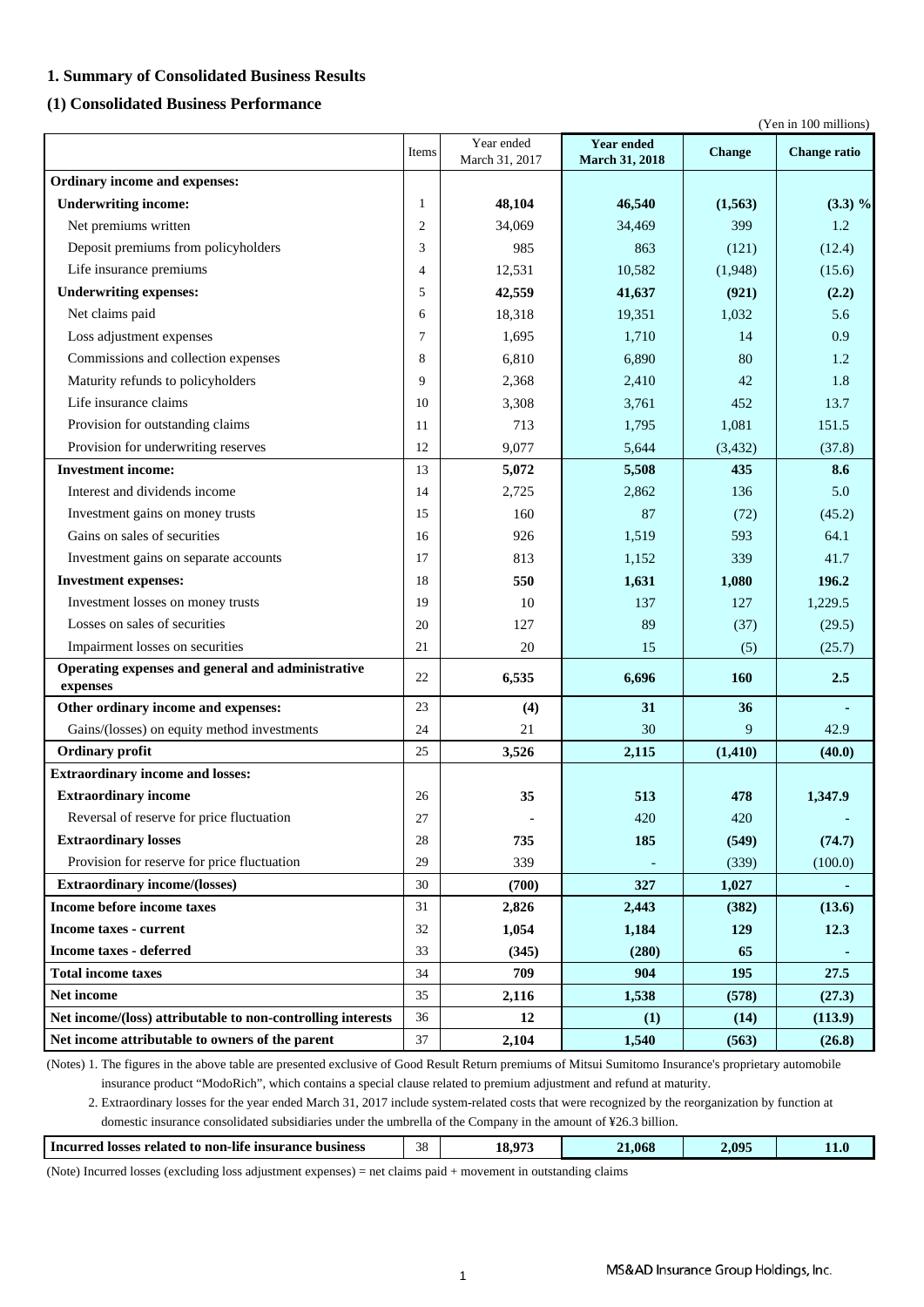|                                                 |                |                              |                                            |                | (Yen in 100 millions) |
|-------------------------------------------------|----------------|------------------------------|--------------------------------------------|----------------|-----------------------|
|                                                 | Items          | Year ended<br>March 31, 2017 | <b>Year ended</b><br><b>March 31, 2018</b> | <b>Change</b>  | <b>Change ratio</b>   |
|                                                 |                |                              |                                            |                | $\frac{0}{0}$         |
| Net premiums written $^{\text{(Note 1)}}$       | 1              | 34,069                       | 34,469                                     | 399            | 1.2                   |
| Mitsui Sumitomo Insurance <sup>(Note 1)</sup>   | $\overline{c}$ | 14.696                       | 15,003                                     | 306            | 2.1                   |
| Aioi Nissay Dowa Insurance                      | 3              | 12,005                       | 12,220                                     | 214            | 1.8                   |
| Mitsui Direct General Insurance                 | 4              | 376                          | 378                                        | $\overline{2}$ | 0.6                   |
| Overseas insurance subsidiaries                 | 5              | 6,931                        | 6,823                                      | (107)          | (1.6)                 |
| Ordinary profit                                 | 6              | 3,526                        | 2,115                                      | (1, 410)       | (40.0)                |
| Mitsui Sumitomo Insurance                       | 7              | 2,155                        | 2,625                                      | 470            | 21.8                  |
| Aioi Nissay Dowa Insurance                      | 8              | 751                          | 56                                         | (695)          | (92.5)                |
| Net income attributable to owners of the parent | 9              | 2,104                        | 1,540                                      | (563)          | (26.8)                |
| Mitsui Sumitomo Insurance                       | 10             | 1,645                        | 1,982                                      | 336            | 20.5                  |
| Aioi Nissay Dowa Insurance                      | 11             | 503                          | 156                                        | (347)          | (69.0)                |
| Mitsui Direct General Insurance                 | 12             | (9)                          | $\overline{2}$                             | 12             |                       |
| Mitsui Sumitomo Aioi Life Insurance             | 13             | 45                           | 52                                         | 6              | 14.9                  |
| Mitsui Sumitomo Primary Life Insurance          | 14             | 207                          | 292                                        | 85             | 41.1                  |
| Overseas insurance subsidiaries                 | 15             | 240                          | (1,046)                                    | (1,287)        | (534.7)               |
| Others, consolidation adjustments, etc.         | 16             | (529)                        | 100                                        | 630            |                       |

**(2) Breakdown of Results by Company (Net Premiums Written, Ordinary Profit and Net Income Attributable to Owners of the Parent)**

(Notes) 1. The figures in the above table are presented exclusive of Good Result Return premiums of Mitsui Sumitomo Insurance's proprietary automobile insurance product "ModoRich", which contains a special clause related to premium adjustment and refund at maturity.

2. Items 10 to 15 represent the net income or loss on a non-consolidated basis after taking into account the Company's ownership interests in its subsidiaries.

### **(3) Breakdown of Results of Overseas Insurance Subsidiaries**

|                                                        |       |                              |                                            |               | (Yen in 100 millions) |
|--------------------------------------------------------|-------|------------------------------|--------------------------------------------|---------------|-----------------------|
|                                                        | Items | Year ended<br>March 31, 2017 | <b>Year ended</b><br><b>March 31, 2018</b> | <b>Change</b> | <b>Change ratio</b>   |
|                                                        |       |                              |                                            |               | $\frac{0}{0}$         |
| Net premiums written                                   | Τ.    | 6,931                        | 6,823                                      | (107)         | (1.6)                 |
| Asia                                                   | 2     | 1,545                        | 1,625                                      | 79            | 5.2                   |
| Europe                                                 | 3     | 4,931                        | 4,704                                      | (226)         | (4.6)                 |
| MS Amlin <sup>(Note)</sup>                             | 4     | 4,558                        | 4,296                                      | (261)         | (5.7)                 |
| Americas                                               | 5     | 454                          | 493                                        | 38            | 8.5                   |
| Net income/(loss) attributable to owners of the parent | 6     | 240                          | (1,046)                                    | (1,287)       | (534.7)               |
| Asia                                                   | 7     | 132                          | 165                                        | 32            | 24.8                  |
| Europe                                                 | 8     | 77                           | (1,247)                                    | (1,324)       | (1,715.9)             |
| MS Amlin <sup>(Note)</sup>                             | 9     | 123                          | (1,104)                                    | (1,228)       | (992.6)               |
| Americas                                               | 10    | 30                           | 35                                         | 4             | 14.5                  |

(Note) The figures of "MS Amlin" for the year ended March 31, 2017 include the results of the other subsidiaries which were integrated into MS Amlin, due to the reorganization of Lloyd's and reinsurance business occurred on December 31, 2016.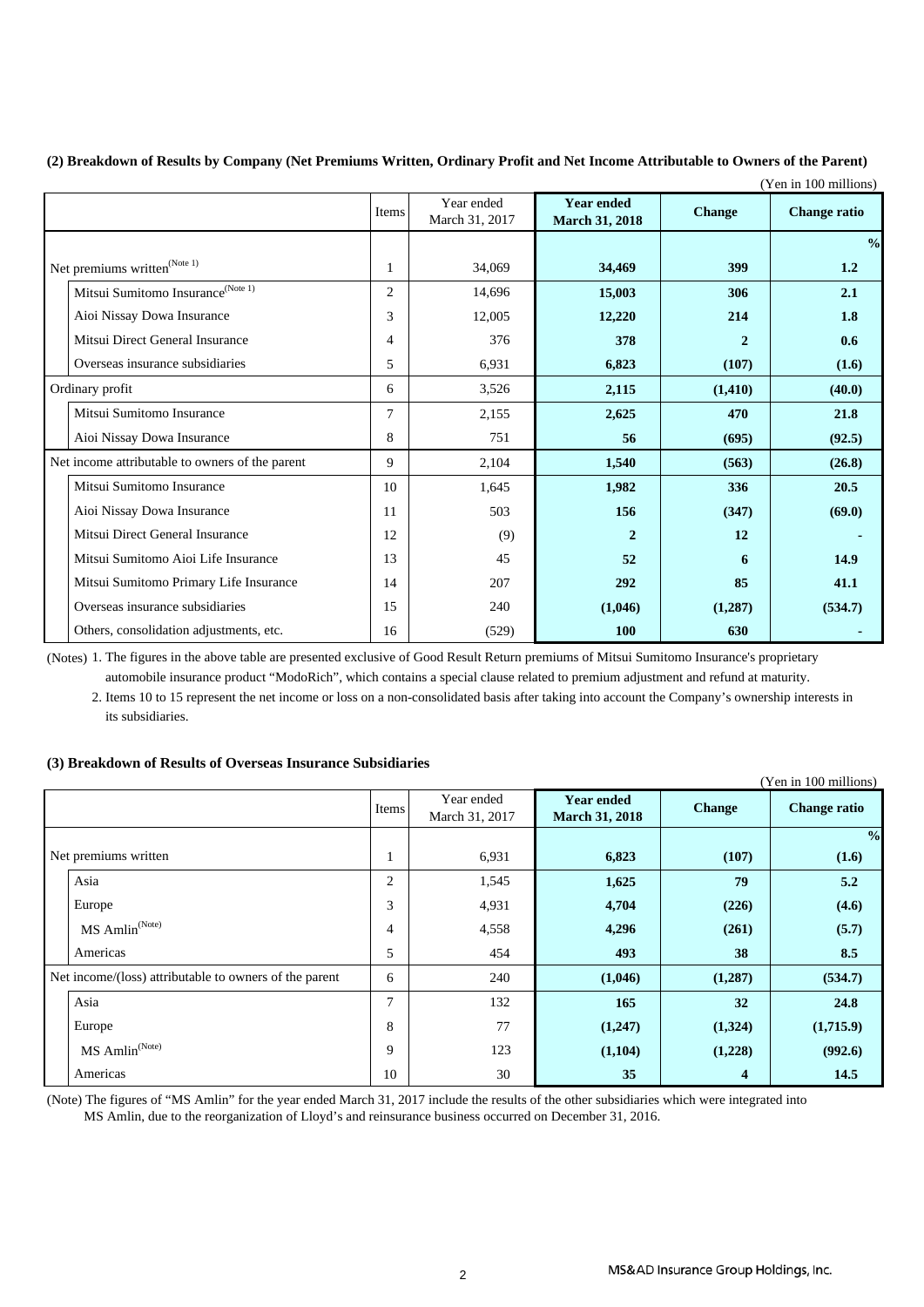### **(4) Summary of Results of Domestic Life Insurance Business**

|                                              |                |                              |                                            |               | (Yen in 100 millions) |
|----------------------------------------------|----------------|------------------------------|--------------------------------------------|---------------|-----------------------|
|                                              | Items          | Year ended<br>March 31, 2017 | <b>Year ended</b><br><b>March 31, 2018</b> | <b>Change</b> | <b>Change ratio</b>   |
| Amount of new policies                       |                |                              |                                            |               |                       |
| Mitsui Sumitomo Aioi<br>Life Insurance       | $\mathbf{1}$   | 23,771                       | 26,395                                     | 2,624         | 11.0 $%$              |
| Mitsui Sumitomo Primary<br>Life Insurance    | $\overline{2}$ | 10,322                       | 10,156                                     | (165)         | $(1.6)$ %             |
| Amount of policies in force                  |                |                              |                                            |               |                       |
| Mitsui Sumitomo Aioi<br>Life Insurance       | 3              | 232,142                      | 238,068                                    | 5,925         | $2.6\%$               |
| Mitsui Sumitomo Primary<br>Life Insurance    | $\overline{4}$ | 56,807                       | 60,618                                     | 3,811         | $6.7\%$               |
| Annualized premiums for<br>policies in force |                |                              |                                            |               |                       |
| Mitsui Sumitomo Aioi<br>Life Insurance       | 5              | 4,010                        | 4,123                                      | 113           | $2.8\,%$              |
| Mitsui Sumitomo Primary<br>Life Insurance    | 6              | 5,321                        | 4,948                                      | (372)         | $(7.0)$ %             |

(Note) The figures in the above table represent the total sum of individual insurance and individual annuities.

### **(5) Natural Catastrophe Incurred Losses occurred outside Japan included in Consolidated Business Results for the Year Ended March 31, 2018**

|                                                      | (Yen in 100 millions)                      |
|------------------------------------------------------|--------------------------------------------|
|                                                      | <b>Year ended</b><br><b>March 31, 2018</b> |
| Hurricanes in North America (Harvey, Irma and Maria) | 822                                        |
| California wildfire occurred in October and December | 334                                        |
| Others                                               | 144                                        |
| Total                                                | 1,301                                      |

( Change from previous year **1,039** )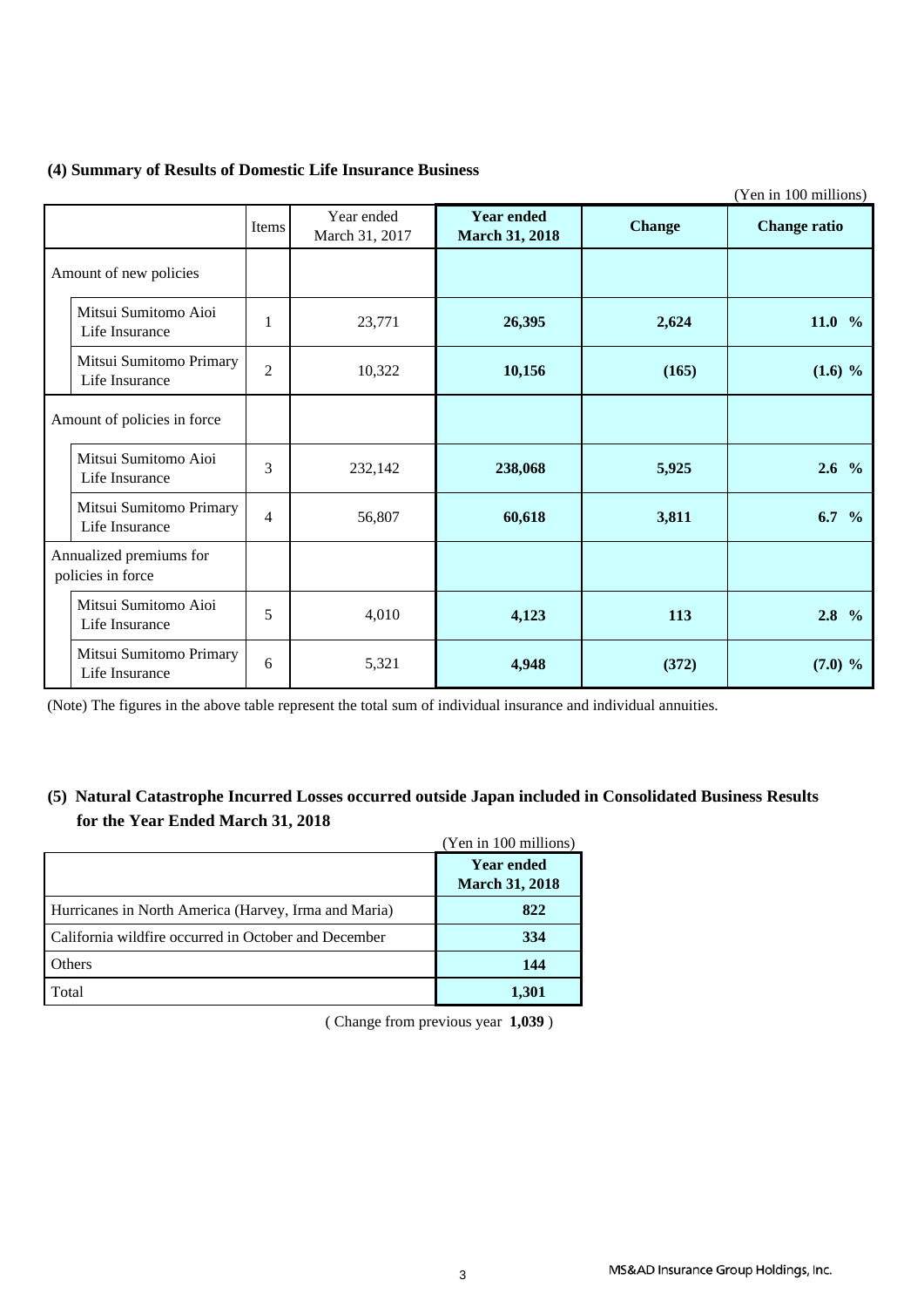### **2. Non-Consolidated Business Results of Mitsui Sumitomo Insurance Co., Ltd.**

 The figures in the tables below are presented exclusive of Good Result Return premiums of Mitsui Sumitomo Insurance's proprietary automobile insurance product "ModoRich", which contains a special clause related to premium adjustment and refund at maturity.

#### **(1) Business Performance**

|                   |                                                                                |                |                              |                                            |                      | (Yen in 100 millions) |
|-------------------|--------------------------------------------------------------------------------|----------------|------------------------------|--------------------------------------------|----------------------|-----------------------|
|                   |                                                                                | Items          | Year ended<br>March 31, 2017 | <b>Year ended</b><br><b>March 31, 2018</b> | <b>Change</b>        | <b>Change ratio</b>   |
|                   |                                                                                |                |                              |                                            |                      | $\frac{0}{0}$         |
| $(+)$             | Net premiums written                                                           | $\mathbf{1}$   | 14,696                       | 15,003                                     | 306                  | 2.1                   |
| $(-)$             | Net claims paid                                                                | $\overline{c}$ | 8,114                        | 8,363                                      | 249                  | 3.1                   |
| $(-)$             | Loss adjustment expenses                                                       | 3              | 878                          | 873                                        | (4)                  | (0.6)                 |
| $(-)$             | Commissions and collection expenses                                            | $\overline{4}$ | 2,517                        | 2,591                                      | 74                   | 3.0                   |
| $\left( -\right)$ | Operating expenses and general and<br>administrative expenses for underwriting | 5              | 2,066                        | 2,109                                      | 42                   | 2.1                   |
|                   | Underwriting profit before<br>movements in reserves                            | 6              | 1,120                        | 1,065                                      | (55)                 | (4.9)                 |
| $(-)$             | Movement in outstanding claims                                                 | $\overline{7}$ | (62)                         | (17)                                       | 45                   | $\blacksquare$        |
| $(-)$             | Movement in ordinary underwriting reserves                                     | 8              | (61)                         | 126                                        | 188                  |                       |
| $\left( -\right)$ | Movement in catastrophe reserve                                                | 9              | 463                          | 158                                        | (305)                | (65.9)                |
| $(+)$             | Other                                                                          | 10             | 37                           | 47                                         | 10                   | 27.7                  |
|                   | Underwriting profit                                                            | 11             | 817                          | 844                                        | 26                   | 3.3                   |
| $(+)$             | Interest and dividends income                                                  | 12             | 1,167                        | 1,051                                      | (116)                | (10.0)                |
| $\left( -\right)$ | Transfer of investment income on deposit<br>premiums from policyholders        | 13             | 355                          | 334                                        | (20)                 | (5.8)                 |
|                   | Net interest and dividends income<br>$item 12 - item 13)$                      | 14             | 812                          | 716                                        | (96)                 | (11.8)                |
| $(+)$             | Gains/(losses) on sales of securities                                          | 15             | 672                          | 1,188                                      | 515                  | 76.7                  |
| $(-)$             | Impairment losses on securities                                                | 16             | $\overline{4}$               | 10                                         | 5                    | 107.6                 |
| $(+)$             | Other                                                                          | 17             | (86)                         | (69)                                       | 16                   |                       |
|                   | Investment profit                                                              | 18             | 1,394                        | 1,825                                      | 431                  | 30.9                  |
| $(+)$             | Other ordinary profit/(loss)                                                   | 19             | (56)                         | (44)                                       | 12                   |                       |
|                   | Ordinary profit                                                                | 20             | 2,155                        | 2,625                                      | 470                  | 21.8                  |
| $(+)$             | Extraordinary income/(losses):                                                 | 21             | (70)                         | 15                                         | 86                   |                       |
|                   | Gains/(losses) on reserve for price fluctuation                                | 22             | (36)                         | (40)                                       | (3)                  |                       |
|                   | Income before income taxes                                                     | 23             | 2,084                        | 2,641                                      | 556                  | 26.7                  |
| $(-)$             | Income taxes                                                                   | 24             | 438                          | 658                                        | 220                  | 50.2                  |
|                   | Net income                                                                     | 25             | 1,645                        | 1,982                                      | 336                  | 20.5                  |
|                   |                                                                                |                |                              |                                            |                      |                       |
|                   | Net loss ratio                                                                 | 26             | 61.2 %                       | 61.6 %                                     | $\frac{0}{0}$<br>0.4 |                       |
|                   | Net expense ratio                                                              | 27             | 31.2 %                       | $\frac{0}{0}$<br>31.3                      | $0.1\%$              |                       |
| Ratios            | Combined ratio                                                                 | 28             | 92.4 %                       | $\frac{0}{0}$<br>92.9                      | 0.5<br>$\frac{0}{0}$ |                       |
|                   | Interest and dividends income yield                                            | 29             | 2.32 %                       | $2.04\%$                                   | $(0.28)$ %           |                       |

| <sub>1</sub> tem<br>Incurred losses<br>$($ (1tem.)<br><b>_</b>      | ້ | ∍ ∩ ל<br>ບ.ບມ                                                                                                                                                                                                                                                                                  | 8.346 | 20 <sub>4</sub><br>-- | <u>.</u> . |
|---------------------------------------------------------------------|---|------------------------------------------------------------------------------------------------------------------------------------------------------------------------------------------------------------------------------------------------------------------------------------------------|-------|-----------------------|------------|
| $(\mathbf{N}_{\mathbf{a}})$<br>Not loss vatio $=$ (not algimn noid) |   | $\frac{1}{2}$ and $\frac{1}{2}$ diverse $\frac{1}{2}$ are $\frac{1}{2}$ and $\frac{1}{2}$ are $\frac{1}{2}$ are $\frac{1}{2}$ are $\frac{1}{2}$ are $\frac{1}{2}$ and $\frac{1}{2}$ are $\frac{1}{2}$ and $\frac{1}{2}$ are $\frac{1}{2}$ are $\frac{1}{2}$ are $\frac{1}{2}$ are $\frac{1}{2$ |       |                       |            |

Investment profit yield 30 3.63 % **4.35 % 0.72 %**

(Notes) 1. Net loss ratio = (net claims paid + loss adjustment expenses) / net premiums written x 100

2. Net expense ratio = (commissions and collection expenses + operating expenses and general and administrative expenses for underwriting) / net premiums written x 100

3. Combined ratio = net loss ratio + net expense ratio

4. Total investment yield (including unrealized gains and losses): 3.49% for the year ended March 31, 2017, and 5.33% for the year ended March 31, 2018

#### **(Reference) Business performance excluding residential earthquake insurance and CALI\***

|        | Net premiums written | 32<br>ے ر | 12,820       | 13,153                | 332                               | 2.6 |
|--------|----------------------|-----------|--------------|-----------------------|-----------------------------------|-----|
|        | Net loss ratio       | 33<br>ن ر | 58.0<br>%    | 59.0<br>$\frac{0}{0}$ | $1.0\,$<br>$\frac{0}{0}$          |     |
| Ratios | Net expense ratio    | 34        | 33.2<br>$\%$ | 33.2<br>$\frac{0}{0}$ | 0.0<br>$\frac{0}{2}$              |     |
|        | Combined ratio       | 25<br>ر ر | 91.2<br>%    | 92.2<br>$\frac{0}{0}$ | 1.0 <sub>l</sub><br>$\frac{0}{0}$ |     |

\* CALI stands for compulsory automobile liability insurance, and the same hereinafter.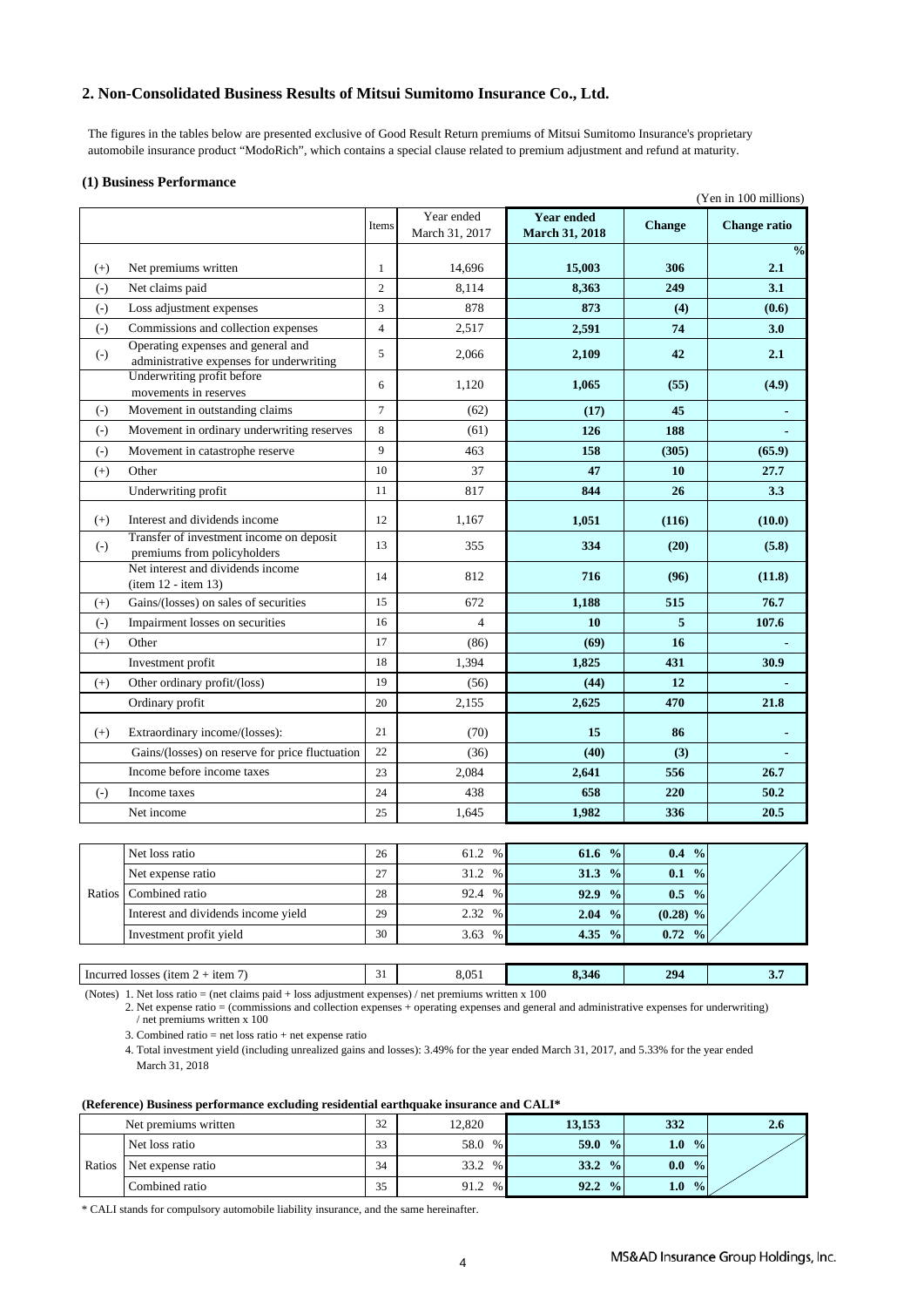### Mitsui Sumitomo Insurance Co., Ltd. (Non-consolidated)

#### **(2) Premiums written**

| $(-) +  +  + $       |                |                      |                       |                     |                                                                         |              |                       | (Yen in 100 millions) |
|----------------------|----------------|----------------------|-----------------------|---------------------|-------------------------------------------------------------------------|--------------|-----------------------|-----------------------|
|                      |                | Net premiums written |                       |                     | Direct premiums written (excluding deposit premiums from policyholders) |              |                       |                       |
|                      | Year ended     |                      | Year ended            |                     | Year ended                                                              |              | <b>Year ended</b>     |                       |
|                      | March 31, 2017 |                      | <b>March 31, 2018</b> |                     | March 31, 2017                                                          |              | <b>March 31, 2018</b> |                       |
|                      | Amount         | Change ratio         | Amount                | <b>Change ratio</b> | Amount                                                                  | Change ratio | Amount                | <b>Change ratio</b>   |
|                      |                | %                    |                       | $\%$                |                                                                         | %            |                       | $\frac{0}{0}$         |
| Fire and allied      | 1,838          | (24.2)               | 1,967                 | 7.0                 | 2,586                                                                   | (17.9)       | 2,702                 | 4.5                   |
| Marine               | 586            | (12.4)               | 604                   | 3.1                 | 787                                                                     | (13.7)       | 803                   | 1.9                   |
| Personal accident    | 1,435          | 1.8                  | 1,476                 | 2.9                 | 1,534                                                                   | 2.9          | 1,574                 | 2.6                   |
| Voluntary automobile | 6,541          | 1.3                  | 6,592                 | 0.8                 | 6,592                                                                   | 1.4          | 6,642                 | 0.8                   |
| <b>CALI</b>          | 1,868          | 0.2                  | 1,845                 | (1.3)               | 1,785                                                                   | 3.4          | 1,680                 | (5.8)                 |
| Other                | 2,425          | 7.9                  | 2,518                 | 3.8                 | 2,818                                                                   | 8.9          | 2,937                 | 4.2                   |
| Total                | 14.696         | (2.5)                | 15,003                | 2.1                 | 16,105                                                                  | (1.6)        | 16,340                | 1.5                   |

#### **(3) Net claims paid**

| $10.727$ $10.000$ $10.0000$ $10.0000$ |        |                           |                |        |                     |                           | (Yen in 100 millions) |
|---------------------------------------|--------|---------------------------|----------------|--------|---------------------|---------------------------|-----------------------|
|                                       |        | Year ended March 31, 2017 |                |        |                     | Year ended March 31, 2018 |                       |
|                                       | Amount | Change ratio              | Net loss ratio | Amount | <b>Change ratio</b> | Net loss ratio            | <b>Change</b>         |
|                                       |        | $\%$                      | $\%$           |        | $\frac{1}{2}$       | $\frac{0}{2}$             | $\frac{0}{2}$         |
| Fire and allied                       | 1,281  | (1.0)                     | 72.0           | 1,359  | 6.0                 | 71.2                      | (0.8)                 |
| Marine                                | 341    | (0.2)                     | 61.3           | 361    | 5.9                 | 62.4                      | 1.1                   |
| Personal accident                     | 709    | (4.9)                     | 54.3           | 693    | (2.3)               | 51.8                      | (2.5)                 |
| Voluntary automobile                  | 3,191  | (2.2)                     | 57.3           | 3.344  | 4.8                 | 59.1                      | 1.8                   |
| <b>CALI</b>                           | 1,368  | 0.7                       | 80.3           | 1,351  | (1.3)               | 80.3                      | 0.0                   |
| Other                                 | 1,222  | 21.9                      | 52.9           | 1,254  | 2.6                 | 52.3                      | (0.6)                 |
| Total                                 | 8,114  | 1.3                       | 61.2           | 8,363  | 3.1                 | 61.6                      | 0.4                   |

(Note) Net loss ratio = (net claims paid + loss adjustment expenses) / net premiums written x 100

| (Reference) Incurred losses caused by natural disasters in Japan |                           |                 |                       |                           |                                 | (Yen in 100 millions) |
|------------------------------------------------------------------|---------------------------|-----------------|-----------------------|---------------------------|---------------------------------|-----------------------|
|                                                                  | Year ended March 31, 2017 |                 |                       | Year ended March 31, 2018 |                                 |                       |
|                                                                  | Incurred losses           | Net claims paid | Outstanding<br>claims |                           | Incurred losses Net claims paid | Outstanding<br>claims |
| Fire and allied                                                  | 305                       | 226             | 79                    | 356                       | 292                             | 63                    |
| Voluntary automobile                                             | 12                        | 12              | $\Omega$              | 30                        | 29                              | 0                     |
| Other                                                            | 25                        | 14              | 10                    | 40                        | 26                              | 14                    |
| Total                                                            | 343                       | 253             | 89                    | 427                       | 348                             | 78                    |

(Note) The above table describes losses caused by natural disasters in Japan, which exclude residential earthquake insurance, incurred

during the respective period.

The figures for the year ended March 31, 2017 include incurred losses related to the Kumamoto earthquakes, which<br>exclude residential earthquake insurance, as follows:<br>Incurred losses ¥10.5 billion, Net claims paid ¥6.8 bil

### **(4) Expenses**

| (Yen in 100 millions)<br><company expenses=""></company> |       |        |                           |              |        |                           |                     |
|----------------------------------------------------------|-------|--------|---------------------------|--------------|--------|---------------------------|---------------------|
|                                                          | Items |        | Year ended March 31, 2017 |              |        | Year ended March 31, 2018 |                     |
|                                                          |       | Amount | Change                    | Change ratio | Amount | <b>Change</b>             | <b>Change ratio</b> |
|                                                          |       |        |                           | %            |        |                           | $\frac{0}{2}$       |
| Personnel expenses                                       |       | 1.677  | 22                        | 1.4          | 1.687  | 10                        | 0.6                 |
| Non-personnel expenses                                   | 2     | 1.252  | 39                        | 3.3          | 1.288  | 35                        | 2.9                 |
| Taxes and contributions                                  | 3     | 124    | (33)                      | (21.3)       | 123    | $\bf(1)$                  | (1.1)               |
| Total                                                    |       | 3.054  | 28                        | 0.9          | 3.099  | 44                        | 1.5                 |

(Note) Total = loss adjustment expenses + operating expenses and general and administrative expenses

| (Yen in 100 millions)<br><expenses for="" underwriting=""></expenses> |       |              |                           |               |                       |                           |               |
|-----------------------------------------------------------------------|-------|--------------|---------------------------|---------------|-----------------------|---------------------------|---------------|
|                                                                       | Items |              | Year ended March 31, 2017 |               |                       | Year ended March 31, 2018 |               |
|                                                                       |       | Amount       | Change                    | Change ratio  | Amount                | <b>Change</b>             | Change ratio  |
|                                                                       |       |              |                           | $\frac{0}{6}$ |                       |                           | $\frac{0}{0}$ |
| Operating expenses and general<br>and administrative expenses         |       | 2.066        | 20                        | 1.0           | 2,109                 | 42                        | 2.1           |
| Commissions and<br>collection expenses                                | 6     | 2.517        | (114)                     | (4.3)         | 2.591                 | 74                        | 3.0           |
| Total                                                                 | ⇁     | 4.583        | (94)                      | (2.0)         | 4.700                 | 117                       | 2.6           |
| Net expense ratio                                                     | 8     | 31.2<br>$\%$ | $0.2\,$<br>$\frac{0}{6}$  |               | 31.3<br>$\frac{0}{2}$ | 0.1<br>$\frac{0}{0}$      |               |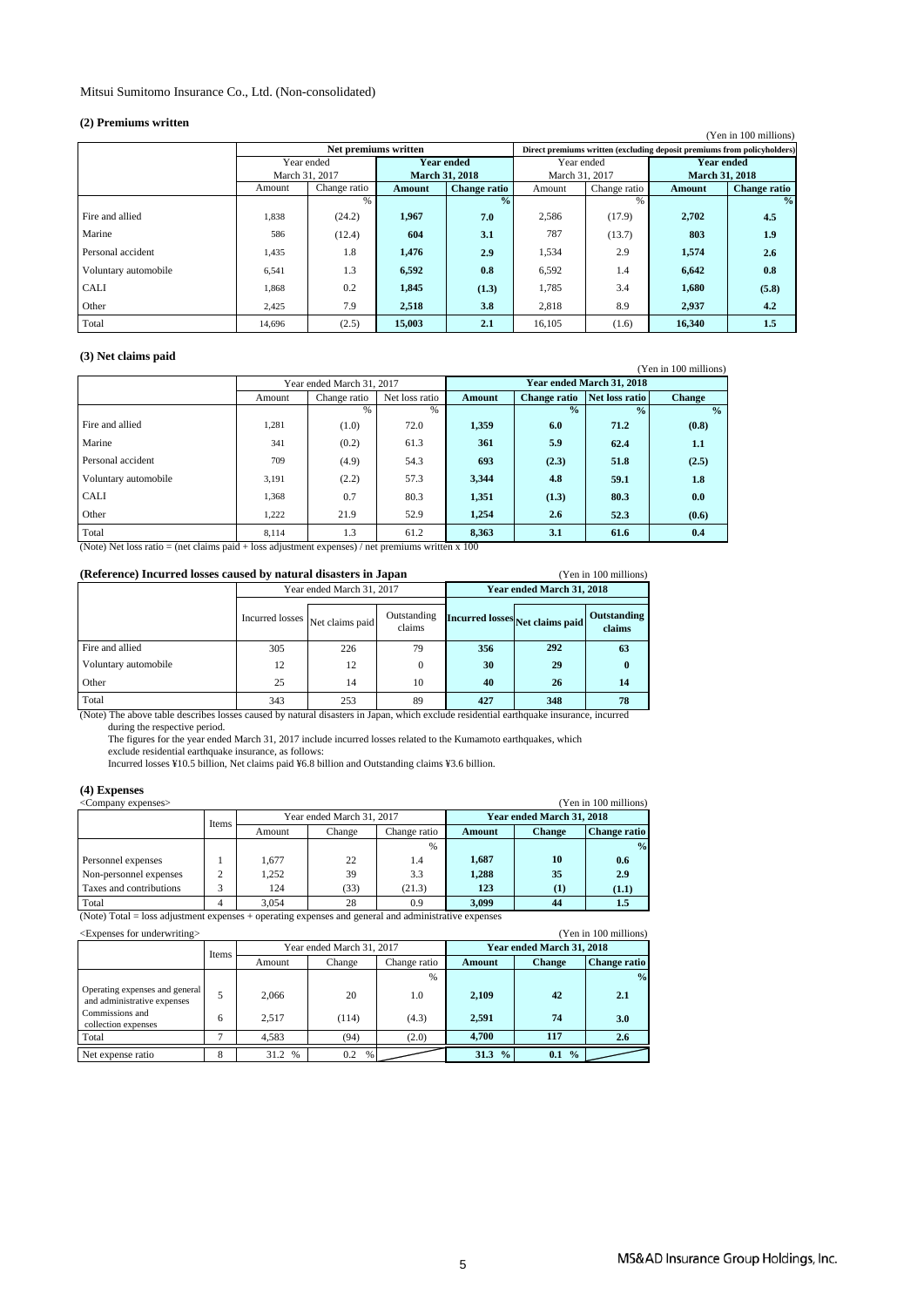Mitsui Sumitomo Insurance Co., Ltd. (Non-consolidated)

#### **(5) Outstanding claims**

|                      |         |                |                       | (Yen in 100 millions) |
|----------------------|---------|----------------|-----------------------|-----------------------|
|                      |         | March 31, 2017 | <b>March 31, 2018</b> |                       |
|                      | Balance |                | <b>Balance</b>        |                       |
|                      |         | Movement       |                       | <b>Movement</b>       |
| Fire and allied      | 917     | 4              | 981                   | 64                    |
| Marine               | 311     | (52)           | 291                   | (19)                  |
| Personal accident    | 467     | (34)           | 463                   | (3)                   |
| Voluntary automobile | 2,574   | (96)           | 2,590                 | 16                    |
| <b>CALI</b>          | 520     | (15)           | 505                   | (14)                  |
| Other                | 1,642   | 132            | 1,582                 | (59)                  |
| Total                | 6,434   | (62)           | 6,417                 | (17)                  |

### **(6) Incurred losses and earned-incurred loss ratio**

|                      |                              |                               |                                            |               |                                      | (Yen in 100 millions) |
|----------------------|------------------------------|-------------------------------|--------------------------------------------|---------------|--------------------------------------|-----------------------|
|                      | Year ended<br>March 31, 2017 |                               | <b>Year ended</b><br><b>March 31, 2018</b> |               |                                      |                       |
|                      | Incurred losses              | Earned-incurred<br>loss ratio | <b>Incurred losses</b>                     | <b>Change</b> | <b>Earned-incurred</b><br>loss ratio | <b>Change</b>         |
|                      |                              | $\frac{0}{0}$                 |                                            |               | $\frac{0}{0}$                        | $\frac{0}{0}$         |
| Fire and allied      | 1,268                        | 63.9                          | 1,465                                      | 196           | 71.8                                 | 7.9                   |
| Marine               | 306                          | 51.8                          | 357                                        | 51            | 59.1                                 | 7.3                   |
| Personal accident    | 744                          | 52.8                          | 760                                        | 15            | 52.9                                 | 0.1                   |
| Voluntary automobile | 3,649                        | 55.9                          | 3,912                                      | 263           | 59.3                                 | 3.4                   |
| Other                | 1,415                        | 58.7                          | 1,256                                      | (158)         | 51.3                                 | (7.4)                 |
| Total                | 7,384                        | 57.1                          | 7,752                                      | 367           | 59.1                                 | 2.0                   |

(Note) Earned-incurred loss ratio is calculated by the following method:

The calculation is exclusive of residential earthquake insurance and CALI.

Incurred losses = net claims paid + loss adjustment expenses + movement in outstanding claims

Earned premiums are calculated based on unearned premiums (excluding underwriting reserves for natural disasters), premium reserve, etc.

Earned-incurred loss ratio = incurred losses / earned premiums x 100

### **(7) Underwriting reserves**

(Yen in 100 millions)

|                      |          |                                       |                                      | <b>March 31, 2018</b>                                           |                        |                            |
|----------------------|----------|---------------------------------------|--------------------------------------|-----------------------------------------------------------------|------------------------|----------------------------|
|                      |          | <b>Total underwriting</b><br>reserves | Ordinary<br>underwriting<br>reserves | <b>Reserve for refunds</b><br>and dividends to<br>policyholders | Catastrophe<br>reserve | <b>Contingency reserve</b> |
| Fire and allied      | Balance  | 8,826                                 | 6,290                                | 1,241                                                           | 1,294                  |                            |
|                      | Movement | (531)                                 | (75)                                 | (288)                                                           | (165)                  | (1)                        |
| Marine               | Balance  | 1,080                                 | 282                                  |                                                                 | 798                    |                            |
|                      | Movement | 17                                    |                                      | -                                                               | 16                     |                            |
| Personal accident    | Balance  | 12,201                                | 1,195                                | 10,282                                                          | 723                    |                            |
|                      | Movement | (493)                                 | 39                                   | (575)                                                           | 46                     | (3)                        |
| Voluntary automobile | Balance  | 2,791                                 | 1,999                                | 27                                                              | 764                    |                            |
|                      | Movement | 115                                   | (2)                                  | (56)                                                            | 175                    | (0)                        |
| <b>CALI</b>          | Balance  | 2,509                                 | 2,509                                |                                                                 |                        |                            |
|                      | Movement | 98                                    | 98                                   |                                                                 |                        |                            |
| Other                | Balance  | 5,113                                 | 2,662                                | 584                                                             | 1,865                  |                            |
|                      | Movement | 142                                   | 66                                   | (8)                                                             | 85                     | (0)                        |
|                      | Balance  | 32,521                                | 14,939                               | 12,135                                                          | 5,446                  |                            |
| Total                | Movement | (650)                                 | 126                                  | (929)                                                           | 158                    | (5)                        |

(Note) Reserves for residential earthquake insurance and CALI are included in ordinary underwriting reserves.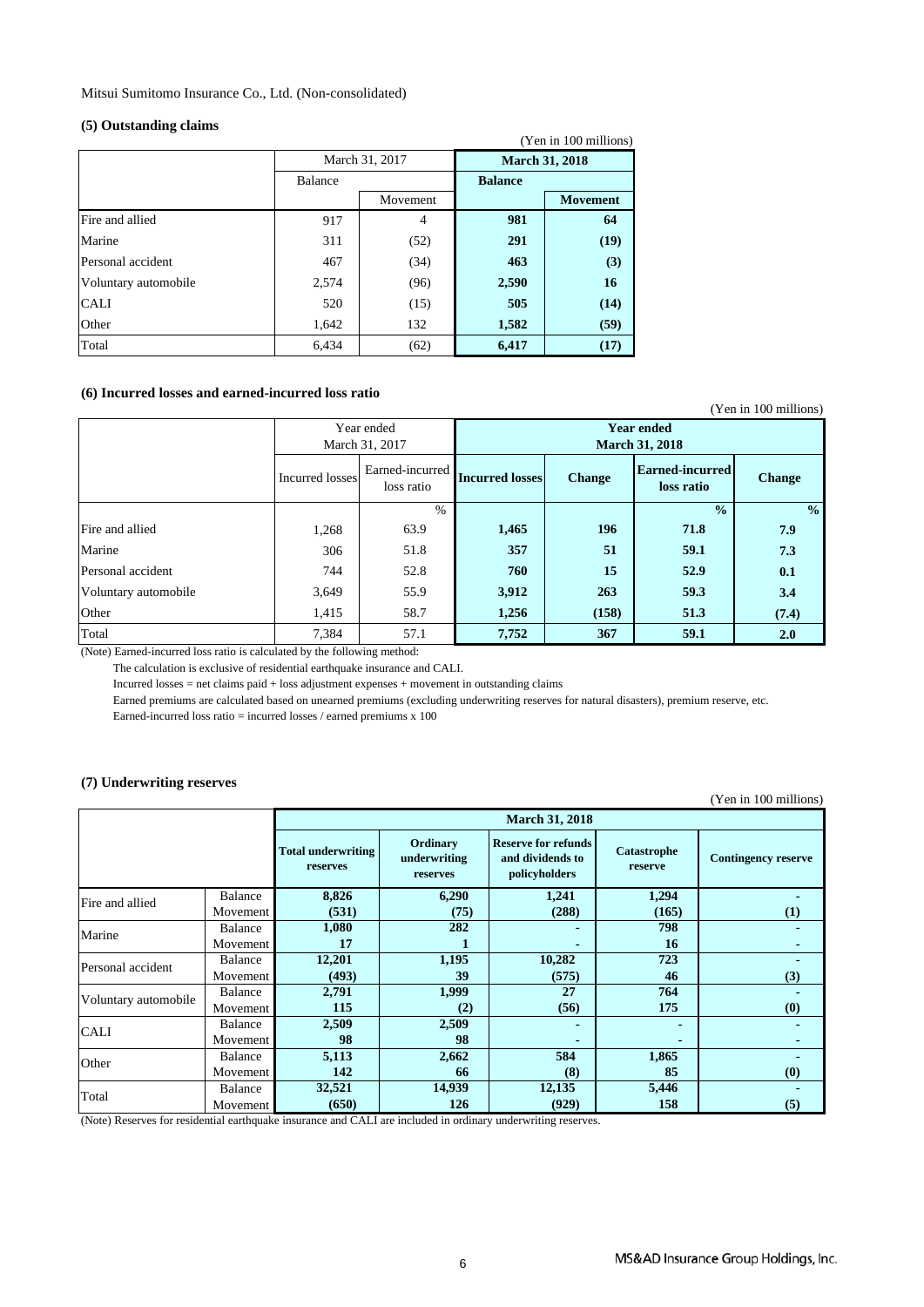### **(8) Catastrophe reserve**

| $\sqrt{2}$           |                          |                |                 |                       |                | (Yen in 100 millions) |
|----------------------|--------------------------|----------------|-----------------|-----------------------|----------------|-----------------------|
|                      |                          | March 31, 2017 |                 | <b>March 31, 2018</b> |                |                       |
|                      | Balance<br>Reserve ratio |                | <b>Reversal</b> | <b>Provision</b>      | <b>Balance</b> | <b>Reserve ratio</b>  |
|                      |                          | $\%$           |                 |                       |                | $\frac{0}{0}$         |
| Fire and allied      | 1,460                    | 79.7           | 264             | 98                    | 1,294          | 66.0                  |
| Marine               | 781                      | 133.2          | 11              | 28                    | 798            | 132.0                 |
| Personal accident    | 677                      | 47.2           | $\blacksquare$  | 46                    | 723            | 49.0                  |
| Voluntary automobile | 589                      | 9.0            | 36              | 211                   | 764            | 11.6                  |
| Other                | 1,780                    | 73.4           | 51              | 137                   | 1,865          | 74.1                  |
| Total                | 5,288                    | 41.3           | 363             | 522                   | 5,446          | 41.4                  |

(Note) Reserve ratio = catastrophe reserve / net premiums written (excluding premiums of residential earthquake insurance and CALI and Good Result Return premiums of the automobile insurance product "ModoRich") x 100

#### **(9) Investment assets**

| (7) шусмисні амсь           |                |                       | (Yen in 100 millions) |
|-----------------------------|----------------|-----------------------|-----------------------|
|                             | March 31, 2017 | <b>March 31, 2018</b> | <b>Change</b>         |
| Cash, deposits and savings  | 4,198          | 4,459                 | 261                   |
| Investments in securities:  | 52,946         | 56,356                | 3,409                 |
| Domestic bonds              | 18,479         | 18,058                | (421)                 |
| Domestic stocks             | 18,068         | 19,371                | 1,303                 |
| Foreign securities          | 16,048         | 18,548                | 2,499                 |
| Other securities            | 349            | 377                   | 28                    |
| Loans                       | 4,181          | 3,933                 | (247)                 |
| Land and buildings          | 2,000          | 1,942                 | (58)                  |
| Total                       | 63,327         | 66,691                | 3,364                 |
| (Reference)                 |                |                       |                       |
| Long-term investment assets | 12,959         | 12,087                | (872)                 |

### **(Reference) Breakdown of domestic bonds**

(Yen in 100 millions)

|                  |                                      | March 31, 2017 | <b>March 31, 2018</b> |                               |
|------------------|--------------------------------------|----------------|-----------------------|-------------------------------|
|                  |                                      |                |                       | <b>Change</b>                 |
| Government bonds |                                      | 12,633         | 11,928                | (704)                         |
| Municipal bonds  |                                      | 888            | 880                   | (8)                           |
| Corporate bonds: |                                      | 4,957          | 5,249                 | 292                           |
|                  | Government agency bonds              | 1.042          | 985                   | (56)                          |
|                  | Specific financial institution bonds | 32             | 32                    | $\boldsymbol{\left(0\right)}$ |
|                  | Other corporate bonds                | 3,883          | 4,232                 | 349                           |
| Total            |                                      | 18,479         | 18,058                | (421)                         |

#### **(10) Breakdown of interest and dividends income**

|                            |                    |                              |                                            | (Yen in 100 millions) |
|----------------------------|--------------------|------------------------------|--------------------------------------------|-----------------------|
|                            |                    | Year ended<br>March 31, 2017 | <b>Year ended</b><br><b>March 31, 2018</b> | <b>Change</b>         |
| Investments in securities: |                    | 1,042                        | 934                                        | (107)                 |
|                            | Domestic bonds     | 194                          | 188                                        | (6)                   |
|                            | Domestic stocks    | 435                          | 436                                        |                       |
|                            | Foreign securities | 380                          | 271                                        | (108)                 |
|                            | Other securities   | 32                           | 37                                         | 5                     |
| Loans                      |                    | 49                           | 40                                         | (9)                   |
| Land and buildings         |                    | 63                           | 64                                         |                       |
| Other                      |                    | 12                           | 11                                         | (1)                   |
| Total                      |                    | 1,167                        | 1,051                                      | (116)                 |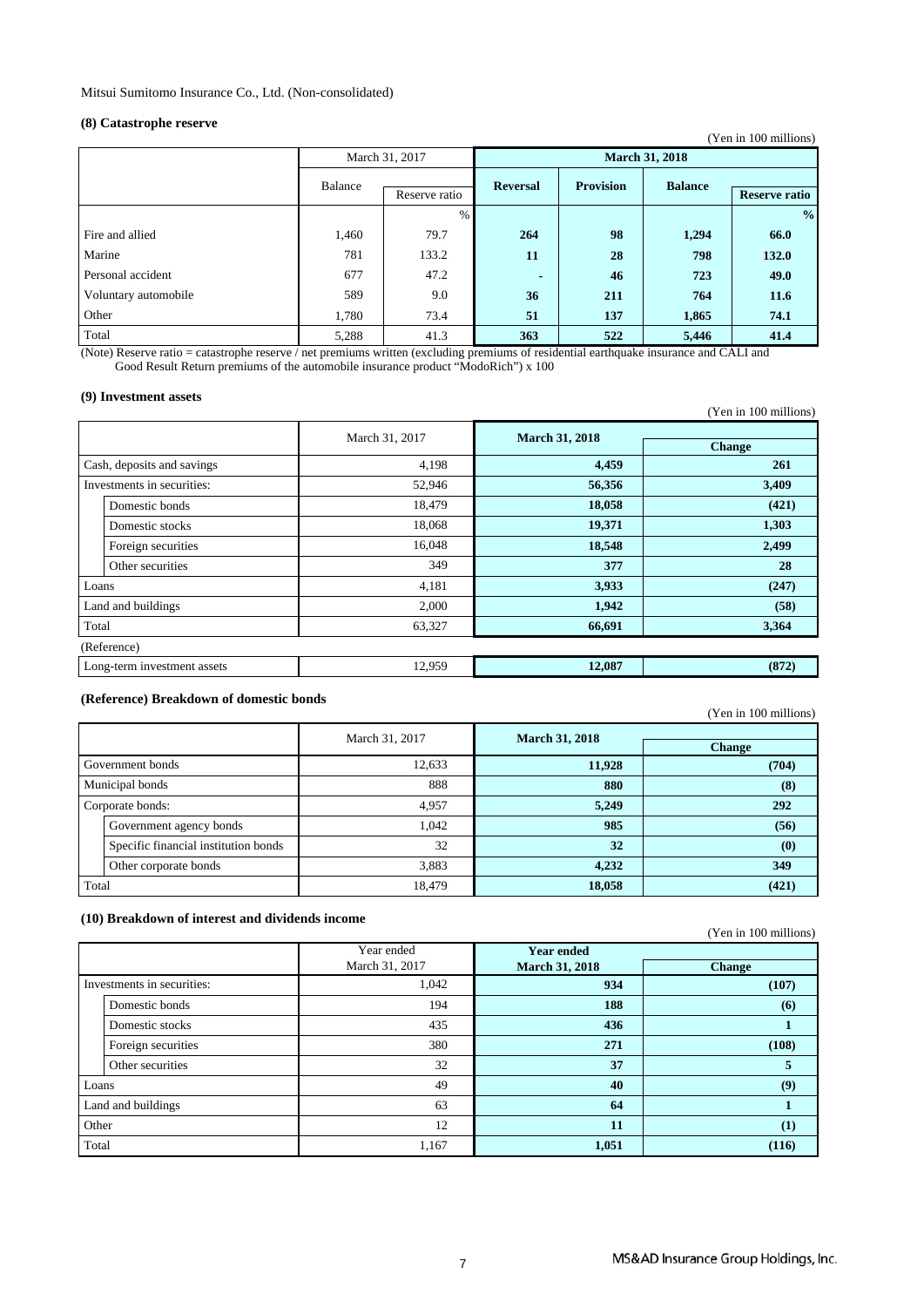### **(11) Investments in securities**

#### **Unrealized gains and losses on investments in securities**

|                    |        |                   |                   | (Yen in 100 millions)                       |
|--------------------|--------|-------------------|-------------------|---------------------------------------------|
| March 31, 2018     | Cost   | <b>Fair value</b> | <b>Difference</b> | <b>Change from</b><br><b>March 31, 2017</b> |
| Domestic bonds     | 16,550 | 18,058            | 1,508             | (40)                                        |
| Domestic stocks    | 6,352  | 19,036            | 12,683            | 1,404                                       |
| Foreign securities | 5,250  | 5,229             | (21)              | (99)                                        |
| Other securities   | 245    | 271               | 26                | (8)                                         |
| Total              | 28,398 | 42,595            | 14,197            | 1,256                                       |

|  | (Yen in 100 millions) |
|--|-----------------------|
|  |                       |

| March 31, 2017     | Cost   | Fair value | Difference |
|--------------------|--------|------------|------------|
| Domestic bonds     | 16,930 | 18,479     | 1,548      |
| Domestic stocks    | 6,437  | 17,716     | 11,278     |
| Foreign securities | 4,468  | 4,546      | 78         |
| Other securities   | 309    | 343        | 34         |
| Total              | 28,145 | 41,086     | 12,940     |

(Notes) 1. The above tables describe available-for-sale securities with practically determinable fair value.

2. "Other securities" includes loan receivable trust beneficiary certificates and commercial papers included in Monetary claims bought on the balance sheets.

### **Gains and losses on sales of securities**

|                    |                          |                       |       | 1.9111110011111101101 |
|--------------------|--------------------------|-----------------------|-------|-----------------------|
|                    | Year ended               | <b>Year ended</b>     |       |                       |
|                    | March 31, 2017           | <b>March 31, 2018</b> |       |                       |
|                    | Gains/(losses)           | Gains/(losses)        | Gains | <b>Losses</b>         |
| Domestic bonds     | (4)                      |                       |       |                       |
| Domestic stocks    | 656                      | 1,107                 | 1,110 |                       |
| Foreign securities | 20                       | 78                    | 107   | 28                    |
| Other securities   | $\overline{\phantom{a}}$ |                       |       |                       |
| Total              | 672                      | 1,188                 | 1,222 | 33                    |

#### **Impairment losses on securities**

| <i><u>Empainment</u></i> rosses on securities |                |                       | (Yen in 100 millions) |
|-----------------------------------------------|----------------|-----------------------|-----------------------|
|                                               | Year ended     | <b>Year ended</b>     |                       |
|                                               | March 31, 2017 | <b>March 31, 2018</b> | <b>Change</b>         |
| Domestic bonds                                |                |                       |                       |
| Domestic stocks                               | $\theta$       |                       |                       |
| Foreign securities                            |                |                       |                       |
| Other securities                              |                |                       |                       |
| Total                                         |                | 10                    |                       |

(Yen in 100 millions)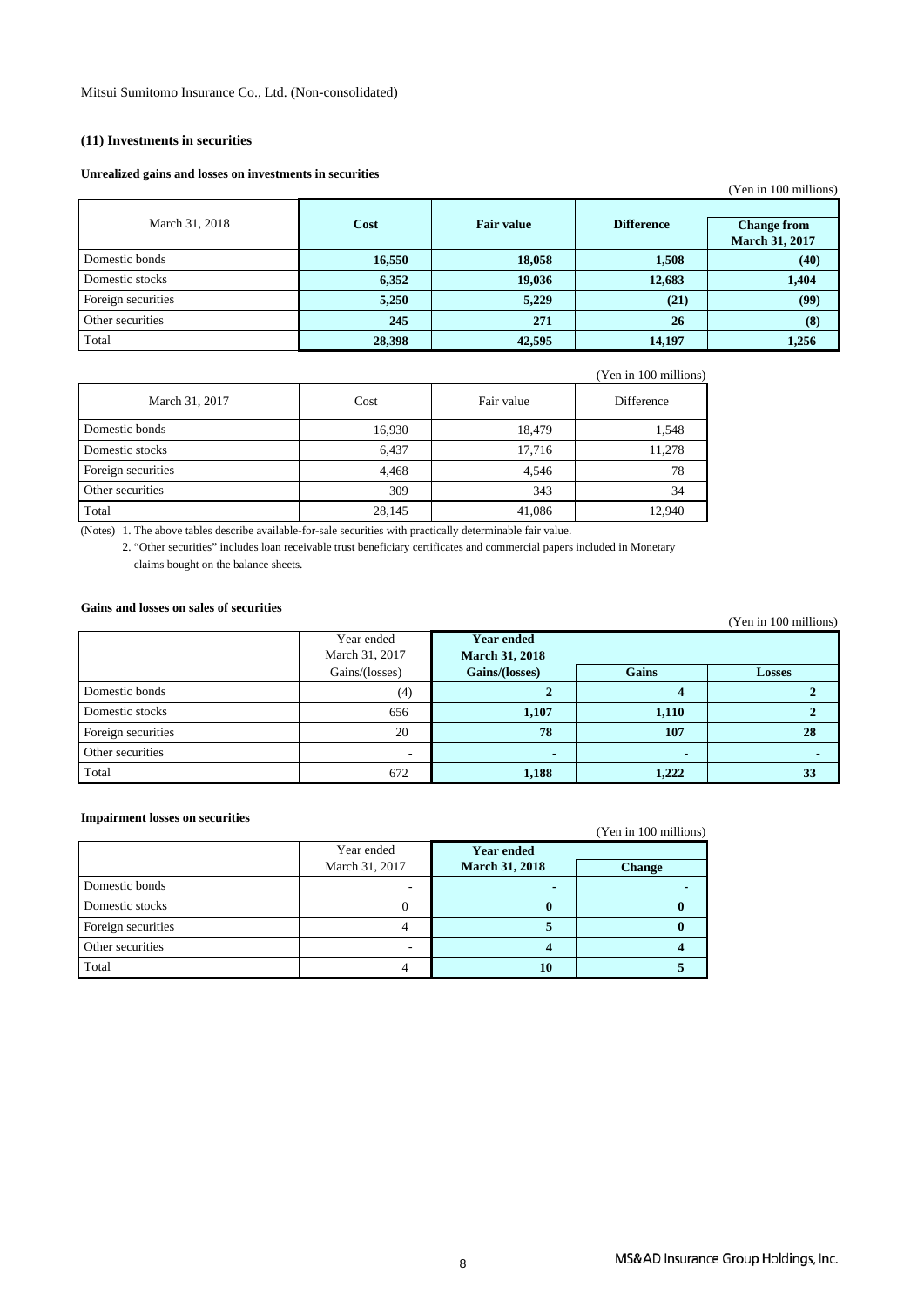### **3. Non-Consolidated Business Results of Aioi Nissay Dowa Insurance Co., Ltd.**

#### **(1) Business Performance**

|          | (Yen in 100 millions)                                                          |                |                              |                                            |               |               |
|----------|--------------------------------------------------------------------------------|----------------|------------------------------|--------------------------------------------|---------------|---------------|
|          |                                                                                | Items          | Year ended<br>March 31, 2017 | <b>Year ended</b><br><b>March 31, 2018</b> | <b>Change</b> | Change ratio  |
|          |                                                                                |                |                              |                                            |               | $\frac{0}{0}$ |
| $(+)$    | Net premiums written                                                           | $\mathbf{1}$   | 12,005                       | 12,220                                     | 214           | 1.8           |
| $(-)$    | Net claims paid                                                                | $\overline{c}$ | 6,486                        | 6.606                                      | 120           | 1.9           |
| $(-)$    | Loss adjustment expenses                                                       | 3              | 608                          | 628                                        | 20            | 3.4           |
| $(-)$    | Commissions and collection expenses                                            | $\overline{4}$ | 2,238                        | 2,349                                      | 111           | 5.0           |
| $(-)$    | Operating expenses and general and<br>administrative expenses for underwriting | 5              | 1,783                        | 1,726                                      | (56)          | (3.2)         |
|          | Underwriting profit before<br>movements in reserves                            | 6              | 889                          | 908                                        | 18            | 2.1           |
| $(-)$    | Movement in outstanding claims                                                 | $\overline{7}$ | 152                          | 462                                        | 310           | 203.9         |
| $(-)$    | Movement in ordinary underwriting reserves                                     | 8              | (0)                          | 139                                        | 140           |               |
| $(-)$    | Movement in catastrophe reserve                                                | 9              | 354                          | 287                                        | (66)          | (18.8)        |
| $(+)$    | Other                                                                          | 10             | 11                           | 29                                         | 17            | 149.5         |
|          | Underwriting profit                                                            | 11             | 395                          | 48                                         | (346)         | (87.7)        |
| $^{(+)}$ | Interest and dividends income                                                  | 12             | 554                          | 584                                        | 30            | 5.6           |
| $(-)$    | Transfer of investment income on deposit<br>premiums from policyholders        | 13             | 173                          | 167                                        | (6)           | (3.7)         |
|          | Net interest and dividends income<br>$item 12 - item 13)$                      | 14             | 380                          | 417                                        | 37            | 9.8           |
| $^{(+)}$ | Gains/(losses) on sales of securities                                          | 15             | 90                           | 155                                        | 64            | 71.6          |
| $(-)$    | Impairment losses on securities                                                | 16             | 49                           | 490                                        | 441           | 896.8         |
| $^{(+)}$ | Other                                                                          | 17             | (99)                         | (102)                                      | (3)           |               |
|          | Investment profit/(loss)                                                       | 18             | 322                          | (19)                                       | (342)         | (106.2)       |
| $(+)$    | Other ordinary profit/(loss)                                                   | 19             | 34                           | 27                                         | (6)           | (18.9)        |
|          | Ordinary profit                                                                | 20             | 751                          | 56                                         | (695)         | (92.5)        |
| $^{(+)}$ | Extraordinary income/(losses):                                                 | 21             | (83)                         | 311                                        | 395           |               |
|          | Gains/(losses) on reserve for price fluctuation                                | 22             | (5)                          | 354                                        | 360           |               |
|          | Income before income taxes                                                     | 23             | 668                          | 367                                        | (300)         | (44.9)        |
| $(-)$    | Income taxes                                                                   | 24             | 164                          | 211                                        | 47            | 28.9          |
|          | Net income                                                                     | 25             | 503                          | 156                                        | (347)         | (69.0)        |
|          |                                                                                |                |                              |                                            |               |               |
|          | Net loss ratio                                                                 | 26             | 59.1 %                       | 59.2 %                                     | $0.1\%$       |               |
|          | Net expense ratio                                                              | 27             | 33.5 %                       | 33.4 %                                     | $(0.1)$ %     |               |
| Ratios   | Combined ratio                                                                 | 28             | 92.6 %                       | 92.6 %                                     | $0.0\%$       |               |
|          | Interest and dividends income yield                                            | 29             | 2.12 %                       | $2.21\%$                                   | $0.09\%$      |               |

 Incurred losses (item 2 + item 7) 31 6,638 **7,069 430 6.5** (Notes) 1. Net loss ratio = (net claims paid + loss adjustment expenses) / net premiums written x 100

2. Net expense ratio = (commissions and collection expenses + operating expenses and general and administrative expenses for underwriting) / net premiums written x 100

Investment profit yield 30 2.12 % **0.76 % (1.36) %**

3. Combined ratio = net loss ratio + net expense ratio

4. Total investment yield (including unrealized gains and losses): 2.82% for the year ended March 31, 2017, and 2.98% for the year ended March 31, 2018

#### **(Reference) Business performance excluding residential earthquake insurance and CALI**

|        | Net premiums written | 32 | 10.312       | 10.545                | 233                  | 2.3 |
|--------|----------------------|----|--------------|-----------------------|----------------------|-----|
|        | Net loss ratio       | 33 | 55.6<br>$\%$ | 56.5<br>$\frac{0}{0}$ | 0.9<br>$\frac{0}{0}$ |     |
| Ratios | Net expense ratio    | 34 | 35.2<br>$\%$ | 34.9<br>$\frac{0}{0}$ | $(0.3)$ %            |     |
|        | Combined ratio       | 35 | 90.8<br>%    | 91.4<br>$\frac{0}{0}$ | 0.6<br>$\frac{0}{0}$ |     |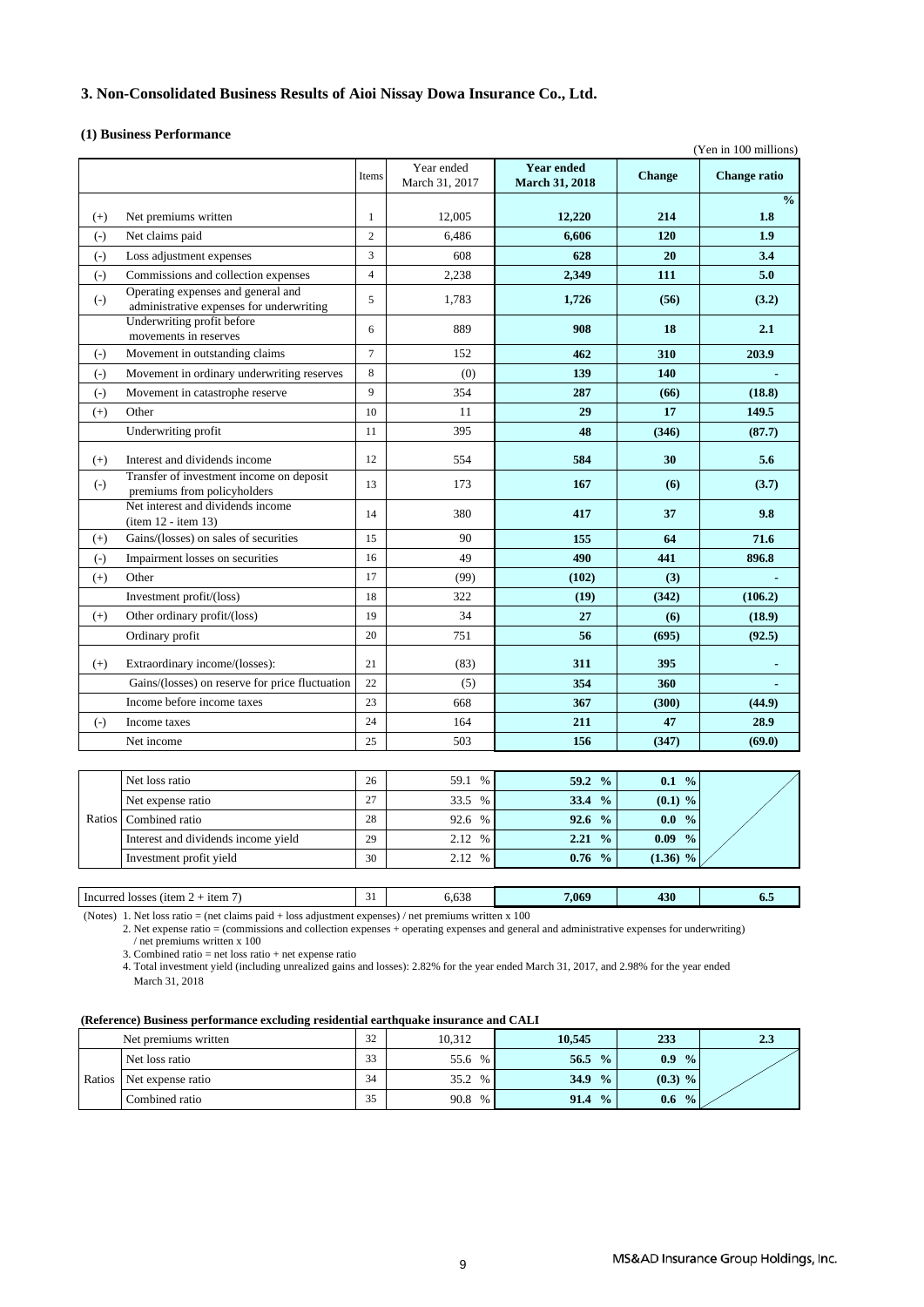### Aioi Nissay Dowa Insurance Co., Ltd. (Non-consolidated)

### **(2) Premiums written**

| (4) I I chhuille Whiteh |                       |                      |                       |                     |                |              |                                                                         |                     |  |
|-------------------------|-----------------------|----------------------|-----------------------|---------------------|----------------|--------------|-------------------------------------------------------------------------|---------------------|--|
|                         | (Yen in 100 millions) |                      |                       |                     |                |              |                                                                         |                     |  |
|                         |                       | Net premiums written |                       |                     |                |              | Direct premiums written (excluding deposit premiums from policyholders) |                     |  |
|                         | Year ended            |                      | <b>Year ended</b>     |                     | Year ended     |              | <b>Year ended</b>                                                       |                     |  |
|                         | March 31, 2017        |                      | <b>March 31, 2018</b> |                     | March 31, 2017 |              | <b>March 31, 2018</b>                                                   |                     |  |
|                         | Amount                | Change ratio         | Amount                | <b>Change ratio</b> | Amount         | Change ratio | Amount                                                                  | <b>Change ratio</b> |  |
|                         |                       | $\frac{0}{0}$        |                       | $\frac{0}{2}$       |                | %            |                                                                         | $\frac{0}{2}$       |  |
| Fire and allied         | 1,530                 | (8.7)                | 1,744                 | 14.0                | 1,891          | (17.8)       | 1,967                                                                   | 4.0                 |  |
| Marine                  | 54                    | (5.2)                | 74                    | 37.0                | (0)            |              | (0)                                                                     |                     |  |
| Personal accident       | 614                   | (3.4)                | 613                   | (0.1)               | 652            | (2.1)        | 651                                                                     | (0.1)               |  |
| Voluntary automobile    | 6,804                 | 1.3                  | 6.840                 | 0.5                 | 6,619          | 0.4          | 6,613                                                                   | (0.1)               |  |
| <b>CALI</b>             | 1,687                 | (1.1)                | 1,670                 | (1.0)               | 1,880          | 2.2          | 1,752                                                                   | (6.8)               |  |
| Other                   | 1,313                 | 16.7                 | 1,276                 | (2.9)               | 1,413          | 8.5          | 1,437                                                                   | 1.7                 |  |
| Total                   | 12,005                | 0.7                  | 12,220                | 1.8                 | 12.456         | (1.9)        | 12,421                                                                  | (0.3)               |  |

#### **(3) Net claims paid**

| $\omega$ , $\omega$ to change paid |        |                                |               |               |                           |                |                       |  |  |
|------------------------------------|--------|--------------------------------|---------------|---------------|---------------------------|----------------|-----------------------|--|--|
|                                    |        |                                |               |               |                           |                | (Yen in 100 millions) |  |  |
|                                    |        | Year ended March 31, 2017      |               |               | Year ended March 31, 2018 |                |                       |  |  |
|                                    | Amount | Net loss ratio<br>Change ratio |               | <b>Amount</b> | <b>Change ratio</b>       | Net loss ratio | <b>Change</b>         |  |  |
|                                    |        | $\%$                           | $\frac{9}{6}$ |               | $\frac{1}{2}$             | $\frac{0}{0}$  | $\frac{0}{2}$         |  |  |
| Fire and allied                    | 822    | (1.1)                          | 56.2          | 1,002         | 21.9                      | 59.8           | 3.6                   |  |  |
| Marine                             | 26     | 4.7                            | 48.0          | 35            | 37.4                      | 48.2           | 0.2                   |  |  |
| Personal accident                  | 272    | (10.4)                         | 48.6          | 266           | (2.1)                     | 47.8           | (0.8)                 |  |  |
| Voluntary automobile               | 3,457  | (1.2)                          | 56.8          | 3,556         | 2.8                       | 58.2           | 1.4                   |  |  |
| <b>CALI</b>                        | 1.211  | (1.3)                          | 77.9          | 1,174         | (3.1)                     | 76.3           | (1.6)                 |  |  |
| Other                              | 696    | 23.5                           | 55.6          | 571           | (17.9)                    | 47.6           | (8.0)                 |  |  |
| Total                              | 6,486  | 0.6                            | 59.1          | 6,606         | 1.9                       | 59.2           | 0.1                   |  |  |

(Note) Net loss ratio = (net claims paid + loss adjustment expenses) / net premiums written x 100

| (Reference) Incurred losses caused by natural disasters in Japan<br>(Yen in 100 millions) |                                                          |                           |    |     |                                 |                       |
|-------------------------------------------------------------------------------------------|----------------------------------------------------------|---------------------------|----|-----|---------------------------------|-----------------------|
|                                                                                           |                                                          | Year ended March 31, 2017 |    |     | Year ended March 31, 2018       |                       |
|                                                                                           | Outstanding<br>Incurred losses Net claims paid<br>claims |                           |    |     | Incurred losses Net claims paid | Outstanding<br>claims |
| Fire and allied                                                                           | 146                                                      | 123                       | 23 | 252 | 197                             | 55                    |
| Voluntary automobile                                                                      | 12                                                       | 12                        | 0  | 30  | 29                              |                       |
| Other                                                                                     | 8                                                        | 6                         | ◠  | 19  | 8                               | 10                    |
| Total                                                                                     | 167                                                      | 142                       | 25 | 303 | 235                             | 67                    |

 The figures for the year ended March 31, 2017 include incurred losses related to the Kumamoto earthquakes, which exclude (Note) The above table describes losses caused by natural disasters in Japan, which exclude residential earthquake insurance, incurred during the respective period.

residential earthquake insurance, as follows:

Incurred losses ¥3.8 billion, Net claims paid ¥2.6 billion and Outstanding claims ¥1.2 billion.

### **(4) Expenses**

| (Yen in 100 millions)<br><company expenses=""></company> |                   |        |                           |              |            |                           |                     |
|----------------------------------------------------------|-------------------|--------|---------------------------|--------------|------------|---------------------------|---------------------|
|                                                          | Items             |        | Year ended March 31, 2017 |              |            | Year ended March 31, 2018 |                     |
|                                                          |                   | Amount | Change                    | Change ratio | Amount     | <b>Change</b>             | <b>Change ratio</b> |
|                                                          |                   |        |                           | $\%$         |            |                           | $\frac{0}{2}$       |
| Personnel expenses                                       |                   | 1.236  | (28)                      | (2.2)        | 1.280      | 43                        | 3.5                 |
| Non-personnel expenses                                   |                   | 1.130  | (40)                      | (3.5)        | 1.065      | (65)                      | (5.8)               |
| Taxes and contributions                                  | $\mathbf{\Omega}$ | 109    | (1)                       | (1.5)        | <b>110</b> |                           | 0.7                 |
| Total                                                    |                   | 2.476  | (70)                      | (2.8)        | 2.456      | (20)                      | (0.8)               |

(Note) Total = loss adjustment expenses + operating expenses and general and administrative expenses

| (Yen in 100 millions)<br>$\leq$ Expenses for underwriting $>$ |       |        |                           |              |                       |                           |                     |
|---------------------------------------------------------------|-------|--------|---------------------------|--------------|-----------------------|---------------------------|---------------------|
|                                                               | Items |        | Year ended March 31, 2017 |              |                       | Year ended March 31, 2018 |                     |
|                                                               |       | Amount | Change                    | Change ratio | Amount                | <b>Change</b>             | <b>Change ratio</b> |
|                                                               |       |        |                           | $\%$         |                       |                           | $\%$                |
| Operating expenses and general<br>and administrative expenses |       | 1.783  | (70)                      | (3.8)        | 1,726                 | (56)                      | (3.2)               |
| Commissions and<br>collection expenses                        | 6     | 2.238  |                           | 0.3          | 2.349                 | 111                       | 5.0                 |
| Total                                                         |       | 4.021  | (63)                      | (1.5)        | 4.076                 | 54                        | 1.4                 |
| Net expense ratio                                             | 8     | 33.5 % | $(0.8)$ %                 |              | $\frac{0}{2}$<br>33.4 | $(0.1)$ %                 |                     |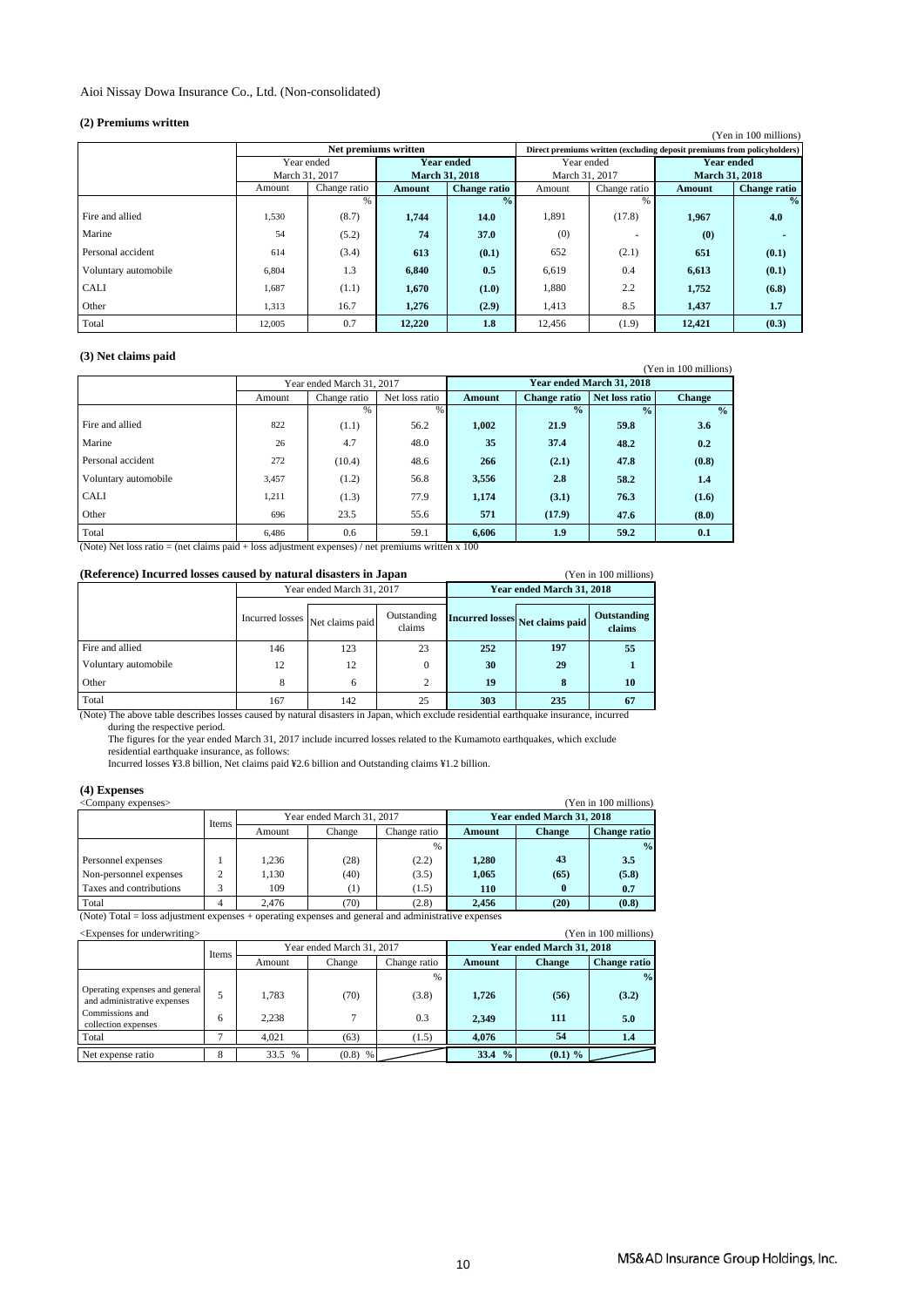Aioi Nissay Dowa Insurance Co., Ltd. (Non-consolidated)

#### **(5) Outstanding claims**

| (Yen in 100 millions) |                |                |                       |                 |  |  |  |
|-----------------------|----------------|----------------|-----------------------|-----------------|--|--|--|
|                       |                | March 31, 2017 | <b>March 31, 2018</b> |                 |  |  |  |
|                       | <b>Balance</b> |                | <b>Balance</b>        |                 |  |  |  |
|                       |                | Movement       |                       | <b>Movement</b> |  |  |  |
| Fire and allied       | 590            | 98             | 983                   | 393             |  |  |  |
| Marine                | 42             | $\mathbf{0}$   | 54                    | 12              |  |  |  |
| Personal accident     | 233            | 5              | 249                   | 16              |  |  |  |
| Voluntary automobile  | 2,938          | 12             | 3,007                 | 68              |  |  |  |
| <b>CALI</b>           | 462            | (21)           | 444                   | (17)            |  |  |  |
| Other                 | 1,001          | 55             | 990                   | (10)            |  |  |  |
| Total                 | 5,267          | 152            | 5,729                 | 462             |  |  |  |

### **(6) Incurred losses and earned-incurred loss ratio**

|                      |                 |                               |                                            |               |                                      | (Yen in 100 millions) |
|----------------------|-----------------|-------------------------------|--------------------------------------------|---------------|--------------------------------------|-----------------------|
|                      |                 | Year ended<br>March 31, 2017  | <b>Year ended</b><br><b>March 31, 2018</b> |               |                                      |                       |
|                      | Incurred losses | Earned-incurred<br>loss ratio | <b>Incurred losses</b>                     | <b>Change</b> | <b>Earned-incurred</b><br>loss ratio | <b>Change</b>         |
|                      |                 | $\frac{0}{0}$                 |                                            |               | $\frac{0}{0}$                        | $\frac{0}{0}$         |
| Fire and allied      | 915             | 58.1                          | 1,436                                      | 521           | 82.3                                 | 24.2                  |
| Marine               | 27              | 49.6                          | 48                                         | 21            | 68.9                                 | 19.3                  |
| Personal accident    | 304             | 50.9                          | 309                                        | 5             | 52.0                                 | 1.1                   |
| Voluntary automobile | 3,877           | 57.1                          | 4,048                                      | 171           | 59.3                                 | 2.2                   |
| Other                | 786             | 60.3                          | 596                                        | (189)         | 47.8                                 | (12.5)                |
| Total                | 5,910           | 57.3                          | 6,440                                      | 529           | 61.4                                 | 4.1                   |

(Note) Earned-incurred loss ratio is calculated by the following method:

The calculation is exclusive of residential earthquake insurance and CALI.

Incurred losses = net claims paid + loss adjustment expenses + movement in outstanding claims

Earned premiums are calculated based on unearned premiums, premium reserve, etc.

Earned-incurred loss ratio = incurred losses / earned premiums x 100

### **(7) Underwriting reserves**

(Yen in 100 millions)

|                      |          |                                       | <b>March 31, 2018</b>                |                                                                 |                        |                            |  |  |  |
|----------------------|----------|---------------------------------------|--------------------------------------|-----------------------------------------------------------------|------------------------|----------------------------|--|--|--|
|                      |          | <b>Total underwriting</b><br>reserves | Ordinary<br>underwriting<br>reserves | <b>Reserve for refunds</b><br>and dividends to<br>policyholders | Catastrophe<br>reserve | <b>Contingency reserve</b> |  |  |  |
| Fire and allied      | Balance  | 7,038                                 | 5,047                                | 613                                                             | 1,374                  | 3                          |  |  |  |
|                      | Movement |                                       | (3)                                  | (102)                                                           | 108                    |                            |  |  |  |
| Marine               | Balance  | 173                                   | 32                                   |                                                                 | 140                    |                            |  |  |  |
|                      | Movement |                                       | 4                                    | -                                                               |                        |                            |  |  |  |
| Personal accident    | Balance  | 4,847                                 | 725                                  | 3,447                                                           | 670                    | 3                          |  |  |  |
|                      | Movement | (172)                                 | 17                                   | (209)                                                           | 19                     |                            |  |  |  |
| Voluntary automobile | Balance  | 2,489                                 | 1,914                                | 32                                                              | 542                    | 0                          |  |  |  |
|                      | Movement | 119                                   | 10                                   | 4                                                               | 103                    |                            |  |  |  |
| <b>CALI</b>          | Balance  | 2,395                                 | 2,395                                | -                                                               |                        |                            |  |  |  |
|                      | Movement | 72                                    | 72                                   |                                                                 |                        |                            |  |  |  |
| Other                | Balance  | 2,157                                 | 1,304                                | 155                                                             | 695                    | 0                          |  |  |  |
|                      | Movement | 89                                    | 37                                   | (3)                                                             | 54                     |                            |  |  |  |
|                      | Balance  | 19,100                                | 11,419                               | 4,248                                                           | 3,424                  | 7                          |  |  |  |
| Total                | Movement | 117                                   | 139                                  | (309)                                                           | 287                    |                            |  |  |  |

(Note) Reserves for residential earthquake insurance and CALI are included in ordinary underwriting reserves.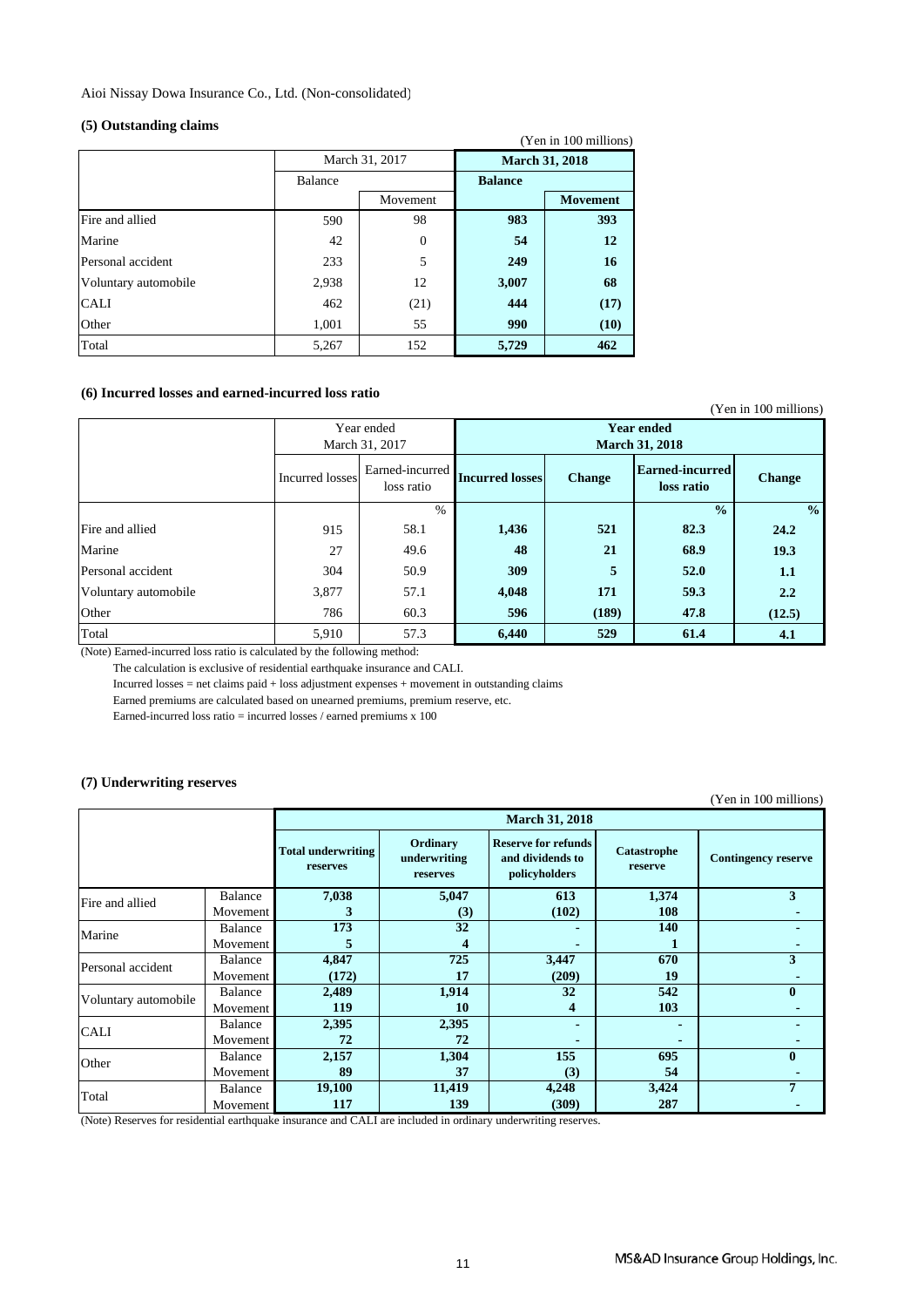### **(8) Catastrophe reserve**

|                          |       |                 |                       |                | (Yen in 100 millions) |
|--------------------------|-------|-----------------|-----------------------|----------------|-----------------------|
| March 31, 2017           |       |                 | <b>March 31, 2018</b> |                |                       |
| Balance<br>Reserve ratio |       | <b>Reversal</b> | <b>Provision</b>      | <b>Balance</b> | <b>Reserve ratio</b>  |
|                          | $\%$  |                 |                       |                | $\frac{0}{0}$         |
| 1,265                    | 83.0  | 33              | 142                   | 1,374          | 79.0                  |
| 139                      | 254.7 | $\blacksquare$  | 1                     | 140            | 187.5                 |
| 651                      | 106.1 | $\blacksquare$  | 19                    | 670            | 109.4                 |
| 438                      | 6.5   | 115             | 219                   | 542            | 7.9                   |
| 641                      | 48.8  | $7\phantom{.0}$ | 62                    | 695            | 54.5                  |
| 3,136                    | 30.4  | 156             | 444                   | 3,424          | 32.5                  |
|                          |       | $\sim$ $\sim$   |                       | .              | ------<br>. .         |

(Note) Reserve ratio = catastrophe reserve / net premiums written (excluding premiums of residential earthquake insurance and CALI) x 100

#### **(9) Investment assets**

|       |                             |                |                       | (Yen in 100 millions) |
|-------|-----------------------------|----------------|-----------------------|-----------------------|
|       |                             | March 31, 2017 | <b>March 31, 2018</b> |                       |
|       |                             |                |                       | <b>Change</b>         |
|       | Cash, deposits and savings  | 1,898          | 1,674                 | (223)                 |
|       | Investments in securities:  | 25,770         | 25,971                | <b>200</b>            |
|       | Domestic bonds              | 9,707          | 9,253                 | (454)                 |
|       | Domestic stocks             | 8,433          | 9,227                 | 793                   |
|       | Foreign securities          | 7,070          | 6,840                 | (229)                 |
|       | Other securities            | 558            | 649                   | 91                    |
| Loans |                             | 2,109          | 2,000                 | (108)                 |
|       | Land and buildings          | 1,634          | 1,594                 | (39)                  |
| Total |                             | 31,412         | 31,240                | (171)                 |
|       | (Reference)                 |                |                       |                       |
|       | Long-term investment assets | 4,530          | 4,216                 | (314)                 |

#### **(Reference) Breakdown of domestic bonds**

(Yen in 100 millions) Government agency bonds Specific financial institution bonds Other corporate bonds 6,705 **6,409 (296)** 207 **211 4** 2,794 **2,632 (162)** 519 **496 (23) (454)** 141 **73 (67)** 2,133 **2,062 (71)** March 31, 2017 **March 31, 2018 Change**  Government bonds Municipal bonds Corporate bonds: Total 9,707 **9,253** 

### **(10) Breakdown of interest and dividends income**

(Yen in 100 millions)

|       |                            | Year ended     | <b>Year ended</b>     |               |
|-------|----------------------------|----------------|-----------------------|---------------|
|       |                            | March 31, 2017 | <b>March 31, 2018</b> | <b>Change</b> |
|       | Investments in securities: | 478            | 507                   | 28            |
|       | Domestic bonds             | 99             | 98                    | $\bf(1)$      |
|       | Domestic stocks            | 176            | 187                   | 10            |
|       | Foreign securities         | 177            | 178                   |               |
|       | Other securities           | 25             | 42                    | 17            |
| Loans |                            | 26             | 23                    | (3)           |
|       | Land and buildings         | 44             | 46                    |               |
| Other |                            | 3              | 8                     | 4             |
| Total |                            | 554            | 584                   | 30            |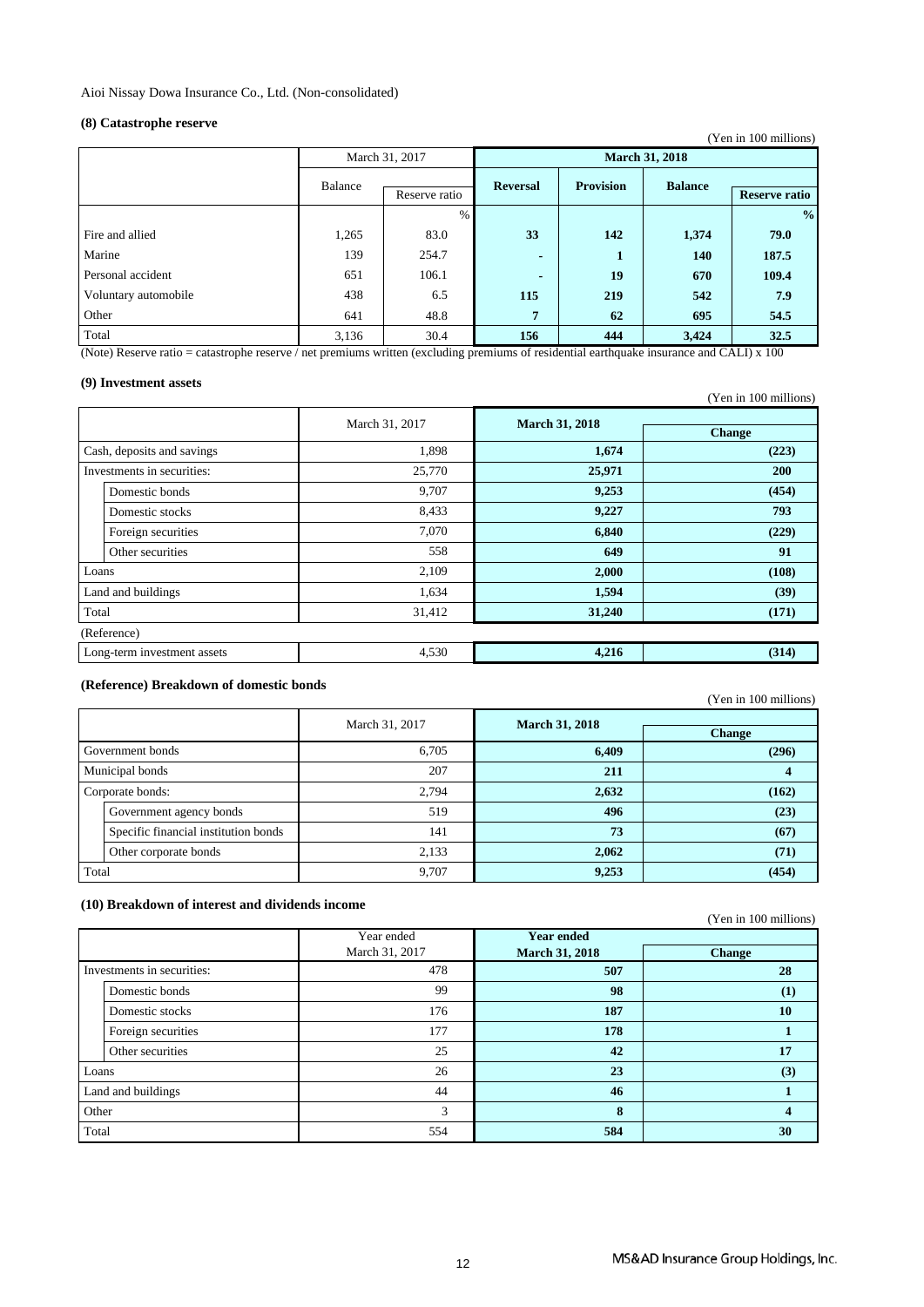### **(11) Investments in securities**

#### **Unrealized gains and losses on investments in securities**

|                    |        |                   |                   | Y en in 100 millions)                       |
|--------------------|--------|-------------------|-------------------|---------------------------------------------|
| March 31, 2018     | Cost   | <b>Fair value</b> | <b>Difference</b> | <b>Change from</b><br><b>March 31, 2017</b> |
| Domestic bonds     | 8,640  | 9,253             | 613               | (35)                                        |
| Domestic stocks    | 4,124  | 8,975             | 4,851             | 937                                         |
| Foreign securities | 6,026  | 6,297             | 270               | (162)                                       |
| Other securities   | 538    | 592               | 53                | (3)                                         |
| Total              | 19,330 | 25,119            | 5,788             | 735                                         |

|                    |        |            | (Yen in 100 millions) |
|--------------------|--------|------------|-----------------------|
| March 31, 2017     | Cost   | Fair value | Difference            |
| Domestic bonds     | 9,059  | 9,707      | 648                   |
| Domestic stocks    | 4,252  | 8,165      | 3,913                 |
| Foreign securities | 5,683  | 6,116      | 433                   |
| Other securities   | 455    | 512        | 56                    |
| Total              | 19,450 | 24,503     | 5,052                 |

(Note) The above tables describe available-for-sale securities with practically determinable fair value.

### **Gains and losses on sales of securities**

|                    |                |                       |       | $1 \text{ cm}$ m $1 \text{00}$ minimons |
|--------------------|----------------|-----------------------|-------|-----------------------------------------|
|                    | Year ended     | <b>Year ended</b>     |       |                                         |
|                    | March 31, 2017 | <b>March 31, 2018</b> |       |                                         |
|                    | Gains/(losses) | Gains/(losses)        | Gains | <b>Losses</b>                           |
| Domestic bonds     |                |                       |       |                                         |
| Domestic stocks    | 119            | 134                   | 135   |                                         |
| Foreign securities | (35)           | 18                    | 48    | 30                                      |
| Other securities   | -              | $\blacksquare$        |       |                                         |
| Total              | 90             | 155                   | 187   | 31                                      |

#### **Impairment losses on securities**

(Yen in 100 millions)

|                    | Year ended<br>March 31, 2017 | <b>Year ended</b><br><b>March 31, 2018</b> | <b>Change</b> |
|--------------------|------------------------------|--------------------------------------------|---------------|
| Domestic bonds     |                              |                                            |               |
| Domestic stocks    | 6                            | 22                                         | 10            |
| Foreign securities | 43                           | 467                                        | 424           |
| Other securities   |                              |                                            |               |
| Total              | 49                           | 490                                        | 441           |

 $(X^2 + 100 \text{ m})$ 

(Yen in 100 millions)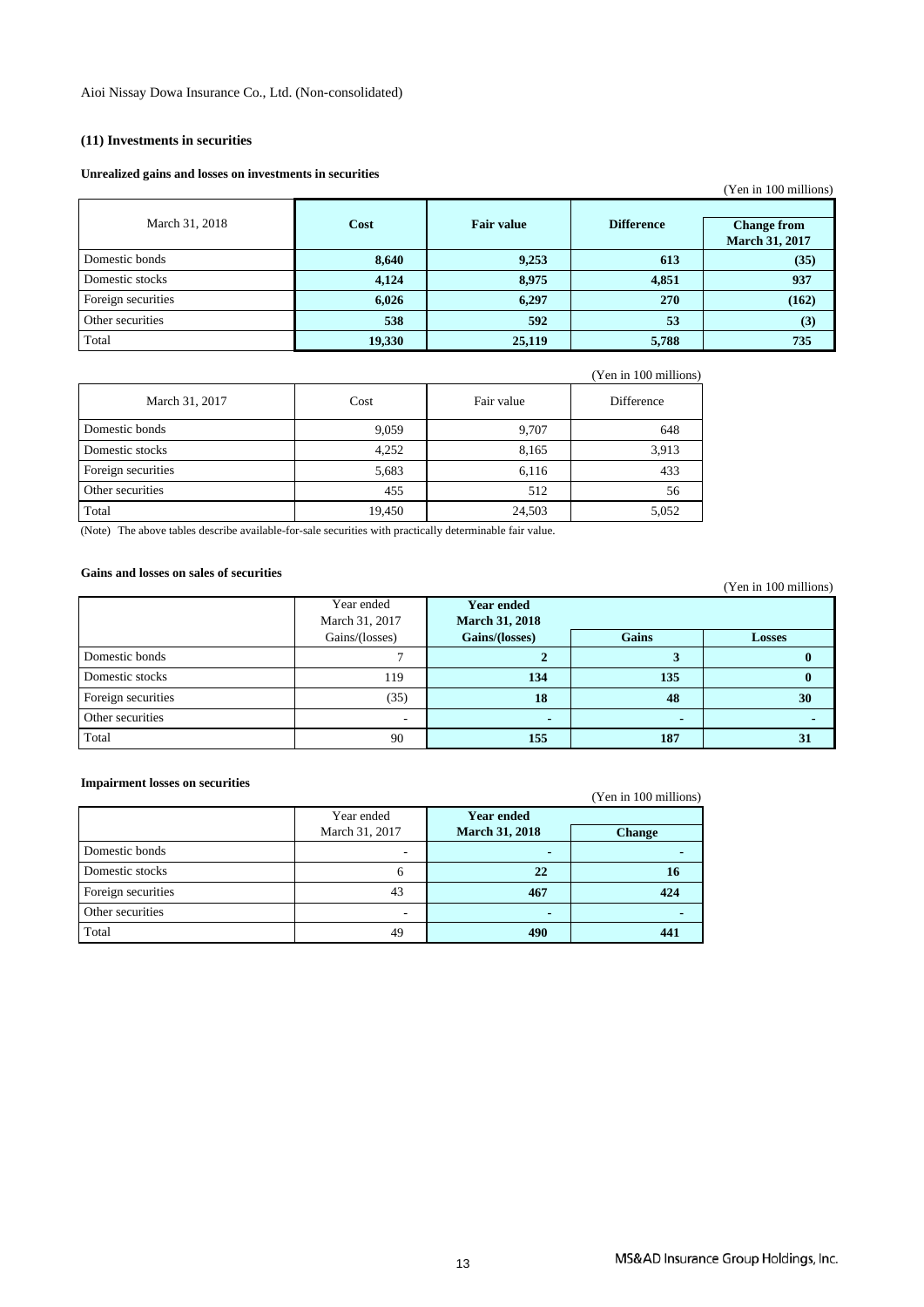### **4**.**Earnings Forecasts**

### **(1) MS&AD Insurance Group Holdings, Inc. (Consolidated)**

|                                                                     |                |                                             | (Yen in 100 millions)        |
|---------------------------------------------------------------------|----------------|---------------------------------------------|------------------------------|
|                                                                     | Items          | Forecasts for year ending<br>March 31, 2019 | Change from<br>previous year |
| Net premiums written:                                               |                | 34,800                                      | 1.0%                         |
| Net premiums written at overseas<br>non-life insurance subsidiaries | $\mathfrak{D}$ | 7,160                                       | 4.9%                         |
| Ordinary profit                                                     | 3              | 2,950                                       | 834                          |
| Net income attributable to owners of<br>the parent                  | 4              | 2,000                                       | 459                          |
| Annual total of dividends per share                                 | 5              | $130.00$ yen                                | yen                          |

### **(2) Mitsui Sumitomo Insurance Co., Ltd. (Non-consolidated)**

|                                                                            |                                          | (Yen in 100 millions)                       |
|----------------------------------------------------------------------------|------------------------------------------|---------------------------------------------|
|                                                                            | Results for year ended<br>March 31, 2018 | Forecasts for year ending<br>March 31, 2019 |
| Direct premiums written (excluding<br>deposit premiums from policyholders) | 16,340                                   | 16,555                                      |
| Change ratio                                                               | 1.5 %                                    | 1.3 %                                       |
| Net premiums written                                                       | 15,003                                   | 15,010                                      |
| Change ratio                                                               | 2.1 %                                    | $0.0\%$                                     |
| Net loss ratio                                                             | 61.6 %                                   | 61.2%                                       |
| Net expense ratio                                                          | 31.3 %                                   | 32.0 %                                      |
| Combined ratio                                                             | 92.9 %                                   | 93.2 %                                      |
| Underwriting profit                                                        | 844                                      | 770                                         |
| Net interest and dividends income                                          | 716                                      | 720                                         |
| <b>Ordinary profit</b>                                                     | 2,625                                    | 1,880                                       |
| Net income                                                                 | 1,982                                    | 1,410                                       |

### (Reference) Excluding residential earthquake insurance and CALI

|                                      | March 31, 2018 | Results for year ended Forecasts for year ending<br>March 31, 2019 |
|--------------------------------------|----------------|--------------------------------------------------------------------|
| Change ratio of net premiums written | 2.6 %          | $0.8\%$                                                            |
| Net loss ratio                       | 59.0 %         | 58.0 %                                                             |
| Net expense ratio                    | 33.2 %         | 33.6 %                                                             |
| Combined ratio                       | 92.2 %         | 91.6 %                                                             |

### Forecasts by line of insurance for the year ending March 31, 2019 (Yen in 100 millions)

|                      | Net premiums |              | Net loss ratio |           |
|----------------------|--------------|--------------|----------------|-----------|
|                      | written      | Change ratio |                | Change    |
| Fire and allied      | 1,981        | $0.7\%$      | 63.0%          | (8.2)%    |
| Marine               | 601          | (0.7)%       | 55.9%          | $(6.5)\%$ |
| Personal accident    | 1,500        | $1.6\%$      | 52.6 %         | $0.8 \%$  |
| Voluntary automobile | 6,552        | $(0.6)$ %    | 60.5 %         | 1.4 %     |
| CALI                 | 1,742        | $(5.6)\%$    | 86.0%          | 5.7 %     |
| Other                | 2,634        | 4.6 %        | 51.5 %         | (0.8)%    |
| Total                | 15,010       | $0.0\%$      | 61.2 %         | (0.4)%    |

(Note) Direct premiums written (excluding deposit premiums from policyholders) and net premiums written in the above tables are presented exclusive of Good Result Return premiums of Mitsui Sumitomo Insurance's proprietary automobile insurance product "ModoRich", which contains a special clause related to premium adjustment and refund at maturity.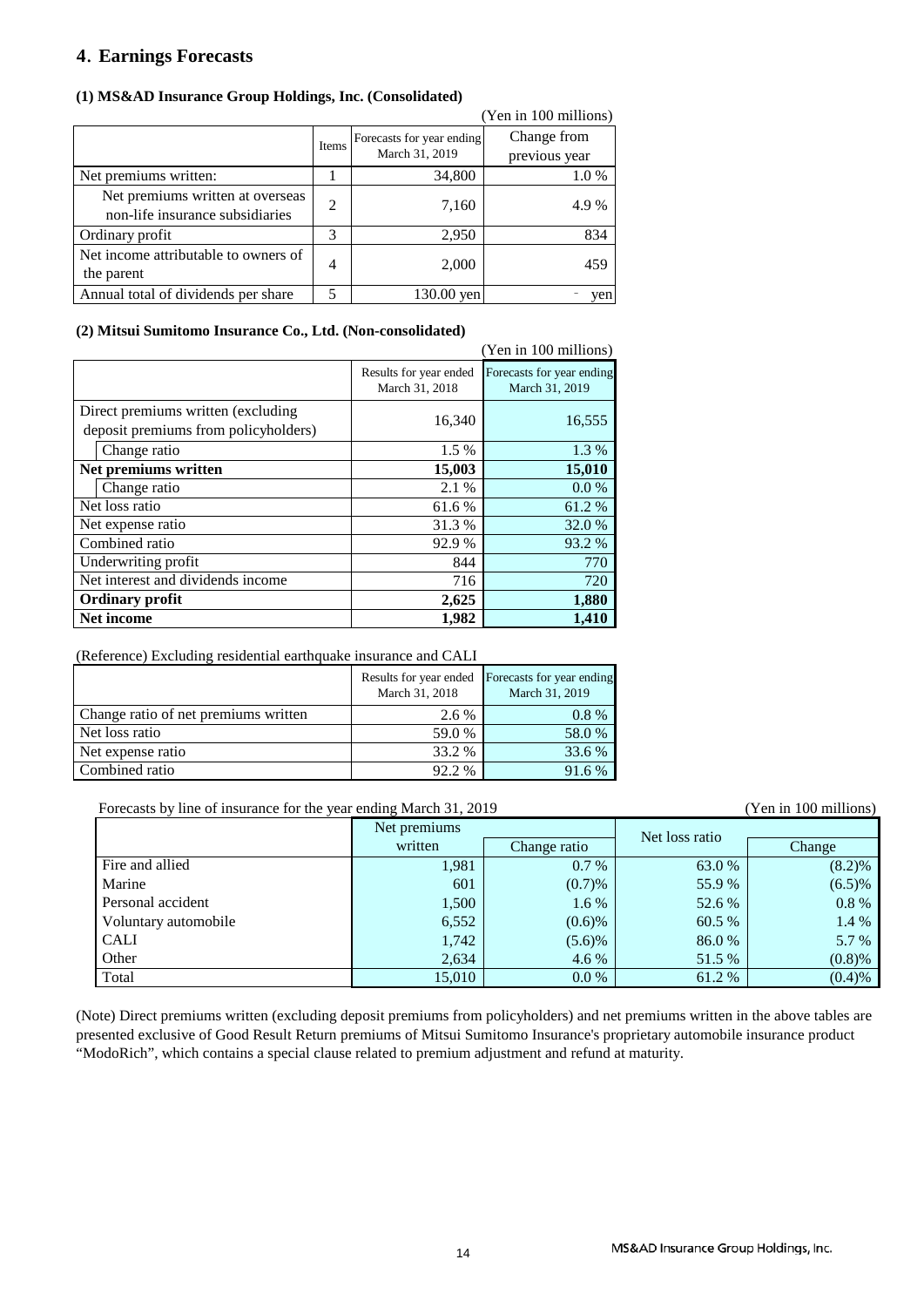### **(3) Aioi Nissay Dowa Insurance Co., Ltd. (Non-consolidated)**

|                                                                             |                                          | (Yen in 100 millions)                       |
|-----------------------------------------------------------------------------|------------------------------------------|---------------------------------------------|
|                                                                             | Results for year ended<br>March 31, 2018 | Forecasts for year ending<br>March 31, 2019 |
| Direct premiums written (excluding)<br>deposit premiums from policyholders) | 12,421                                   | 12,470                                      |
| Change ratio                                                                | (0.3)%                                   | $0.4\%$                                     |
| Net premiums written                                                        | 12,220                                   | 12,250                                      |
| Change ratio                                                                | 1.8%                                     | $0.2\%$                                     |
| Net loss ratio                                                              | 59.2 %                                   | 62.4 %                                      |
| Net expense ratio                                                           | 33.4 %                                   | 34.9 %                                      |
| Combined ratio                                                              | 92.6 %                                   | 97.3 %                                      |
| Underwriting profit                                                         | 48                                       | 310                                         |
| Net interest and dividends income                                           | 417                                      | 360                                         |
| <b>Ordinary profit</b>                                                      | 56                                       | 670                                         |
| Net income                                                                  | 156                                      | 360                                         |

(Reference) Excluding residential earthquake insurance and CALI

|                                      | March 31, 2018 | Results for year ended Forecasts for year ending<br>March 31, 2019 |
|--------------------------------------|----------------|--------------------------------------------------------------------|
| Change ratio of net premiums written | 2.3 %          | $1.2\%$                                                            |
| Net loss ratio                       | 56.5 %         | 59.8%                                                              |
| Net expense ratio                    | 34.9 %         | 36.4 %                                                             |
| Combined ratio                       | 91.4 %         | 96.2%                                                              |

Forecasts by line of insurance for the year ending March 31, 2019 (Yen in 100 millions)

|                      | Net premiums |              | Net loss ratio |           |
|----------------------|--------------|--------------|----------------|-----------|
|                      | written      | Change ratio |                | Change    |
| Fire and allied      | 1,752        | $0.4\%$      | 66.1 %         | 6.3 %     |
| Marine               | 79           | 5.5 %        | 54.4 %         | 6.2 %     |
| Personal accident    | 621          | 1.3 %        | 47.3 %         | $(0.5)\%$ |
| Voluntary automobile | 6,896        | $0.8\%$      | 60.7 %         | 2.5 %     |
| <b>CALI</b>          | 1,578        | (5.5)%       | 80.0 %         | 3.7 %     |
| Other                | 1,324        | 3.8%         | 52.3 %         | 4.7 %     |
| Total                | 12,250       | $0.2\%$      | 62.4 %         | 3.2 %     |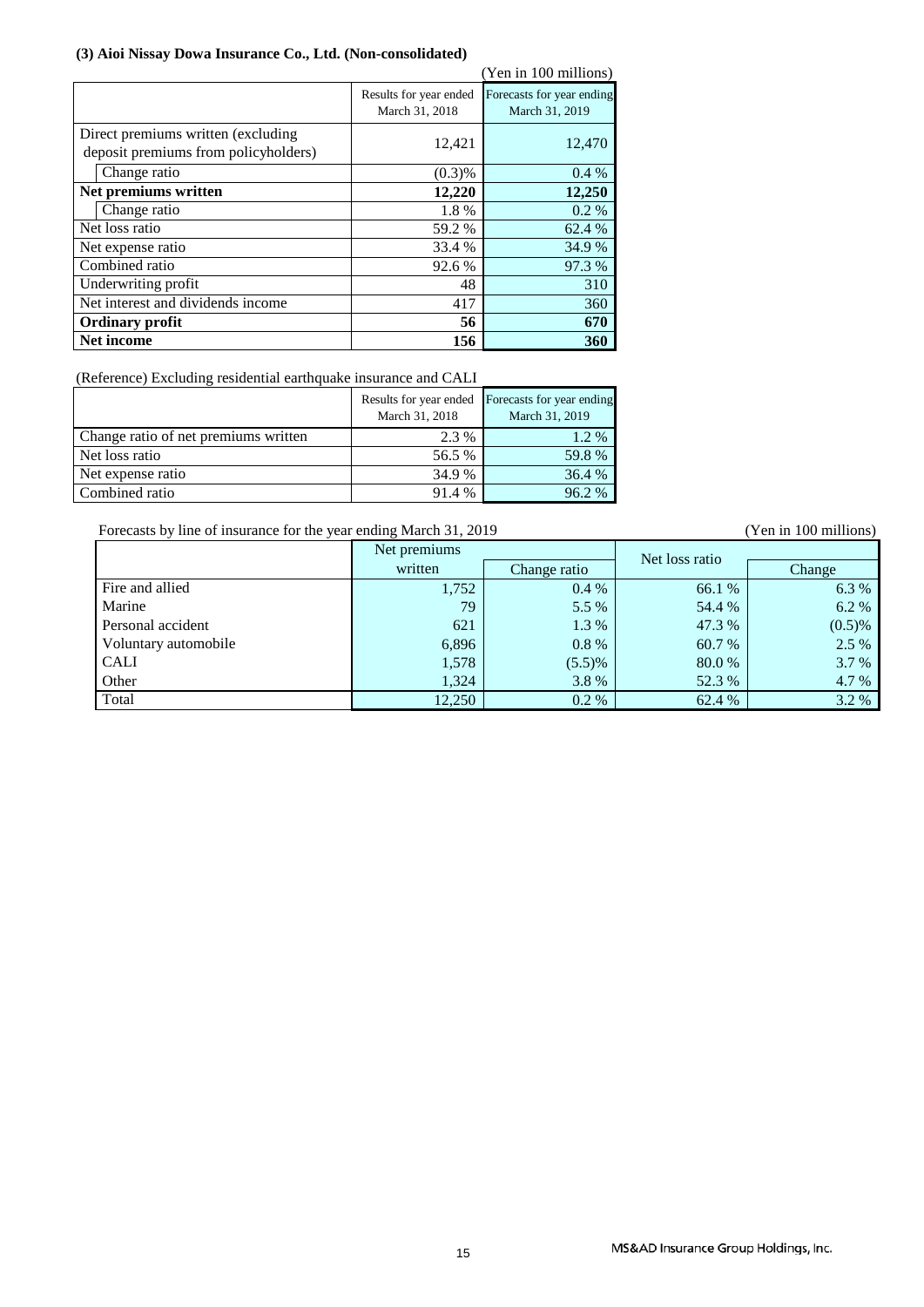### **[Supplementary Information]**

### **1. Supplementary Information on Consolidated Business Results**

### **(1) Premiums Written and Net Claims Paid by Line of Insurance**

### **Direct Premiums Written by Line of Insurance (including Deposit premiums from policyholders)**

|                                     |           |                           |              |           |                           | (Yen in millions) |
|-------------------------------------|-----------|---------------------------|--------------|-----------|---------------------------|-------------------|
|                                     |           | Year ended March 31, 2017 |              |           | Year ended March 31, 2018 |                   |
| Lines of Insurance                  |           | <b>Share</b>              | Change ratio |           | <b>Share</b>              | Change ratio      |
|                                     | Amount    | $(\%)$                    | $(\% )$      | Amount    | (% )                      | $(\% )$           |
| Fire and allied                     | 602,521   | 16.7                      | (8.3)        | 627,029   | 17.2                      | 4.1               |
| Marine                              | 168,715   | 4.7                       | 27.5         | 168,602   | 4.6                       | (0.1)             |
| Personal accident                   | 321,055   | 8.9                       | 0.3          | 320,764   | 8.8                       | (0.1)             |
| Voluntary automobile                | 1,524,096 | 42.1                      | 3.3          | 1,546,108 | 42.4                      | 1.4               |
| <b>CALI</b>                         | 366,523   | 10.1                      | 2.8          | 343,370   | 9.4                       | (6.3)             |
| Other                               | 632,874   | 17.5                      | 20.0         | 643,233   | 17.6                      | 1.6               |
| <b>Total:</b>                       | 3,615,785 | 100.0                     | 4.2          | 3,649,108 | 100.0                     | 0.9 <sub>z</sub>  |
| Deposit premiums from policyholders | 98,546    | 2.7                       | (15.2)       | 86,371    | 2.4                       | (12.4)            |

#### **(Reference) Direct Premiums Written excluding Good Result Return premiums of the automobile insurance product "ModoRich"**

| 'oluntary<br>Automobile | $- - -$<br>$-\wedge$<br>1.123.013 | -<br>ے ب          | $\sim$ 0.72<br>$- - - -$<br>. . <i>.</i> | . |
|-------------------------|-----------------------------------|-------------------|------------------------------------------|---|
| m<br>Total              | $\sim$<br>.<br>3.615.362          | $\epsilon$<br>−.∠ | 3.655.073                                | . |

### **Net Premiums Written by Line of Insurance**

|                      |           |                           |              |           |                           | (Yen in millions) |
|----------------------|-----------|---------------------------|--------------|-----------|---------------------------|-------------------|
|                      |           | Year ended March 31, 2017 |              |           | Year ended March 31, 2018 |                   |
| Lines of Insurance   |           | <b>Share</b>              | Change ratio |           | <b>Share</b>              | Change ratio      |
|                      | Amount    | $(\% )$                   | $(\%)$       | Amount    | (% )                      | (% )              |
| Fire and allied      | 540,715   | 15.9                      | 14.7         | 553,183   | 16.1                      | 2.3               |
| Marine               | 145,697   | 4.3                       | 37.3         | 142,339   | 4.1                       | (2.3)             |
| Personal accident    | 237.918   | 7.0                       | 8.9          | 240,450   | 7.0                       | $1.1\,$           |
| Voluntary automobile | 1,559,958 | 45.8                      | 4.3          | 1,587,008 | 46.1                      | 1.7               |
| <b>CALI</b>          | 356,088   | 10.4                      | (0.4)        | 352,063   | 10.2                      | (1.1)             |
| Other                | 567,010   | 16.6                      | 32.0         | 565,931   | 16.5                      | (0.2)             |
| <b>Total</b>         | 3,407,389 | 100.0                     | 10.7         | 3,440,976 | 100.0                     | 1.0               |

| (Reference) Net Premiums Written excluding Good Result Return premiums of the automobile insurance product "ModoRich" |                  |  |      |           |  |          |  |  |  |  |
|-----------------------------------------------------------------------------------------------------------------------|------------------|--|------|-----------|--|----------|--|--|--|--|
| automobile<br>Voluntary                                                                                               |                  |  |      | 502       |  | <b>A</b> |  |  |  |  |
| <b>Total</b>                                                                                                          | <b>3.406.966</b> |  | 10.7 | 3,446,940 |  |          |  |  |  |  |

### **Net Claims Paid by Line of Insurance**

|                      |           |                           |              |           |                           | (Yen in millions) |
|----------------------|-----------|---------------------------|--------------|-----------|---------------------------|-------------------|
|                      |           | Year ended March 31, 2017 |              |           | Year ended March 31, 2018 |                   |
| Lines of Insurance   |           | <b>Share</b>              | Change ratio |           | <b>Share</b>              | Change ratio      |
|                      | Amount    | $(\% )$                   | $(\%)$       | Amount    | $(\%)$                    | $(\%)$            |
| Fire and allied      | 297,850   | 16.3                      | 26.6         | 378,241   | 19.5                      | 27.0              |
| Marine               | 96,981    | 5.3                       | 102.0        | 82,302    | 4.3                       | (15.1)            |
| Personal accident    | 107,937   | 5.9                       | (1.3)        | 106,233   | 5.5                       | (1.6)             |
| Voluntary automobile | 798,736   | 43.6                      | 2.8          | 841,807   | 43.5                      | 5.4               |
| <b>CALI</b>          | 258,465   | 14.1                      | (0.2)        | 252,990   | 13.1                      | (2.1)             |
| Other                | 271,905   | 14.8                      | 36.6         | 273,589   | 14.1                      | 0.6               |
| <b>Total</b>         | 1,831,876 | 100.0                     | 12.6         | 1,935,165 | 100.0                     | 5.6               |

(Note) The figures in the above tables include elimination of intersegment transactions.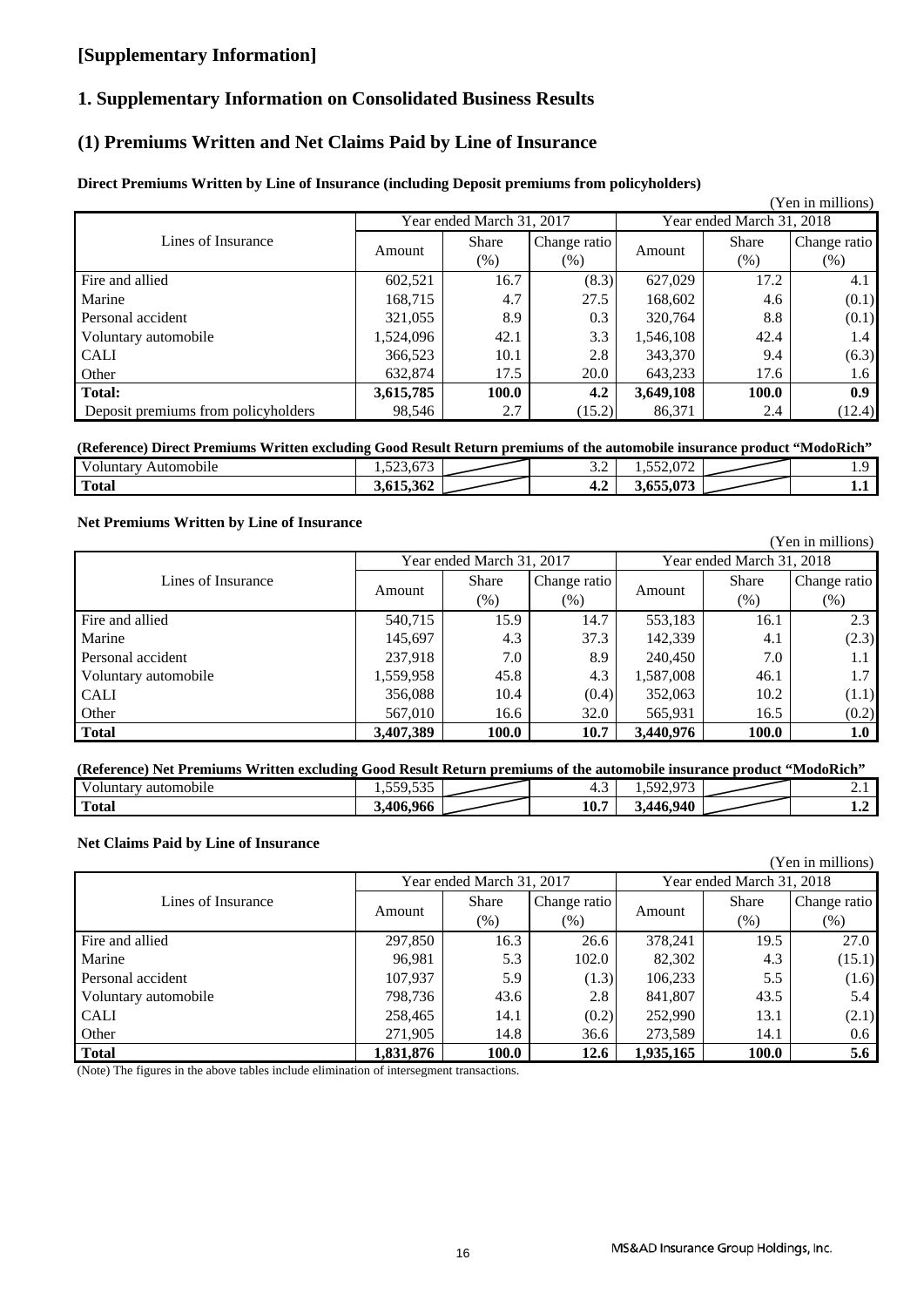### **(2) Investments in Securities**

### **1. Trading securities**

|                    |                 |                         |                 | (Yen in millions)       |
|--------------------|-----------------|-------------------------|-----------------|-------------------------|
|                    | March 31, 2017  |                         | March 31, 2018  |                         |
|                    |                 | Unrealized              |                 | Unrealized              |
|                    | Carrying amount | gains/(losses) included | Carrying amount | gains/(losses) included |
|                    |                 | in income               |                 | in income               |
| Trading securities | 3,245,290       | 41,278                  | 3,335,844       | (1,107)                 |

"Trading securities" includes certificates of deposits included in Cash, deposits and savings, and commercial papers included in Monetary claims bought on the consolidated balance sheet. (Note)

#### **2. Held-to-maturity securities**

| (Yen in millions)       |                    |                |            |                    |                |            |  |  |  |  |
|-------------------------|--------------------|----------------|------------|--------------------|----------------|------------|--|--|--|--|
|                         |                    | March 31, 2017 |            |                    | March 31, 2018 |            |  |  |  |  |
| Items                   | Carrying<br>amount | Fair value     | Difference | Carrying<br>amount | Fair value     | Difference |  |  |  |  |
| Domestic Bonds          | 1,032,755          | 1,223,936      | 191,181    | 1,046,667          | 1,249,687      | 203,019    |  |  |  |  |
| <b>Other Securities</b> | 9,539              | 9,539          |            | 10,237             | 10,237         |            |  |  |  |  |
| Total                   | 1,042,295          | 1,233,476      | 191,181    | 1,056,905          | 1,259,924      | 203,019    |  |  |  |  |

"Other Securities" includes certificates of deposits included in Cash, deposits and savings, and commercial papers included in (Note) Monetary claims bought on the consolidated balance sheet.

#### **3. Debt securities earmarked for underwriting reserves**

| of Debt becamings caminamed nor amach writing reserves<br>(Yen in millions) |                    |                |            |                    |            |            |  |  |  |  |  |
|-----------------------------------------------------------------------------|--------------------|----------------|------------|--------------------|------------|------------|--|--|--|--|--|
| Items                                                                       |                    | March 31, 2017 |            | March 31, 2018     |            |            |  |  |  |  |  |
|                                                                             | Carrying<br>amount | Fair value     | Difference | Carrying<br>amount | Fair value | Difference |  |  |  |  |  |
| Domestic Bonds                                                              | 288,821            | 285,054        | (3,766)    | 493,613            | 500,175    | 6,561      |  |  |  |  |  |
| <b>Foreign Securities</b>                                                   | 1,408,431          | 1,436,414      | 27,983     | 1,574,491          | 1,613,671  | 39,179     |  |  |  |  |  |
| Total                                                                       | 1,697,252          | 1,721,469      | 24,216     | 2,068,105          | 2,113,846  | 45,741     |  |  |  |  |  |

#### **4. Available-for-sale securities**

| $1 \text{cm}$ in minimums) |           |                    |                   |                |                    |                   |  |  |  |
|----------------------------|-----------|--------------------|-------------------|----------------|--------------------|-------------------|--|--|--|
| <b>Items</b>               |           | March 31, 2017     |                   | March 31, 2018 |                    |                   |  |  |  |
|                            | Cost      | Carrying<br>amount | <b>Difference</b> | Cost           | Carrying<br>amount | <b>Difference</b> |  |  |  |
| Domestic Bonds             | 4,005,029 | 4,336,212          | 331,183           | 3,935,970      | 4.248.127          | 312,156           |  |  |  |
| Domestic Stocks            | 1,140,272 | 2,589,024          | 1,448,751         | 1,116,058      | 2,802,126          | 1,686,068         |  |  |  |
| <b>Foreign Securities</b>  | 1.982.164 | 2,065,525          | 83,361            | 2,253,413      | 2,295,745          | 42,331            |  |  |  |
| <b>Other Securities</b>    | 145,206   | 154,664            | 9,457             | 182,111        | 191,404            | 9,293             |  |  |  |
| Total                      | 7,272,672 | 9,145,427          | 1,872,754         | 7,487,554      | 9,537,404          | 2,049,850         |  |  |  |

(Notes) 1. Available-for-sale securities without practically determinable fair value are not included in the above table.

2. "Other Securities" includes certificates of deposits included in Cash, deposits and savings, and commercial papers and loan receivable trust beneficiary certificates included in Monetary claims bought on the consolidated balance sheet.

3. The Company and its consolidated subsidiaries recognized impairment losses on Available-for-sale securities with practically determinable fair value as follows.

 For the year ended March 31, 2017: ¥1,602 million (comprised of ¥669 million on Domestic stocks and ¥932 million on Foreign securities)

For the year ended March 31, 2018: ¥468 million (comprised of Foreign securities only)

 In principle, the Company and its domestic consolidated subsidiaries recognize impairment losses on securities with practically determinable fair value if the fair value declines by 30% or more from the cost.

(Yen in millions)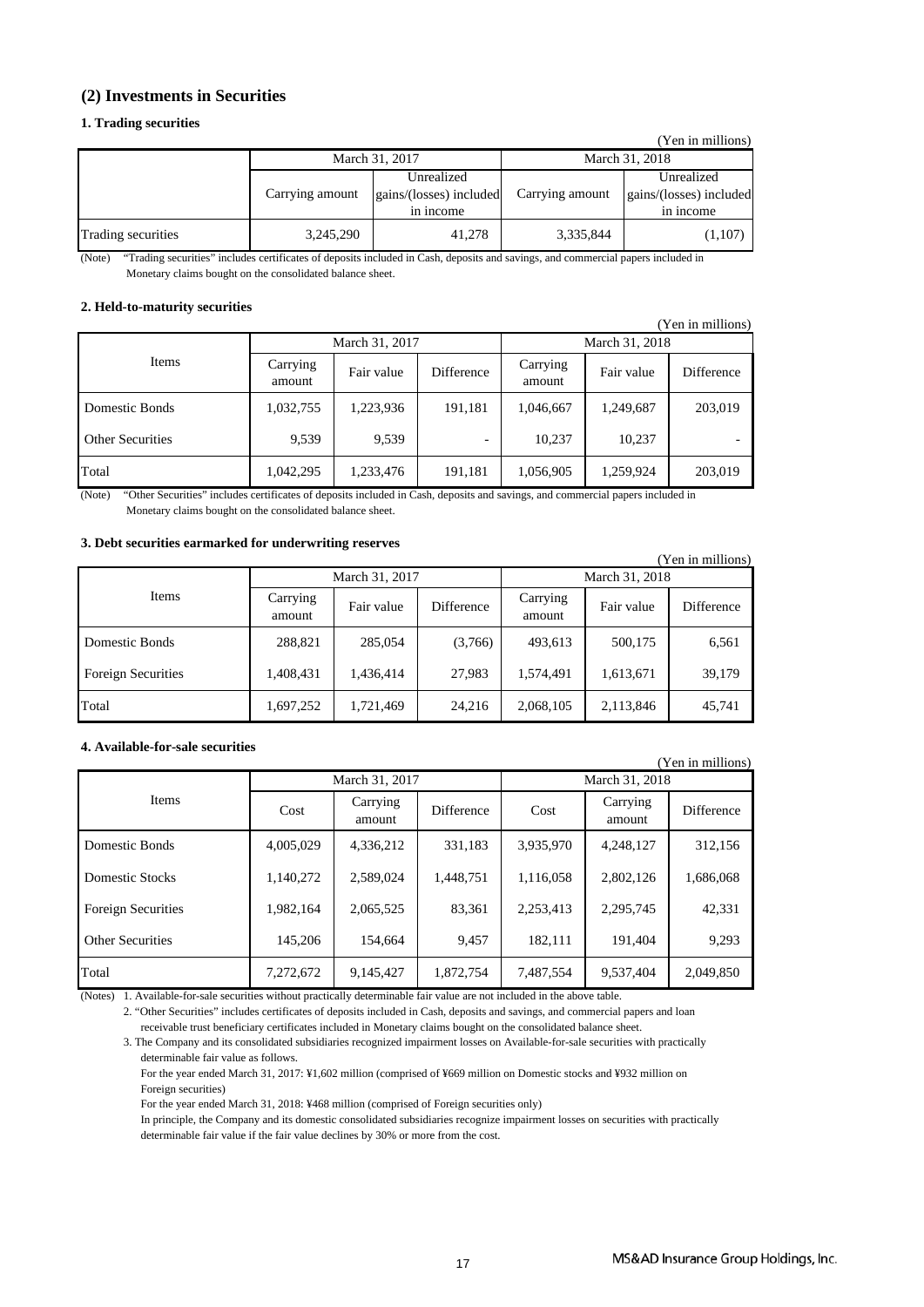### **2. Summary of Business Results of Main Consolidated Subsidiaries**

### **(1) Mitsui Sumitomo Insurance Co., Ltd. (Non-consolidated)**

### **Non-Consolidated Balance Sheets**

|                                                                |                  | (Yen in millions) |
|----------------------------------------------------------------|------------------|-------------------|
| Items                                                          | March 31, 2017   | March 31, 2018    |
| (Assets)                                                       |                  |                   |
| Cash, deposits and savings:                                    | 389,027          | 421,714           |
| Cash on hand                                                   | 81               | 76                |
| Deposits in banks                                              | 388,945          | 421,638           |
| Receivables under resale agreements                            | 6,999            | 6,999             |
| <b>Monetary claims bought</b>                                  | 20,393           | 13,598            |
| <b>Money trusts</b>                                            | 3,500            | 3,728             |
| <b>Investments in securities:</b>                              | 5,294,691        | 5,635,635         |
| Government bonds                                               | 1,263,321        | 1,192,826         |
| Municipal bonds                                                | 88,898           | 88,038            |
| Corporate bonds                                                | 495,736          | 524,990           |
| Domestic stocks                                                | 1,806,870        | 1,937,182         |
| Foreign securities                                             | 1,604,888        | 1,854,804         |
| Other securities                                               | 34,974           | 37,792            |
| Loans:                                                         | 418,146          | 393,362           |
| Policy loans                                                   | 7,672            | 7,133             |
| General loans                                                  | 410,474          | 386,228           |
| Tangible fixed assets:                                         | 210,723          | 205,648           |
| Land                                                           | 77,391           | 76,499            |
| <b>Buildings</b>                                               | 122,668          | 117,734           |
| Construction in progress                                       | 390              | 569               |
| Other tangible fixed assets                                    | 10,272           | 10,846            |
| <b>Intangible fixed assets:</b>                                |                  |                   |
| Software                                                       | 40,105           | 45,317            |
| Other intangible fixed assets                                  | 21,902<br>18,203 | 13,726<br>31,591  |
| Other assets:                                                  |                  |                   |
| Premiums receivable                                            | 352,144<br>3,330 | 328,137<br>4,122  |
| Due from agencies                                              | 117,841          | 120,062           |
| Co-insurance accounts receivable                               |                  |                   |
| Reinsurance accounts receivable                                | 9,257<br>56,073  | 7,407<br>53,454   |
| Foreign reinsurance accounts receivable                        | 37,979           | 26,634            |
| Agency business accounts receivable                            | 619              | 534               |
| Other receivables                                              |                  |                   |
| Accrued income                                                 | 38,881<br>6,228  | 41,300            |
| Guarantee deposits                                             | 10,565           | 6,059<br>10,293   |
| Deposits with the Japan Earthquake Reinsurance Company         | 6,019            | 6,457             |
| Suspense payments                                              | 38,488           | 35,327            |
| Initial margins for future transactions                        |                  | 316               |
| Derivative financial instruments                               |                  | 15,052            |
| Cash collateral pledged under derivative transactions          | 25,651           |                   |
| Other assets                                                   | 300<br>907       | 326<br>784        |
| <b>Customers' liabilities under acceptances and guarantees</b> | 45,520           |                   |
| <b>Bad debt reserve</b>                                        | (4,175)          | 47,243<br>(3,169) |
| <b>Total assets</b>                                            | 6,777,076        | 7,098,216         |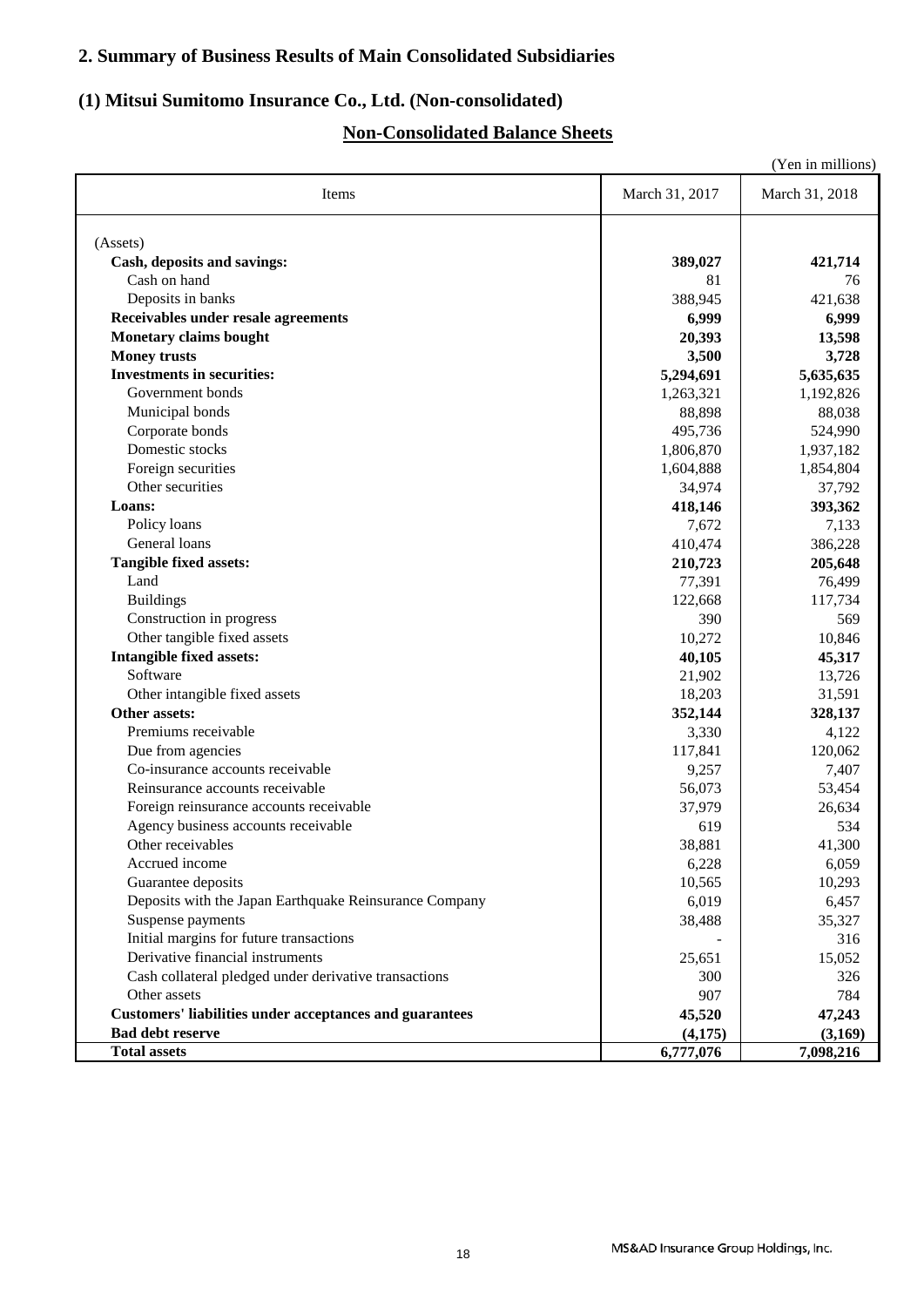(Yen in millions)

| Items                                                      | March 31, 2017 | March 31, 2018    |
|------------------------------------------------------------|----------------|-------------------|
| (Liabilities)                                              |                |                   |
| <b>Policy liabilities:</b>                                 | 3,960,687      | 3,893,910         |
| Outstanding claims                                         | 643,446        | 641,711           |
| Underwriting reserves                                      | 3,317,241      | 3,252,198         |
| <b>Bonds</b> issued                                        | 256,191        | 386,191           |
| <b>Other liabilities:</b>                                  | 515,281        | 507,840           |
| Co-insurance accounts payable                              | 11,120         | 11,571            |
| Reinsurance accounts payable                               | 63,397         | 55,662            |
| Foreign reinsurance accounts payable                       | 28,144         | 22,483            |
| Agency business accounts payable                           | 12             | 12                |
| <b>Borrowings</b>                                          | 196,767        | 196,767           |
| Income taxes payable                                       | 39,277         | 48,653            |
| Deposits received                                          | 32,469         | 61,793            |
| Unearned income                                            | 31             | 34                |
| Other payables                                             | 48,854         | 44,734            |
| Suspense receipts                                          | 23,286         | 22,259            |
| Derivative financial instruments                           | 1,649          | 2,557             |
| Cash collateral received under derivative transactions     | 62,168         | 34,218            |
| Lease obligations                                          | 1,399          | 1,372             |
| Asset retirement obligations                               | 3,831          | 3,862             |
| Other liabilities                                          | 2,869          | 1,858             |
| Reserve for pension and retirement benefits                | 136,186        | 139,476           |
| Reserve for retirement benefits for officers               | 612            | 516               |
| <b>Accrued bonuses for employees</b>                       | 10,453         | 10,145            |
| <b>Reserve for reorganization by function</b>              | 3,015          | 2,261             |
| Reserves under the special laws:                           | 67,801         | 71,813            |
| Reserve for price fluctuation                              | 67,801         | 71,813            |
| <b>Deferred tax liabilities</b>                            | 136,275        |                   |
| <b>Acceptances and guarantees</b>                          | 45,520         | 161,817<br>47,243 |
| <b>Total liabilities</b>                                   | 5,132,025      | 5,221,215         |
|                                                            |                |                   |
| (Net assets)                                               |                |                   |
| <b>Common stock</b>                                        | 139,595        | 139,595           |
| <b>Capital surplus:</b>                                    | 93,107         | 93,107            |
| Additional paid-in capital                                 | 93,107         | 93,107            |
| <b>Retained earnings:</b>                                  | 443,975        | 589,634           |
| Legal earned reserve                                       | 46,487         | 46,487            |
| Other retained earnings:                                   | 397,487        | 543,146           |
| Tax-exempted reserve for accelerated depreciation          | 15,840         | 15,503            |
| Retained earnings brought forward                          | 381,647        | 527,643           |
| <b>Total shareholders' equity</b>                          | 676,678        | 822,337           |
| Net unrealized gains/(losses) on investments in securities | 932,995        | 1,022,583         |
| Net deferred gains/(losses) on hedges                      | 35,377         | 32,079            |
| <b>Total valuation and translation adjustments</b>         | 968,372        | 1,054,662         |
| <b>Total net assets</b>                                    | 1,645,050      | 1,877,000         |
| <b>Total liabilities and net assets</b>                    | 6,777,076      | 7,098,216         |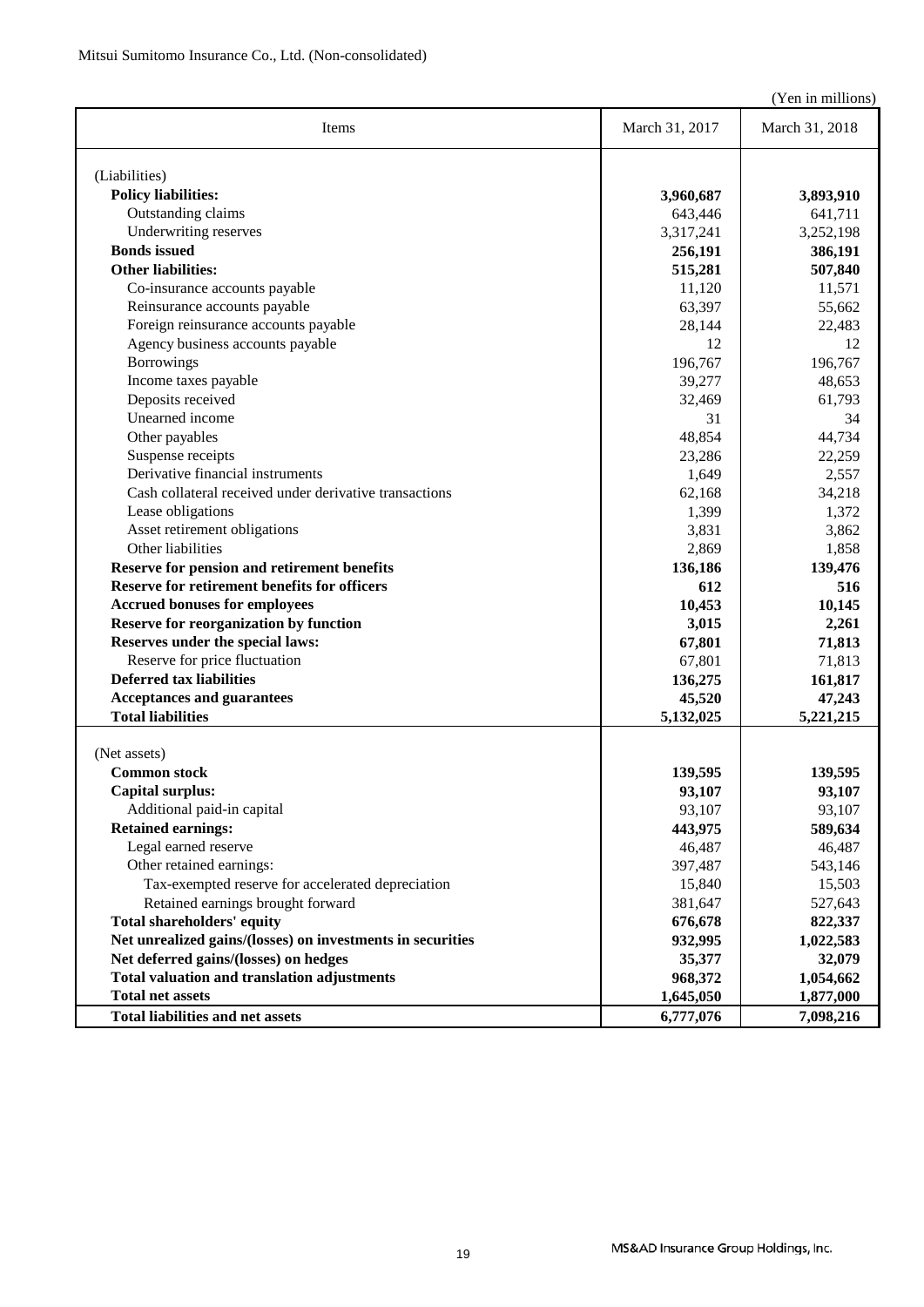## **Non-Consolidated Statements of Income**

|                                                                      |                | (Yen in millions) |
|----------------------------------------------------------------------|----------------|-------------------|
|                                                                      | Year ended     | Year ended        |
| Items                                                                | March 31, 2017 | March 31, 2018    |
|                                                                      |                |                   |
| <b>Ordinary income:</b>                                              | 1,772,858      | 1,859,915         |
| <b>Underwriting income:</b>                                          | 1,609,647      | 1,654,780         |
| Net premiums written                                                 | 1,470,122      | 1,494,362         |
| Deposit premiums from policyholders                                  | 70,040         | 60,092            |
| Investment income on deposit premiums from policyholders             | 35,508         | 33,443            |
| Reversal of outstanding claims                                       | 6,283          | 1,734             |
| Reversal of underwriting reserves                                    | 27,649         | 65,042            |
|                                                                      | 44             | 104               |
| Other underwriting income                                            |                |                   |
| <b>Investment income:</b>                                            | 159,029        | 199,914           |
| Interest and dividends income                                        | 116,792        | 105,107           |
| Investment gains on money trusts                                     | 517            | 239               |
| Gains on sales of securities                                         | 71,738         | 122,213           |
| Gains on redemption of securities                                    | 304            | 592               |
| Gains on derivative transactions                                     | 4,405          | 4,564             |
| Other investment income                                              | 780            | 640               |
| Transfer of investment income on deposit premiums from policyholders | (35,508)       | (33, 443)         |
| Other ordinary income                                                | 4,181          | 5,220             |
| <b>Ordinary expenses:</b>                                            | 1,557,316      | 1,597,363         |
| <b>Underwriting expenses:</b>                                        | 1,319,905      | 1,357,678         |
| Net claims paid                                                      | 811,476        | 836,385           |
| Loss adjustment expenses                                             | 87,834         | 87,345            |
| Commissions and collection expenses                                  | 251,720        | 259,174           |
| Maturity refunds to policyholders                                    | 167,151        | 173,672           |
| Dividends to policyholders                                           | 466            | 244               |
| Foreign exchange losses                                              | 736            | 470               |
| Other underwriting expenses                                          | 519            | 385               |
| <b>Investment expenses:</b>                                          | 11,968         | 9,391             |
| Investment losses on money trusts                                    | 9              |                   |
| Losses on sales of securities                                        | 4,469          | 3,360             |
| Impairment losses on securities                                      | 497            | 1,031             |
| Losses on redemption of securities                                   | 447            | 237               |
| Foreign exchange losses                                              | 1,624          | 1,869             |
| Other investment expenses                                            | 4,920          | 2,892             |
|                                                                      |                |                   |
| Operating expenses and general and administrative expenses           | 217,601        | 222,577           |
| Other ordinary expenses:                                             | 7,840          | 7,714             |
| Interest expense                                                     | 6,325          | 6,721             |
| Provision for bad debts                                              | 1,160          |                   |
| Losses on bad debts                                                  | 9              | 1                 |
| Other ordinary expenses                                              | 345            | 991               |
| <b>Ordinary profit</b>                                               | 215,542        | 262,552           |
| <b>Extraordinary income:</b>                                         | 1,379          | 7,207             |
| Gains on sales of fixed assets                                       | 1,379          | 7,207             |
| <b>Extraordinary losses:</b>                                         | 8,479          | 5,636             |
| Losses on sales of fixed assets                                      | 700            | 763               |
| Impairment losses on fixed assets                                    | 489            | 860               |
| Provision for reserves under the special laws:                       | 3,667          | 4,011             |
| Provision for reserve for price fluctuation                          | 3,667          | 4,011             |
| Other extraordinary losses                                           | 3,621          |                   |
| Income before income taxes                                           | 208,442        | 264,123           |
| <b>Income taxes - current</b>                                        | 56,972         | 73,452            |
| <b>Income taxes - deferred</b>                                       | (13,098)       | (7,566)           |
| <b>Total income taxes</b>                                            | 43,874         | 65,885            |
| Net income                                                           | 164,568        | 198,237           |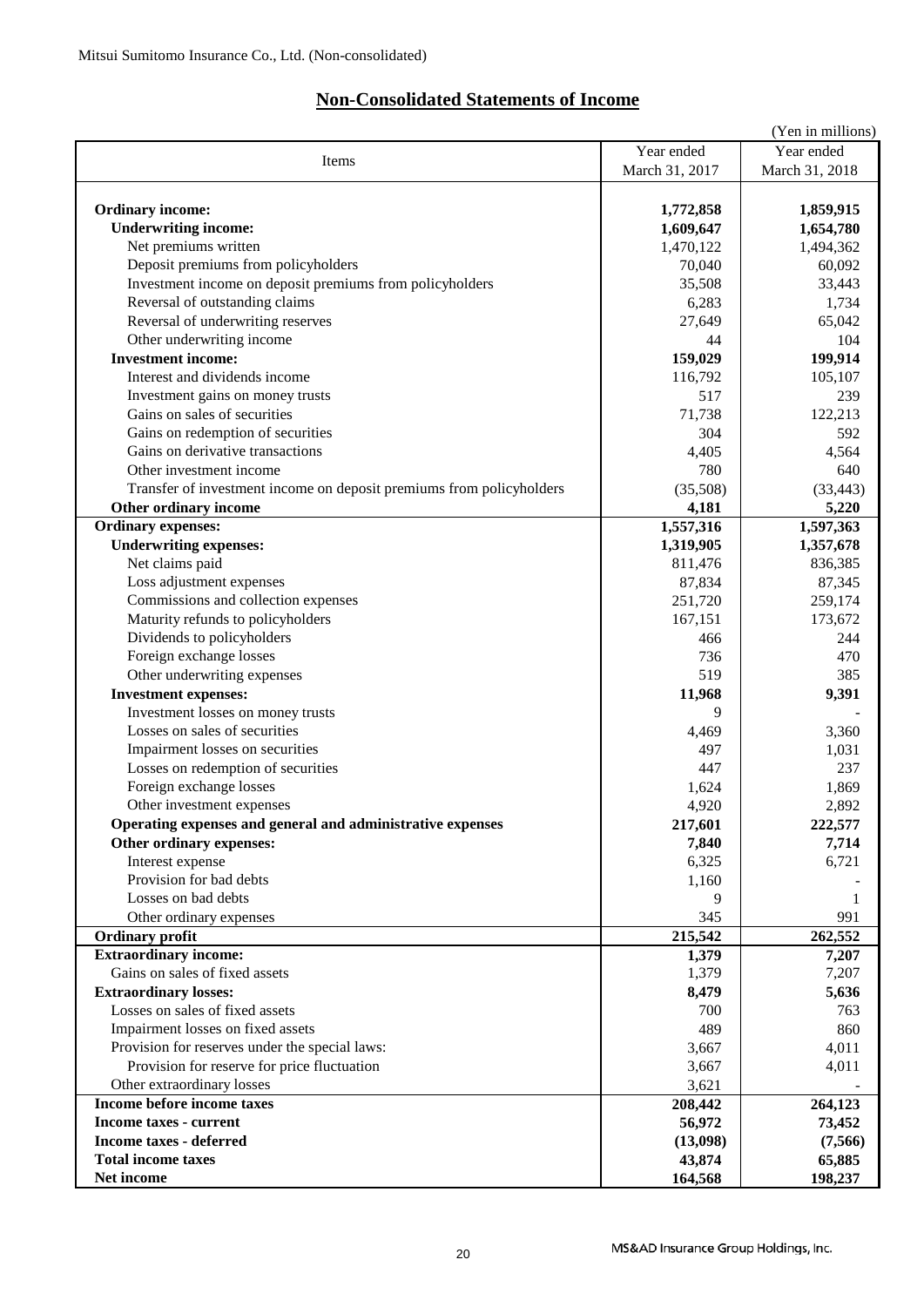### **Non-Consolidated Solvency Margin Ratio**

Insurance companies running their business in Japan calculate the non-consolidated solvency margin ratio pursuant to the provisions of Articles 86 and 87 of the Insurance Business Act Enforcement Regulations and Public Notice No. 50 issued by the Ministry of Finance in 1996.

While insurance companies set aside reserves to provide for payments of insurance claims should an insured event occur, they are also required to maintain sufficient funds to pay out in an event outside the normal range of estimates such as a major catastrophe and a significant drop in the value of their assets.

The non-consolidated solvency margin ratio, or item (C) in each of the tables below, which is calculated in accordance with the Insurance Business Act, is the ratio of "solvency margin of insurance companies calculated based on their capital and other reserves", or (A) the total amount of solvency margin, to "risks exceeding the normal range of estimates", or (B) the total amount of risks.

The non-consolidated solvency margin ratio is one of the objective indicators used by the insurance regulatory authorities to supervise insurance companies. A non-consolidated solvency margin ratio of 200% or over indicates adequate ability to satisfy insurance claims and other payment requirements.

|                                                                                                                                          |                | (Yen in millions) |
|------------------------------------------------------------------------------------------------------------------------------------------|----------------|-------------------|
|                                                                                                                                          | March 31, 2017 | March 31, 2018    |
| (A) Total amount of solvency margin                                                                                                      | 2,840,438      | 3,293,687         |
| Total net assets                                                                                                                         | 639.997        | 769,056           |
| Reserve for price fluctuation                                                                                                            | 67,801         | 71,813            |
| Contingency reserve                                                                                                                      | 589            |                   |
| Catastrophe reserve                                                                                                                      | 536,735        | 552,914           |
| General bad debt reserve                                                                                                                 | 156            | 156               |
| Net unrealized gains/(losses) on investments in securities and<br>net deferred gains/(losses) on hedges (prior to tax effect deductions) | 1,164,861      | 1,276,455         |
| Net unrealized gains/(losses) on land                                                                                                    | 45,296         | 50,064            |
| Excess of policyholders' contract deposits (a)                                                                                           |                |                   |
| Subordinated debts, etc. (b)                                                                                                             | 256,191        | 386,191           |
| Amount excluded from the margin, out of (a) and (b)                                                                                      |                |                   |
| Deductions                                                                                                                               | 14,646         | 6,642             |
| Others                                                                                                                                   | 143,455        | 193,676           |
| $\sqrt{(R_1+R_2)^2+(R_3+R_4)^2}$ + R <sub>5</sub> + R <sub>6</sub><br>(B) Total amount of risks                                          | 863,472        | 939,444           |
| General insurance risk $(R_1)$                                                                                                           | 125,601        | 128,268           |
| Insurance risk of third sector insurance contracts $(R_2)$                                                                               |                |                   |
| Assumed interest rate risk $(R_3)$                                                                                                       | 16,637         | 15,571            |
| Asset management risk $(R_4)$                                                                                                            | 696,215        | 771,448           |
| Business administration risk $(R_5)$                                                                                                     | 19,178         | 20,731            |
| Catastrophe risk $(R_6)$                                                                                                                 | 120,461        | 121,308           |
| (C) Solvency margin ratio<br>$[(A) / {(B) x 1/2}] x 100$                                                                                 | 657.9%         | 701.1%            |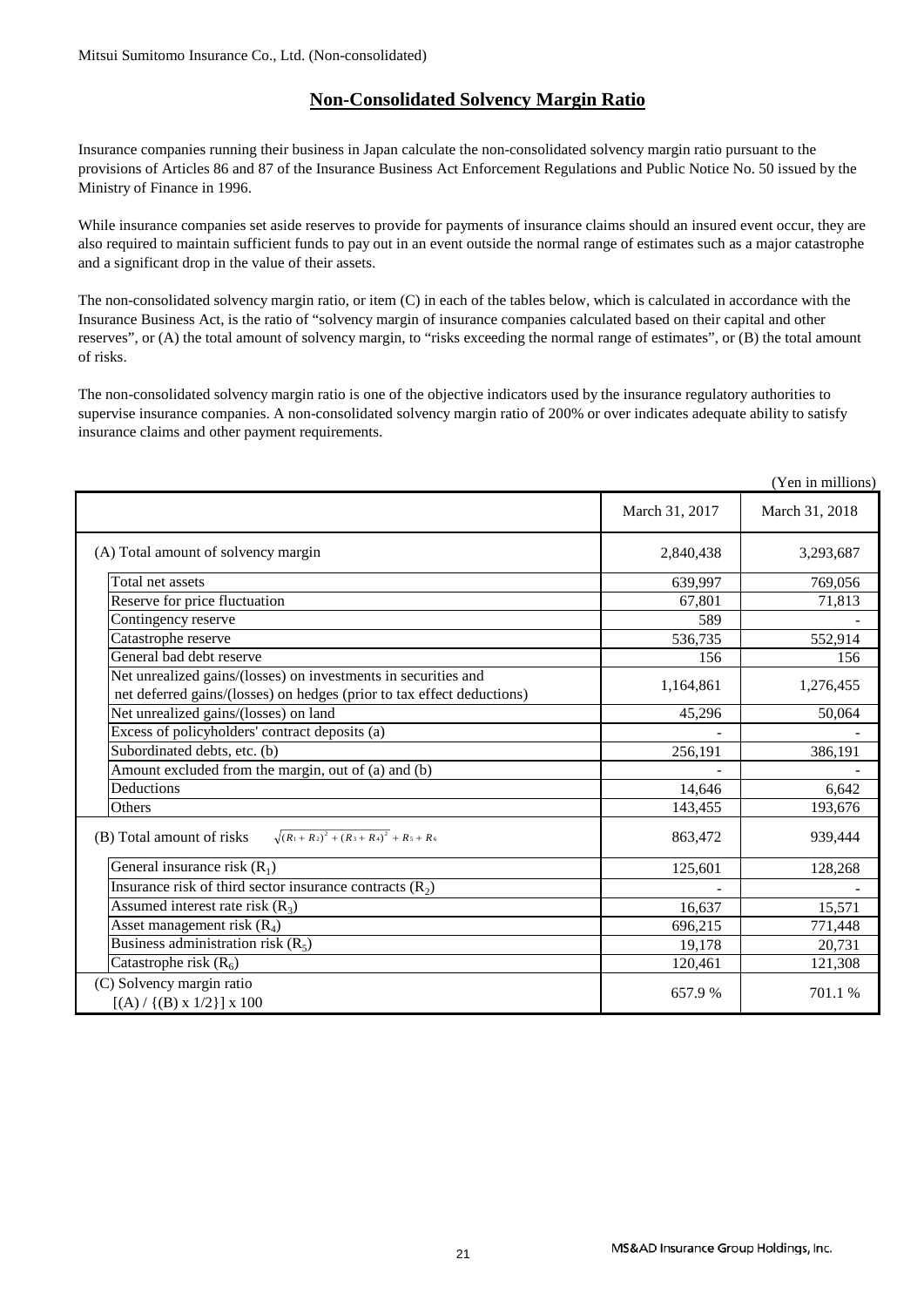### **Non-Consolidated Balance Sheets**

| (Yen in millions)                                              |                |                |
|----------------------------------------------------------------|----------------|----------------|
| Items                                                          | March 31, 2017 | March 31, 2018 |
|                                                                |                |                |
| (Assets)<br>Cash, deposits and savings:                        |                |                |
| Cash on hand                                                   | 172,323<br>21  | 165,103<br>20  |
| Deposits in banks                                              | 172,302        | 165,083        |
| <b>Call loans</b>                                              | 15,000         |                |
| <b>Money trusts</b>                                            | 2,502          | 2,383          |
| <b>Investments in securities:</b>                              | 2,577,087      | 2,597,124      |
| Government bonds                                               | 670,598        | 640,924        |
| Municipal bonds                                                | 20,726         | 21,152         |
| Corporate bonds                                                | 279,472        | 263,257        |
| Domestic stocks                                                | 843,368        | 922,714        |
| Foreign securities                                             | 707,044        | 684,083        |
| Other securities                                               | 55,876         | 64,991         |
| Loans:                                                         | 210,917        | 200,051        |
| Policy loans                                                   | 3,384          | 3,063          |
| General loans                                                  | 207,533        | 196,987        |
| <b>Tangible fixed assets:</b>                                  | 174,597        | 171,168        |
| Land                                                           | 76,916         | 75,219         |
| <b>Buildings</b>                                               | 86,506         | 84,234         |
| Lease assets                                                   | 29             | 14             |
| Construction in progress                                       | 1,187          | 1,484          |
| Other tangible fixed assets                                    | 9,957          | 10,216         |
| <b>Intangible fixed assets:</b>                                | 19,679         | 27,524         |
| Software                                                       | 14,633         | 9,325          |
| Other intangible fixed assets                                  | 5,045          | 18,199         |
| Other assets:                                                  | 276,730        | 296,367        |
| Premiums receivable                                            | 2,639          | 2,416          |
| Due from agencies                                              | 79,671         | 78,533         |
| Due from foreign agencies                                      | 800            | 931            |
| Co-insurance accounts receivable                               | 3,813          | 3,379          |
| Reinsurance accounts receivable                                | 54,357         | 53,568         |
| Foreign reinsurance accounts receivable                        | 49,319         | 72,006         |
| Agency business accounts receivable.                           | 65             | 70             |
| Other receivables                                              | 40,227         | 38,706         |
| Accrued income                                                 | 7,916          | 7,086          |
| Guarantee deposits                                             | 7,061          | 6,821          |
| Deposits with the Japan Earthquake Reinsurance Company         | 3,961          | 4,228          |
| Suspense payments                                              | 23,333         | 24,122         |
| Derivative financial instruments                               | 3,563          | 4,496          |
| <b>Prepaid pension expenses</b>                                | 27,150         | 23,672         |
| Deferred tax assets                                            | 16,329         |                |
| <b>Customers' liabilities under acceptances and guarantees</b> | 7,530          | 4,500          |
| <b>Bad debt reserve</b>                                        | (1,584)        | (1,226)        |
| <b>Total assets</b>                                            | 3,498,264      | 3,486,669      |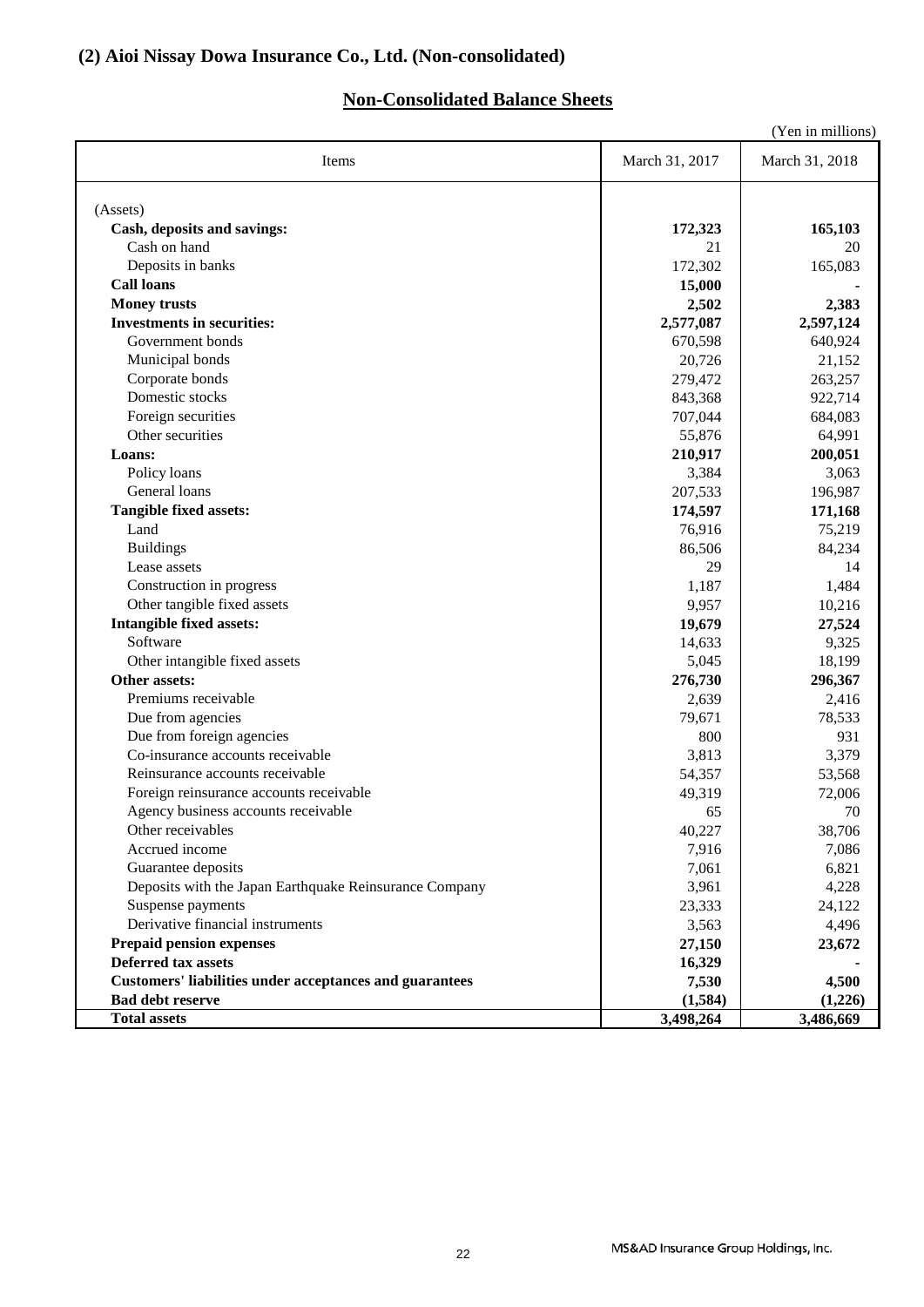(Yen in millions)

|                                                            |                | $($ r en in millions) |
|------------------------------------------------------------|----------------|-----------------------|
| Items                                                      | March 31, 2017 | March 31, 2018        |
| (Liabilities)                                              |                |                       |
| <b>Policy liabilities:</b>                                 | 2,425,101      | 2,483,038             |
| Outstanding claims                                         | 526,764        | 572,979               |
| Underwriting reserves                                      | 1,898,337      | 1,910,058             |
| <b>Bonds</b> issued                                        | 50,000         | 22,000                |
| <b>Other liabilities:</b>                                  | 154,423        | 159,007               |
| Co-insurance accounts payable                              | 3,966          | 3,245                 |
| Reinsurance accounts payable                               | 57,124         | 49,207                |
| Foreign reinsurance accounts payable                       | 21,389         | 36,314                |
| Agency business accounts payable                           | 1,478          | 1,550                 |
| <b>Borrowings</b>                                          | 8              |                       |
| Income taxes payable                                       | 17,290         | 17,450                |
| Deposits received                                          | 2,888          | 3,049                 |
| Unearned income                                            | 18             | 13                    |
| Other payables                                             | 26,495         | 28,407                |
| Suspense receipts                                          | 18,807         | 18,014                |
| Derivative financial instruments                           | 4,264          | 911                   |
| Lease obligations                                          | 30             | 14                    |
| Asset retirement obligations                               | 661            | 829                   |
| Other liabilities                                          | $\Omega$       | $\theta$              |
| Reserve for pension and retirement benefits                | 22,840         | 26,891                |
| <b>Accrued bonuses for employees</b>                       | 5,919          | 5,859                 |
| <b>Reserve for reorganization by function</b>              | 2,288          | 1,527                 |
| Reserves under the special laws:                           | 37,114         | 1,688                 |
| Reserve for price fluctuation                              | 37,114         | 1,688                 |
| <b>Deferred tax liabilities</b>                            |                | 1,090                 |
| <b>Acceptances and guarantees</b>                          | 7,530          | 4,500                 |
| <b>Total liabilities</b>                                   | 2,705,218      | 2,705,604             |
| (Net assets)                                               |                |                       |
| <b>Common stock</b>                                        | 100,005        | 100,005               |
| <b>Capital surplus:</b>                                    | 81,207         | 81,207                |
| Additional paid-in capital                                 | 52,593         | 52,593                |
| Other capital surplus                                      | 28,614         | 28,614                |
| <b>Retained earnings:</b>                                  | 237,071        | 172,552               |
| Legal earned reserve                                       | 47,411         | 47,411                |
| Other retained earnings:                                   | 189,660        | 125,141               |
| Retained earnings brought forward                          | 189,660        | 125,141               |
| <b>Total shareholders' equity</b>                          | 418,284        | 353,765               |
| Net unrealized gains/(losses) on investments in securities | 374,762        | 427,298               |
| <b>Total valuation and translation adjustments</b>         | 374,762        | 427,298               |
| <b>Total net assets</b>                                    | 793,046        | 781,064               |
| <b>Total liabilities and net assets</b>                    | 3,498,264      | 3,486,669             |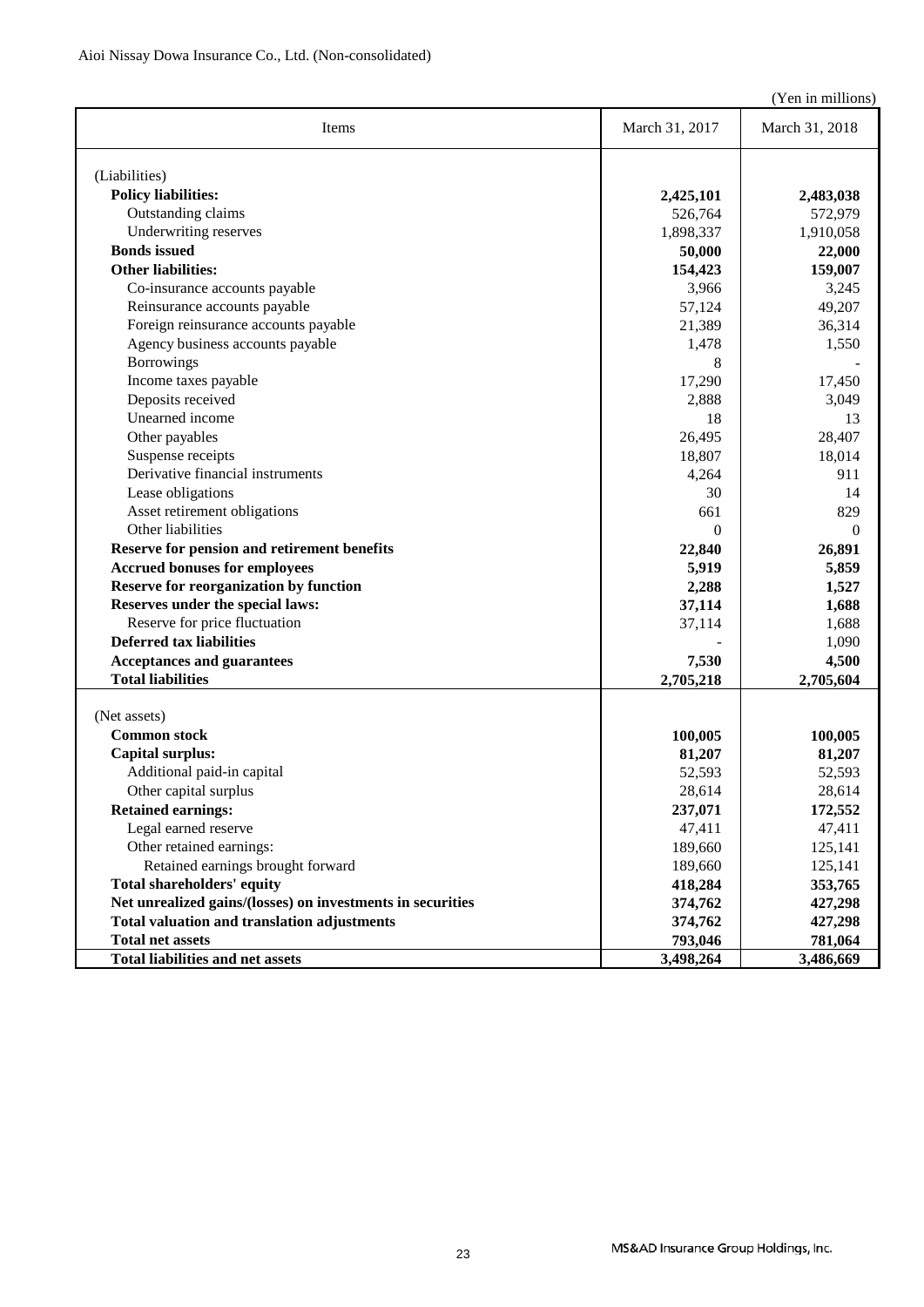### **Non-Consolidated Statements of Income**

|                                                                      |                | (Yen in millions) |
|----------------------------------------------------------------------|----------------|-------------------|
|                                                                      | Year ended     | Year ended        |
| Items                                                                | March 31, 2017 | March 31, 2018    |
|                                                                      |                |                   |
| <b>Ordinary income:</b>                                              | 1,304,987      | 1,335,258         |
| <b>Underwriting income:</b>                                          | 1,246,626      | 1,265,331         |
|                                                                      |                |                   |
| Net premiums written                                                 | 1,200,525      | 1,222,017         |
| Deposit premiums from policyholders                                  | 28,506         | 26,278            |
| Investment income on deposit premiums from policyholders             | 17,365         | 16,728            |
| Other underwriting income                                            | 228            | 307               |
| <b>Investment income:</b>                                            | 52,058         | 61,019            |
| Interest and dividends income                                        | 55,409         | 58,498            |
| Investment gains on money trusts                                     | 1              | 2                 |
| Gains on sales of securities                                         | 13,349         | 18,718            |
| Gains on redemption of securities                                    | 425            | 462               |
| Other investment income                                              | 238            | 66                |
| Transfer of investment income on deposit premiums from policyholders | (17, 365)      | (16, 728)         |
| Other ordinary income                                                | 6,302          | 8,906             |
| Ordinary expenses:                                                   | 1,229,799      | 1,329,641         |
| <b>Underwriting expenses:</b>                                        |                |                   |
|                                                                      | 1,026,167      | 1,087,152         |
| Net claims paid                                                      | 648,618        | 660,699           |
| Loss adjustment expenses                                             | 60,829         | 62,886            |
| Commissions and collection expenses                                  | 223,848        | 234,977           |
| Maturity refunds to policyholders                                    | 69,648         | 67,427            |
| Dividends to policyholders                                           | 59             | 38                |
| Provision for outstanding claims                                     | 15,205         | 46,214            |
| Provision for underwriting reserves                                  | 5,077          | 11,721            |
| Foreign exchange losses                                              | 1,562          | 10                |
| Other underwriting expenses                                          | 1,318          | 3,175             |
| <b>Investment expenses:</b>                                          | 14,439         | 57,877            |
| Losses on sales of securities                                        | 4,298          | 3,189             |
| Impairment losses on securities                                      | 4,919          | 49,040            |
| Losses on redemption of securities                                   | 370            | 499               |
| Losses on derivative transactions                                    |                |                   |
|                                                                      | 4,102          | 3,572             |
| Foreign exchange losses                                              | 125            | 507               |
| Other investment expenses                                            | 622            | 1,067             |
| Operating expenses and general and administrative expenses           | 186,846        | 182,720           |
| Other ordinary expenses:                                             | 2,345          | 1,891             |
| Interest expense                                                     | 755            | 571               |
| Provision for bad debts                                              | 295            |                   |
| Losses on bad debts                                                  | $\overline{0}$ | $\boldsymbol{0}$  |
| Other ordinary expenses                                              | 1,294          | 1,319             |
| <b>Ordinary profit</b>                                               | 75,188         | 5,616             |
| <b>Extraordinary income:</b>                                         | 2,644          | 37,778            |
| Gains on sales of fixed assets                                       | 2,644          | 2,352             |
| Reversal of reserves under the special laws:                         |                | 35,425            |
| Reversal of reserve for price fluctuation                            |                | 35,425            |
| <b>Extraordinary losses:</b>                                         | 11,015         | 6,599             |
| Losses on sales of fixed assets                                      |                |                   |
|                                                                      | 1,922          | 4,609             |
| Impairment losses on fixed assets                                    | 5,709          | 1,979             |
| Provision for reserves under the special laws:                       | 589            |                   |
| Provision for reserve for price fluctuation                          | 589            |                   |
| Losses on reduction of tangible fixed assets                         |                | 11                |
| Other extraordinary losses                                           | 2,795          |                   |
| Income before income taxes                                           | 66,816         | 36,794            |
| <b>Income taxes - current</b>                                        | 17,097         | 24,465            |
| <b>Income taxes - deferred</b>                                       | (672)          | (3,291)           |
| <b>Total income taxes</b>                                            |                |                   |
|                                                                      | 16,425         | 21,173            |
| Net income                                                           | 50,391         | 15,620            |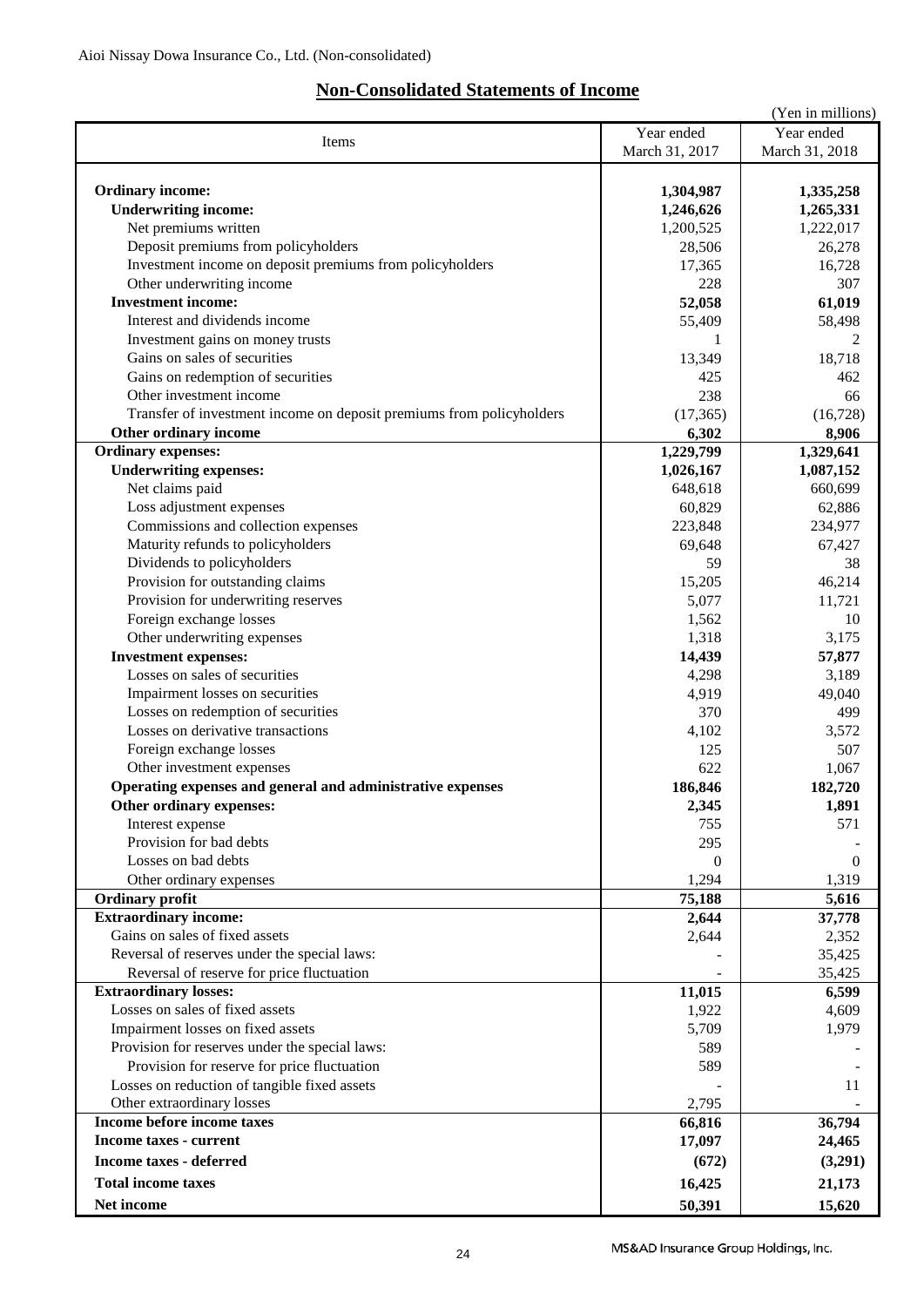| <b>Non-Consolidated Solvency Margin Ratio</b> |  |
|-----------------------------------------------|--|
|-----------------------------------------------|--|

|                                                                                                                                          |                | (Yen in millions) |
|------------------------------------------------------------------------------------------------------------------------------------------|----------------|-------------------|
|                                                                                                                                          | March 31, 2017 | March 31, 2018    |
| (A) Total amount of solvency margin                                                                                                      | 1,332,714      | 1,268,359         |
| Total net assets                                                                                                                         | 398,099        | 324,431           |
| Reserve for price fluctuation                                                                                                            | 37,114         | 1,688             |
| Contingency reserve                                                                                                                      | 747            | 747               |
| Catastrophe reserve                                                                                                                      | 318,711        | 347,678           |
| General bad debt reserve                                                                                                                 | 296            | 199               |
| Net unrealized gains/(losses) on investments in securities and<br>net deferred gains/(losses) on hedges (prior to tax effect deductions) | 455,477        | 521,401           |
| Net unrealized gains/(losses) on land                                                                                                    | 14,099         | 18,026            |
| Excess of policyholders' contract deposits (a)                                                                                           |                |                   |
| Subordinated debts, etc. (b)                                                                                                             | 50,000         | 17,600            |
| Amount excluded from the margin, out of (a) and (b)                                                                                      |                |                   |
| Deductions                                                                                                                               | 10,743         | 3,824             |
| Others                                                                                                                                   | 68,911         | 40,411            |
| $\sqrt{(R_1+R_2)^2+(R_3+R_4)^2}$ + R <sub>5</sub> + R <sub>6</sub><br>(B) Total amount of risks                                          | 312,981        | 323,538           |
| General insurance risk $(R_1)$                                                                                                           | 103,370        | 105,821           |
| Insurance risk of third sector insurance contracts $(R_2)$                                                                               |                |                   |
| Assumed interest rate risk $(R_3)$                                                                                                       | 8,387          | 7,831             |
| Asset management risk $(R_4)$                                                                                                            | 221,083        | 229,683           |
| Business administration risk $(R_5)$                                                                                                     | 7,728          | 7,977             |
| Catastrophe risk $(R_6)$                                                                                                                 | 53,574         | 55,539            |
| (C) Solvency margin ratio<br>$[(A) / {(B) x 1/2}] x 100$                                                                                 | 851.6%         | 784.0%            |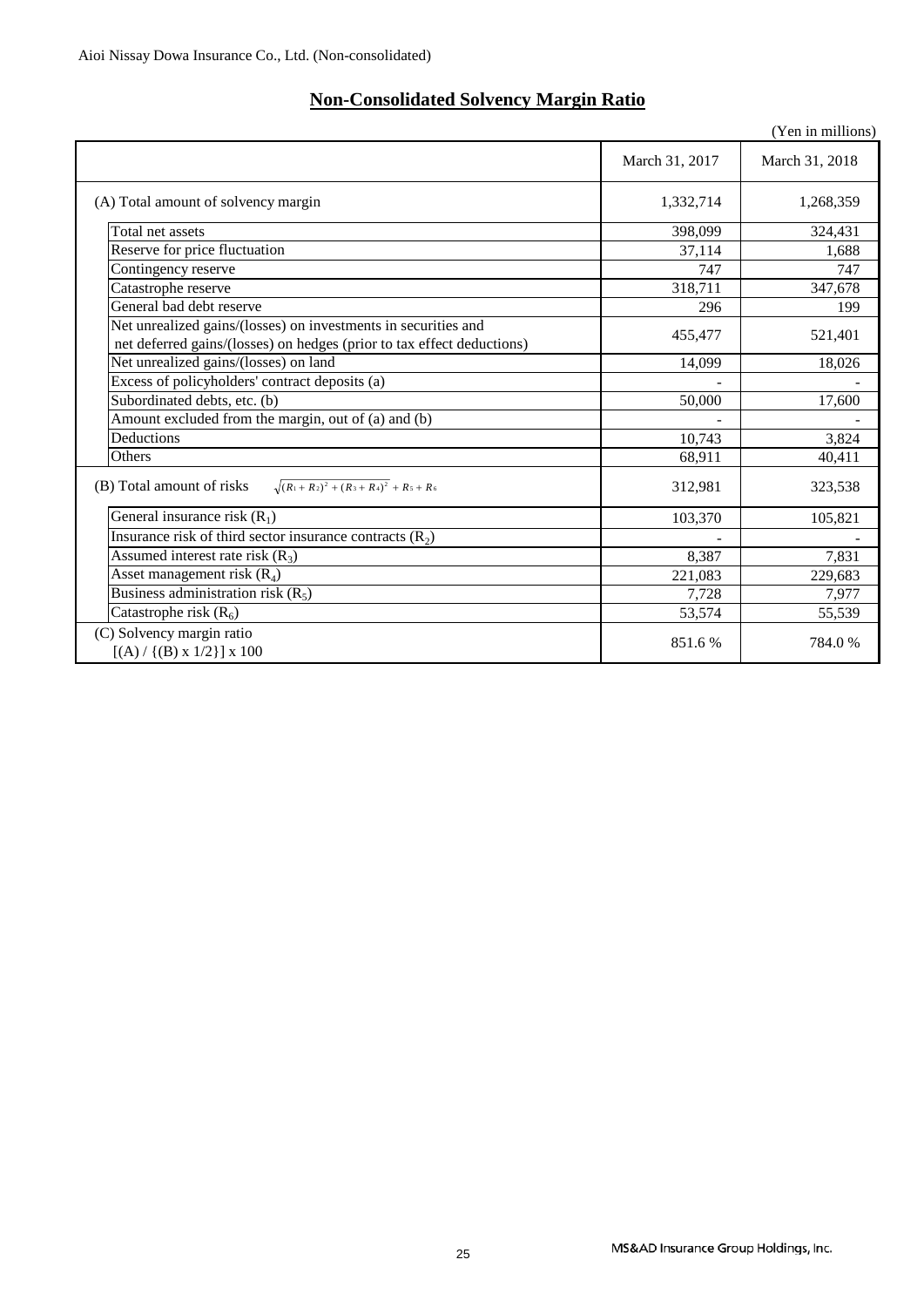### **(3) Mitsui Direct General Insurance Co., Ltd. (Non-consolidated)**

### **Non-Consolidated Balance Sheets**

|                                                            |                | (Yen in millions) |
|------------------------------------------------------------|----------------|-------------------|
| Items                                                      | March 31, 2017 | March 31, 2018    |
| (Assets)                                                   |                |                   |
| Cash, deposits and savings:                                | 12,180         | 18,067            |
| Deposits in banks                                          | 12,180         | 18,067            |
| <b>Investments in securities:</b>                          | 39,510         | 33,621            |
| Government bonds                                           | 1,865          | 1,656             |
| Municipal bonds                                            | 21,537         | 21,136            |
| Corporate bonds                                            | 16,107         | 10,828            |
| <b>Tangible fixed assets:</b>                              | 367            | 377               |
| <b>Buildings</b>                                           | 56             | 50                |
| Other tangible fixed assets                                | 310            | 327               |
| <b>Intangible fixed assets:</b>                            | 2,307          | 3,307             |
| Software                                                   | 2,217          | 2,207             |
| Other intangible fixed assets                              | 89             | 1,100             |
| Other assets:                                              | 5,625          | 6,124             |
| Premiums receivable                                        | $\theta$       | $\theta$          |
| Other receivables                                          | 3,330          | 3,756             |
| Accrued income                                             | 58             | 52                |
| Guarantee deposits                                         | 352            | 352               |
| Suspense payments                                          | 1,880          | 1,961             |
| Other assets                                               |                |                   |
| <b>Bad debt reserve</b>                                    | 2              | 1                 |
|                                                            | (4)            | (9)               |
| <b>Total assets</b>                                        | 59,987         | 61,489            |
| (Liabilities)                                              |                |                   |
| <b>Policy liabilities:</b>                                 | 44,851         | 45,870            |
| Outstanding claims                                         | 24,157         | 24,796            |
| Underwriting reserves                                      | 20,693         | 21,073            |
| <b>Other liabilities:</b>                                  | 1,254          | 1,422             |
| Reinsurance accounts payable                               | 1              | 1                 |
| Income taxes payable                                       | 119            | 224               |
| Other payables                                             | 1,101          | 1,171             |
| Suspense receipts                                          | 14             | 7                 |
| Asset retirement obligations                               | 17             | 17                |
| Reserve for pension and retirement benefits                | 52             | 104               |
| <b>Accrued bonuses for employees</b>                       | 262            | 263               |
| Reserves under the special laws:                           | 56             | 63                |
| Reserve for price fluctuation                              | 56             | 63                |
| <b>Deferred tax liabilities</b>                            | 119            | 93                |
| <b>Total liabilities</b>                                   | 46,596         | 47,819            |
|                                                            |                |                   |
| (Net assets)                                               |                |                   |
| <b>Common stock</b>                                        | 39,106         | 39,106            |
| <b>Capital surplus:</b>                                    | 9,006          | 9,006             |
| Additional paid-in capital                                 | 9,006          | 9,006             |
| <b>Retained earnings:</b>                                  | (34, 820)      | (34, 492)         |
| Other retained earnings:                                   | (34, 820)      | (34, 492)         |
| Retained earnings brought forward                          | (34,820)       | (34, 492)         |
| <b>Total shareholders' equity</b>                          | 13,291         | 13,619            |
| Net unrealized gains/(losses) on investments in securities | 99             | 50                |
| <b>Total valuation and translation adjustments</b>         | 99             | 50                |
| <b>Total net assets</b>                                    | 13,390         | 13,670            |
| <b>Total liabilities and net assets</b>                    | 59,987         | 61,489            |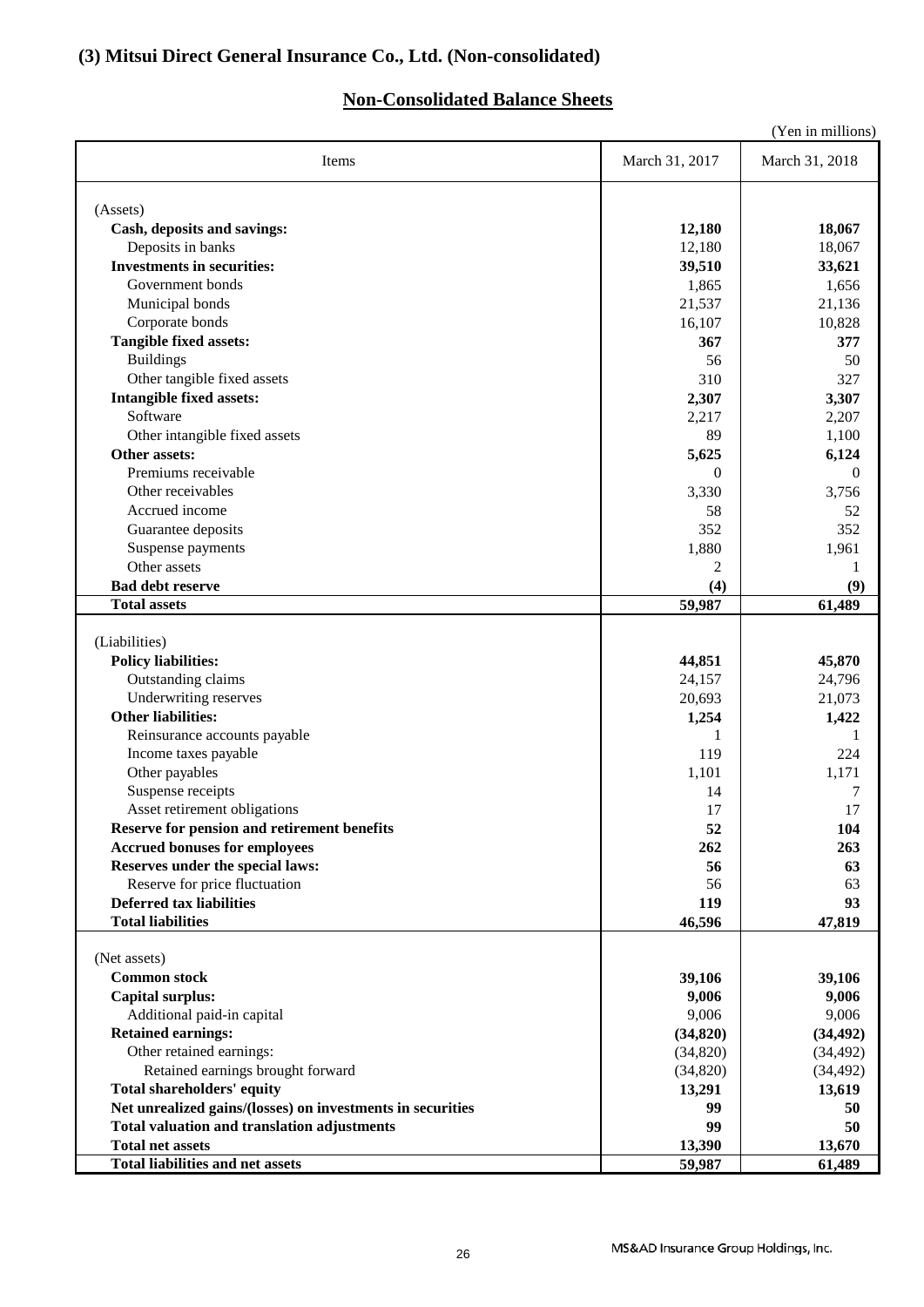## **Non-Consolidated Statements of Income**

|                                                                      |                | (Yen in millions) |
|----------------------------------------------------------------------|----------------|-------------------|
| Items                                                                | Year ended     | Year ended        |
|                                                                      | March 31, 2017 | March 31, 2018    |
|                                                                      |                |                   |
| <b>Ordinary income:</b>                                              | 37,753         | 37,965            |
| <b>Underwriting income:</b>                                          | 37,670         | 37,892            |
| Net premiums written                                                 | 37,653         | 37,873            |
| Investment income on deposit premiums from policyholders             | 17             | 18                |
| <b>Investment income:</b>                                            | 73             | 59                |
| Interest and dividends income                                        | 89             | 73                |
| Gains on sales of securities                                         | $\Omega$       | 4                 |
| Transfer of investment income on deposit premiums from policyholders | (17)           | (18)              |
| Other ordinary income                                                | 9              | 14                |
| <b>Ordinary expenses:</b>                                            | 38,708         | 37,514            |
| <b>Underwriting expenses:</b>                                        | 30,627         | 28,948            |
| Net claims paid                                                      | 25,745         | 24,823            |
| Loss adjustment expenses                                             | 2,822          | 2,825             |
| Commissions and collection expenses                                  | 254            | 280               |
| Provision for outstanding claims                                     | 1,178          | 638               |
| Provision for underwriting reserves                                  | 627            | 380               |
| <b>Investment expenses:</b>                                          |                | $\bf{0}$          |
| Losses on sales of securities                                        |                | $\Omega$          |
| Operating expenses and general and administrative expenses           | 8,047          | 8,556             |
| Other ordinary expenses:                                             | 33             | 8                 |
| Provision for bad debts                                              | $\mathfrak{D}$ | 5                 |
| Other ordinary expenses                                              | 30             | $\overline{c}$    |
| <b>Ordinary profit/(loss)</b>                                        | (955)          | 451               |
| <b>Extraordinary income</b>                                          |                |                   |
| <b>Extraordinary losses:</b>                                         | 12             | 6                 |
| Losses on sales of fixed assets                                      | 4              | $\theta$          |
| Provision for reserves under the special laws:                       | 7              | 6                 |
| Provision for reserve for price fluctuation                          | 7              | 6                 |
| Income /(loss) before taxes                                          | (967)          | 445               |
| <b>Income taxes - current</b>                                        | 14             | 123               |
| <b>Income taxes - deferred</b>                                       | 22             | (6)               |
| <b>Total income taxes</b>                                            | 36             | 117               |
| Net income/(loss)                                                    | (1,004)        | 328               |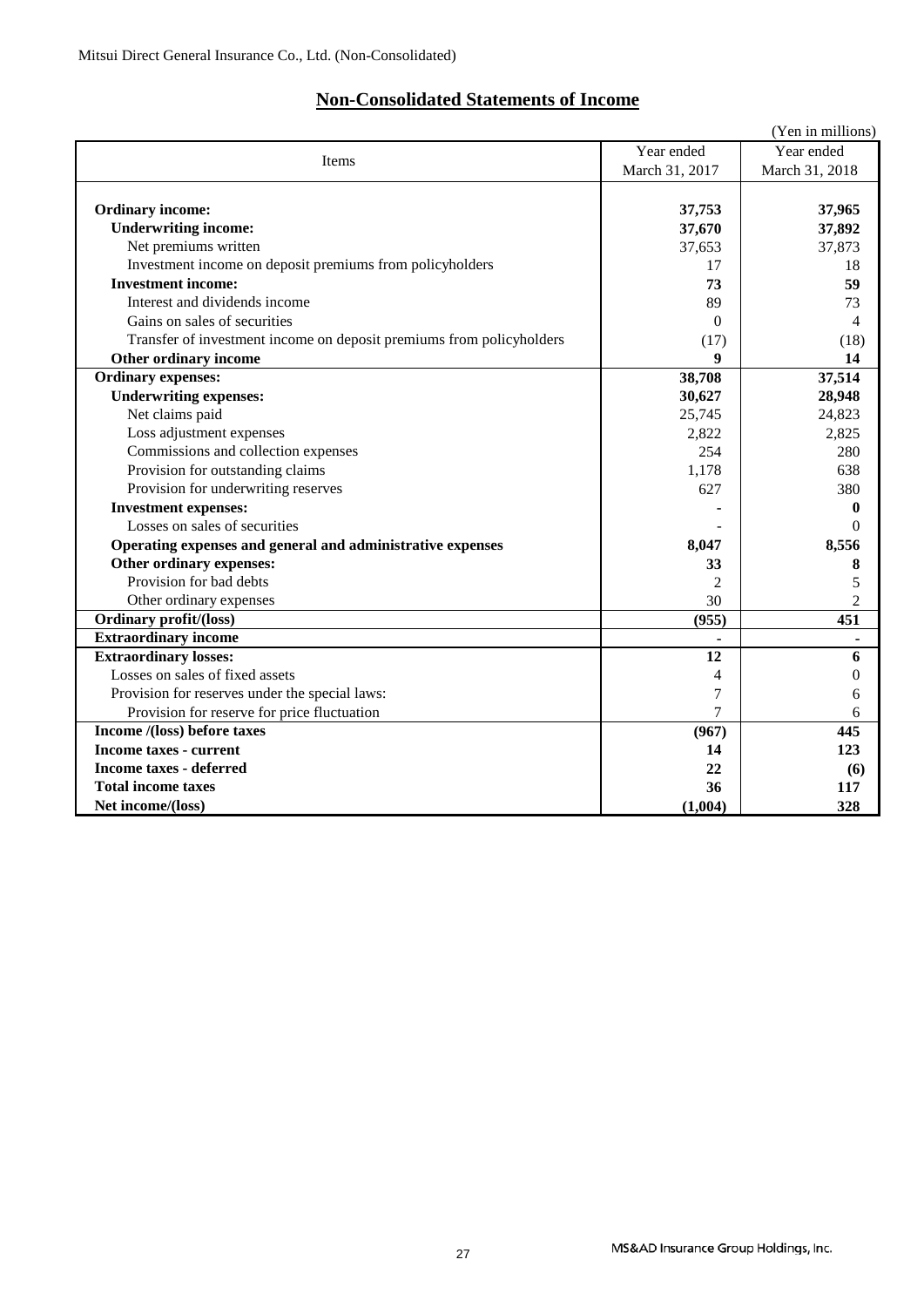## **Non-Consolidated Solvency Margin Ratio**

|                                                                                                                                          |                | (Yen in millions)        |
|------------------------------------------------------------------------------------------------------------------------------------------|----------------|--------------------------|
|                                                                                                                                          | March 31, 2017 | March 31, 2018           |
| (A) Total amount of solvency margin                                                                                                      | 14,705         | 14,992                   |
| Total net assets                                                                                                                         | 13,291         | 13,619                   |
| Reserve for price fluctuation                                                                                                            | 56             | 63                       |
| Contingency reserve                                                                                                                      | $\Omega$       | $\Omega$                 |
| Catastrophe reserve                                                                                                                      | 1,231          | 1,242                    |
| General bad debt reserve                                                                                                                 |                | 3                        |
| Net unrealized gains/(losses) on investments in securities and<br>net deferred gains/(losses) on hedges (prior to tax effect deductions) | 124            | 63                       |
| Net unrealized gains/(losses) on land                                                                                                    |                |                          |
| Excess of policyholders' contract deposits (a)                                                                                           | ÷              | $\blacksquare$           |
| Subordinated debts, etc. (b)                                                                                                             | ۰              | $\overline{\phantom{a}}$ |
| Amount excluded from the margin, out of (a) and (b)                                                                                      | Ξ.             | $\overline{\phantom{a}}$ |
| Deductions                                                                                                                               |                |                          |
| Others                                                                                                                                   |                | $\overline{\phantom{a}}$ |
| (B) Total amount of risks $\sqrt{(R_1+R_2)^2+(R_3+R_4)^2}$ + $R_5+R_6$                                                                   | 6,817          | 6,553                    |
| General insurance risk $(R_1)$                                                                                                           | 6,227          | 5,978                    |
| Insurance risk of third sector insurance contracts $(R_2)$                                                                               |                |                          |
| Assumed interest rate risk $(R_3)$                                                                                                       | $\theta$       | $\Omega$                 |
| Asset management risk $(R_4)$                                                                                                            | 912            | 853                      |
| Business administration risk $(R_5)$                                                                                                     | 223            | 213                      |
| Catastrophe risk $(R_6)$                                                                                                                 | 300            | 300                      |
| (C) Solvency margin ratio<br>$[(A) / {(B) x 1/2}] x 100$                                                                                 | 431.4%         | 457.5%                   |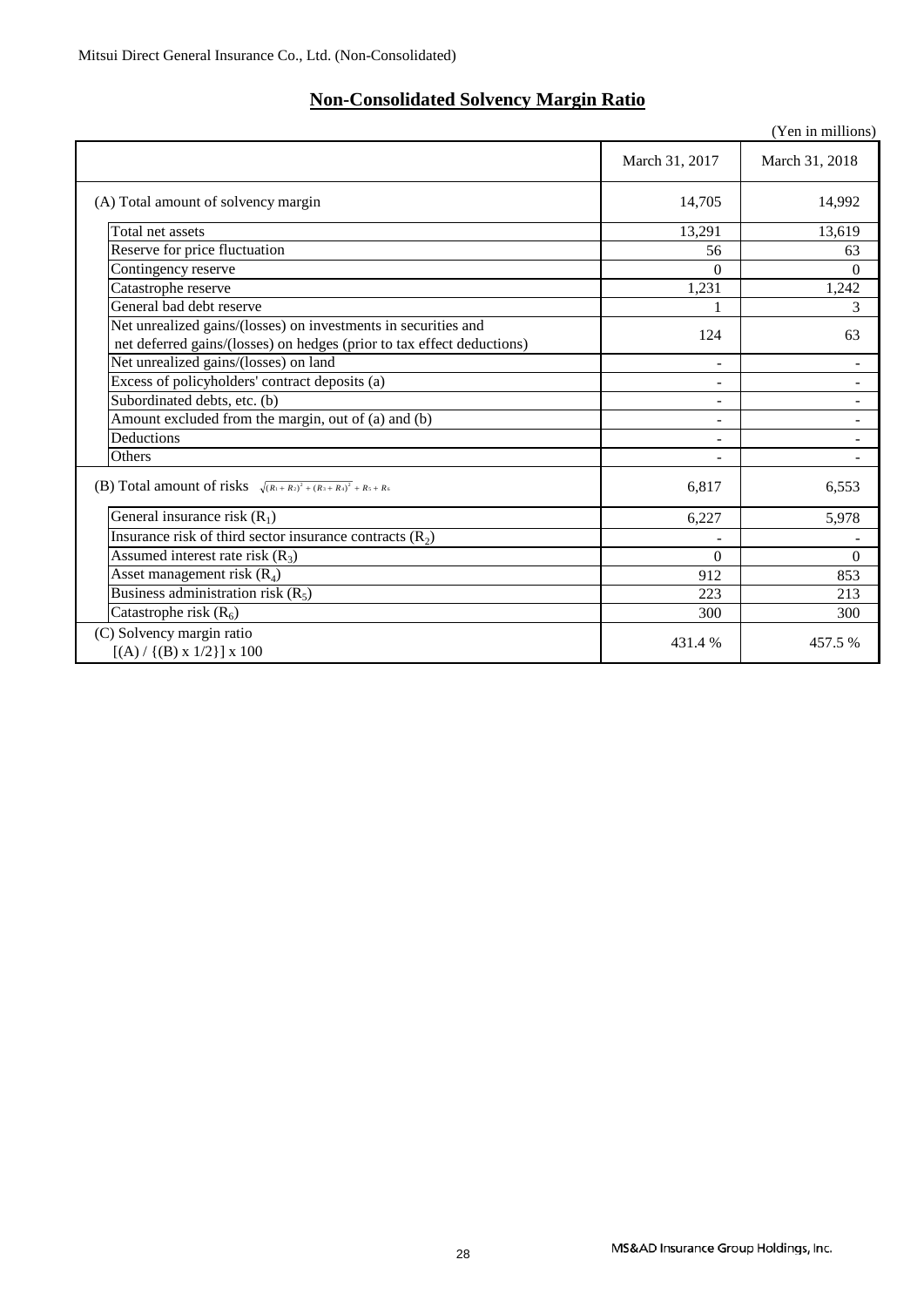### **(4) Mitsui Sumitomo Aioi Life Insurance Co., Ltd. (Non-consolidated)**

### **Non-Consolidated Balance Sheets**

|                                                     |                | (Yen in millions) |
|-----------------------------------------------------|----------------|-------------------|
| Items                                               | March 31, 2017 | March 31, 2018    |
| (Assets)                                            |                |                   |
| Cash, deposits and savings:                         | 290,010        | 164,811           |
| Cash on hand                                        | $\Omega$       | $\Omega$          |
| Deposits in banks                                   | 290,009        | 164,811           |
| Receivables under securities borrowing transactions | 285,455        | 309,644           |
| <b>Investments in securities:</b>                   | 2,919,795      | 3,260,140         |
| Government bonds                                    | 1,804,655      | 1,968,530         |
| Municipal bonds                                     | 135,839        | 163,323           |
| Corporate bonds                                     | 726,620        | 862,383           |
| Domestic stocks                                     | 1,314          | 1,362             |
| Foreign securities                                  | 244,182        | 219,641           |
| Other securities                                    | 7,183          | 44,898            |
| Loans:                                              | 55,198         | 57,079            |
| Policy loans                                        | 55,198         | 57,079            |
| <b>Tangible fixed assets:</b>                       | 4,638          | 3,997             |
| <b>Buildings</b>                                    | 620            | 572               |
| Lease assets                                        | 2,724          | 2,155             |
| Other tangible fixed assets                         | 1,292          | 1,269             |
| <b>Intangible fixed assets:</b>                     | 20,987         | 26,417            |
| Software                                            | 6,440          | 8,103             |
| Other intangible fixed assets                       | 14,547         | 18,314            |
| Due from agencies                                   | 116            | 127               |
| Reinsurance accounts receivable                     | 1,018          | 663               |
| Other assets:                                       | 42,103         | 46,963            |
| Other receivables                                   | 30,610         | 33,014            |
| Prepaid expenses                                    | 1,537          | 1,427             |
| Accrued income                                      | 6,949          | 7,143             |
| Guarantee deposits                                  | 328            | 350               |
| Derivative financial instruments                    | 2,029          | 4,042             |
| Suspense payments                                   | 621            | 960               |
| Other assets                                        | 24             | 24                |
| <b>Bad debt reserve</b>                             | (128)          | (114)             |
| <b>Total assets</b>                                 | 3,619,194      | 3,869,730         |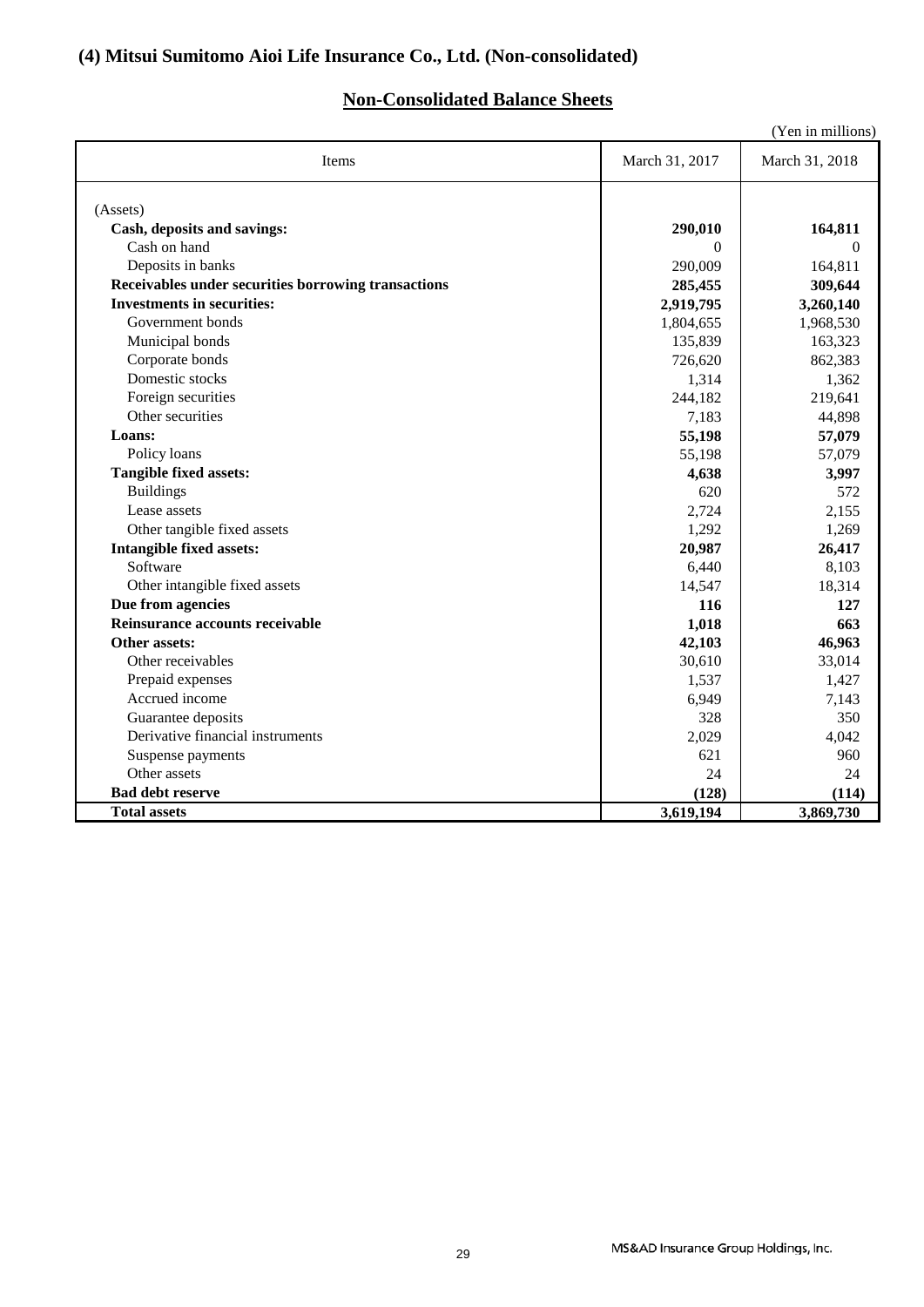(Yen in millions)

| Items                                                      | March 31, 2017 | March 31, 2018 |
|------------------------------------------------------------|----------------|----------------|
| (Liabilities)                                              |                |                |
| <b>Policy liabilities:</b>                                 | 2,934,939      | 3,182,433      |
| Outstanding claims                                         | 27,648         | 28,102         |
| Underwriting reserves                                      | 2,896,459      | 3,143,804      |
| Reserve for dividends to policyholders                     | 10,831         | 10,526         |
| Due to agencies                                            | 5,626          | 4,562          |
| Reinsurance accounts payable                               | 283            | 263            |
| <b>Other liabilities:</b>                                  | 375,124        | 395,303        |
| Payables under securities lending transactions             | 361,797        | 381,139        |
| Income taxes payable                                       | 853            | 758            |
| Other payables                                             | 140            | 128            |
| Accrued expenses                                           | 7,450          | 9.527          |
| Unearned income                                            | $\overline{0}$ | $\overline{0}$ |
| Deposits received                                          | 91             | 179            |
| Derivative financial instruments                           | 544            | 391            |
| Lease obligations                                          | 2.976          | 2.364          |
| Asset retirement obligations                               | 429            | 432            |
| Suspense receipts                                          | 839            | 382            |
| Reserve for pension and retirement benefits                | 2,535          | 3,137          |
| Reserve for retirement benefits for officers               | 28             | 22             |
| Reserves under the special laws:                           | 5,988          | 6,862          |
| Reserve for price fluctuation                              | 5,988          | 6,862          |
| <b>Deferred tax liabilities</b>                            | 18,397         | 12,619         |
| <b>Total liabilities</b>                                   | 3,342,924      | 3,605,205      |
|                                                            |                |                |
| (Net assets)                                               |                |                |
| <b>Common stock</b>                                        | 85,500         | 85,500         |
| <b>Capital surplus:</b>                                    | 93,688         | 93,688         |
| Additional paid-in capital                                 | 63,214         | 63,214         |
| Other capital surplus                                      | 30.473         | 30,473         |
| <b>Retained earnings:</b>                                  | 6,133          | 7,870          |
| Legal earned reserve                                       |                | 708            |
| Other retained earnings:                                   | 6.133          | 7.162          |
| Retained earnings brought forward                          | 6,133          | 7,162          |
| <b>Total shareholders' equity</b>                          | 185,321        | 187,058        |
| Net unrealized gains/(losses) on investments in securities | 90,948         | 77,466         |
| <b>Total valuation and translation adjustments</b>         | 90,948         | 77,466         |
| <b>Total net assets</b>                                    | 276,270        | 264,524        |
| <b>Total liabilities and net assets</b>                    | 3,619,194      | 3,869,730      |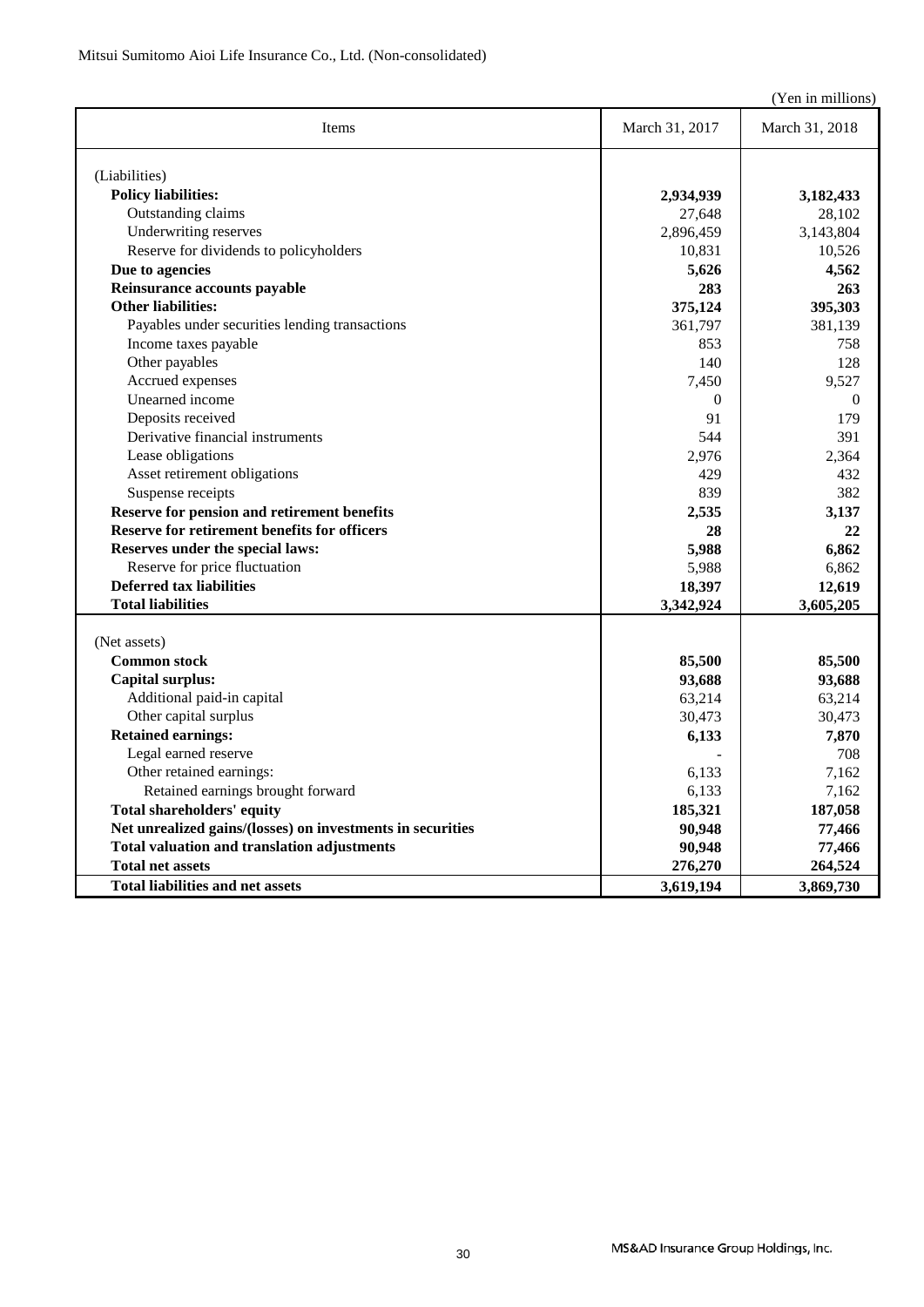### **Non-Consolidated Statements of Income**

|                                                                          |                | (Yen in millions) |
|--------------------------------------------------------------------------|----------------|-------------------|
|                                                                          | Year ended     | Year ended        |
| Items                                                                    | March 31, 2017 | March 31, 2018    |
|                                                                          |                |                   |
| <b>Ordinary income:</b>                                                  | 530,173        | 550,495           |
| Insurance premiums and others:                                           | 480,264        | 493,748           |
| Insurance premiums                                                       | 478,928        | 492,591           |
| Reinsurance income                                                       | 1,335          | 1,156             |
| <b>Investment income:</b>                                                | 47,500         | 53,817            |
| Interest and dividends income:                                           | 43,797         | 44,603            |
| Interest on deposits                                                     | $\Omega$       | $\theta$          |
| Interest and dividends on securities                                     | 42,034         | 42,699            |
| Interest on loans                                                        | 1,572          | 1,617             |
| Other interest and dividends                                             | 189            | 287               |
| Gains on sales of securities                                             | 3,703          | 9,209             |
| Foreign exchange gains                                                   |                | 1                 |
| Reversal of bad debts                                                    |                | $\overline{c}$    |
| Other ordinary income:                                                   | 2,408          | 2,929             |
| Receipts of annuities with special conditions                            | 367            | 923               |
|                                                                          |                |                   |
| Receipts of deferred insurance claims                                    | 1,545          | 1,519             |
| Other ordinary income                                                    | 495            | 486               |
| <b>Ordinary expenses:</b>                                                | 514,019        | 533,521           |
| <b>Insurance claims and others:</b>                                      | 183,438        | 189,390           |
| Insurance claims                                                         | 40,756         | 41,353            |
| Annuity payments                                                         | 15,737         | 16,924            |
| <b>Benefits</b>                                                          | 17,271         | 19,878            |
| Surrender benefits                                                       | 104,943        | 106,304           |
| Other refunds                                                            | 3,151          | 3,735             |
| Reinsurance premiums                                                     | 1,578          | 1,195             |
| Provision for underwriting reserves and others:                          | 237,453        | 247,798           |
| Provision for outstanding claims                                         | 2,789          | 454               |
| Provision for underwriting reserves                                      | 234,662        | 247,344           |
| Provision for interest portion of reserve for dividends to policyholders | $\Omega$       | $\Omega$          |
| <b>Investment expenses:</b>                                              | 3,860          | 3,881             |
| Interest expense                                                         | 67             | 63                |
| Losses on sales of securities                                            | 894            | 1,944             |
| Losses on derivative transactions                                        | 2,792          | 1,793             |
| Foreign exchange losses                                                  | $\overline{4}$ |                   |
| Provision for bad debts                                                  | 54             |                   |
| Other investment expenses                                                | 46             | 79                |
| <b>Operating expenses</b>                                                | 76,907         | 79,359            |
| Other ordinary expenses:                                                 | 12,359         | 13,090            |
| Payments of deferred insurance claims                                    | 1,348          | 1,562             |
| Taxes                                                                    | 6,805          | 6,599             |
| Depreciation                                                             | 3,815          | 4,323             |
| Provision for reserve for pension and retirement benefits                | 348            | 601               |
| Other ordinary expenses                                                  | 42             | 2                 |
| Ordinary profit                                                          | 16,153         | 16,973            |
| <b>Extraordinary income:</b>                                             | 3              | 1                 |
| Gains on sales of fixed assets                                           | 3              |                   |
| <b>Extraordinary losses:</b>                                             | 775            | 885               |
| Losses on sales of fixed assets                                          |                | 11                |
| Provision for reserves under the special laws:                           | 17<br>757      | 874               |
|                                                                          |                |                   |
| Provision for reserve for price fluctuation                              | 757            | 874               |
| Provision for reserve for dividends to policyholders                     | 8,972          | 9,214             |
| Income before income taxes                                               | 6,409          | 6,874             |
| <b>Income taxes - current</b>                                            | 2,728          | 2,132             |
| <b>Income taxes - deferred</b>                                           | (913)          | (534)             |
| <b>Total income taxes</b>                                                | 1,815          | 1,597             |
| Net income                                                               | 4,594          | 5,277             |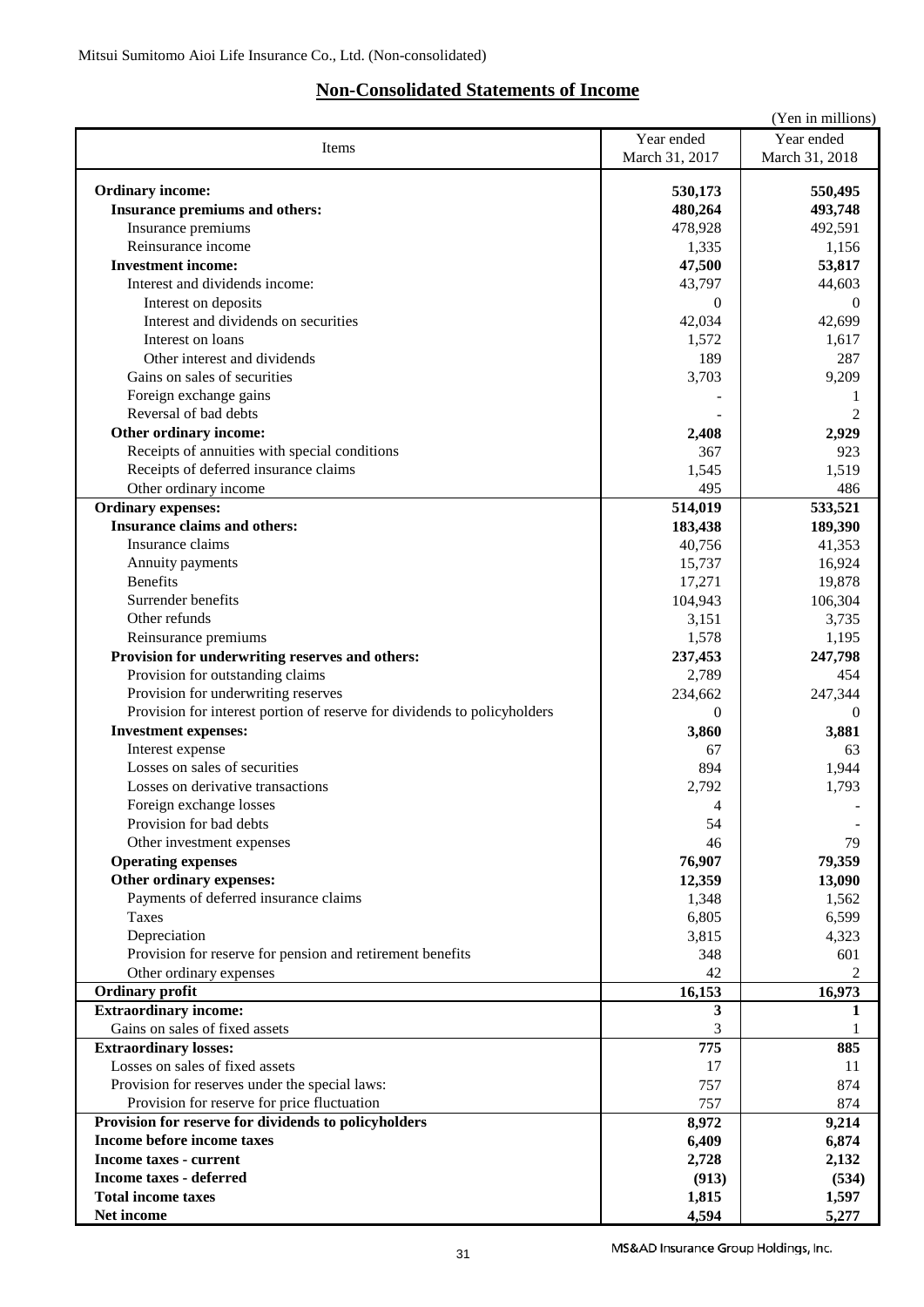### **Business Results**

### **Amount of Policies in Force and New Policies**

| (1) Policies in force<br>(Yen in 100 millions) |                    |                |                    |         |
|------------------------------------------------|--------------------|----------------|--------------------|---------|
| March 31, 2017                                 |                    | March 31, 2018 |                    |         |
|                                                | Number of policies | Amount         | Number of policies | Amount  |
|                                                | (in thousands)     |                | (in thousands)     |         |
| Individual insurance                           | 2,938              | 224,779        | 3,057              | 230,952 |
| Individual annuities                           | 186                | 7,362          | 182                | 7,115   |
| Group insurance                                |                    | 70.743         |                    | 78,598  |
| Group annuities                                |                    |                |                    |         |

(Notes) 1. The amounts of individual annuities represent the total sum of (a) the funds to be held at the time annuity payments are to commence for the policies for which annuity payments have not yet commenced and (b) the underwriting reserves for the policies for which annuity payments have commenced.

2. The amounts of group annuities represent the underwriting reserves.

| (2) New policies<br>Yen in 100 millions |                            |                          |              |                               |                            |        |              |                               |
|-----------------------------------------|----------------------------|--------------------------|--------------|-------------------------------|----------------------------|--------|--------------|-------------------------------|
|                                         | Year ended March 31, 2017  |                          |              | Year ended March 31, 2018     |                            |        |              |                               |
|                                         | Number of                  |                          |              |                               | Number of                  |        |              |                               |
|                                         | policies<br>(in thousands) | Amount                   | New policies | Net increase<br>by conversion | policies<br>(in thousands) | Amount | New policies | Net increase<br>by conversion |
| Individual insurance                    | 317                        | 23.468                   | 23.468       |                               | 273                        | 26.292 | 26,292       |                               |
| Individual annuities                    |                            | 302                      | 302          | -                             |                            | 102    | 102          |                               |
| Group insurance                         |                            | 610                      | 610          |                               |                            | 1.445  | 1,445        |                               |
| Group annuities                         |                            | $\overline{\phantom{0}}$ |              |                               |                            |        |              |                               |

(Note) The amounts of individual annuities represent the funds to be held at the time annuity payments are to commence.

### **Annualized Premiums**

| (1) Policies in force |                | (Yen in 100 millions) |
|-----------------------|----------------|-----------------------|
|                       | March 31, 2017 | March 31, 2018        |
| Individual insurance  | 3,577          | 3,693                 |
| Individual annuities  | 433            | 430                   |
| Total:                | 4,010          | 4,123                 |
| Medical coverage,     | 884            | 967                   |
| living benefits, etc. |                |                       |

| (2) New policies                           |                | (Yen in 100 millions) |
|--------------------------------------------|----------------|-----------------------|
|                                            | Year ended     | Year ended            |
|                                            | March 31, 2017 | March 31, 2018        |
| Individual insurance                       | 501            | 383                   |
| Individual annuities                       | 15             |                       |
| Total:                                     | 517            | 388                   |
| Medical coverage,<br>living benefits, etc. | 152            | 139                   |

(Notes) 1. An annualized premium is the annual total of premiums that is obtained by multiplying the amount of a single payment with the number of payments per year in accordance with the premium payment method. An annualized premium for a lump-sum payment policy is the premium divided by the number of years of coverage.

 2. "Medical coverage, living benefits, etc." represents the portion of annualized premiums that corresponds to medical coverage benefits (for hospitalization, surgeries, etc.), living benefits (for specified diseases, nursing care, etc.) and premium waiver benefits (excluding those for disability, but including those for specified diseases, nursing care, etc.).

MS&AD Insurance Group Holdings, Inc.

(Yen in 100 millions)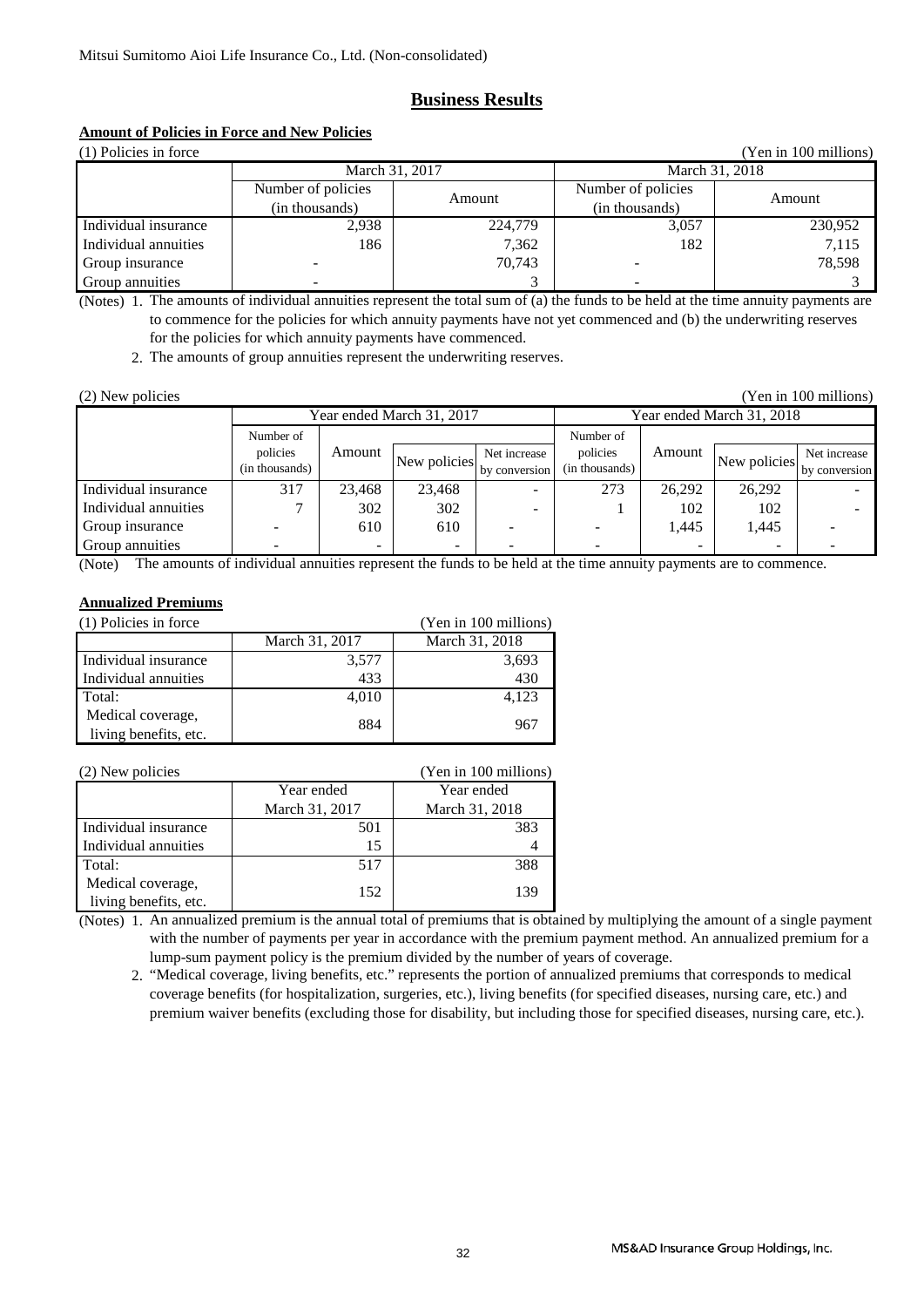### **Non-Consolidated Business Performance**

|                                                      |                |                | r en in millions) |
|------------------------------------------------------|----------------|----------------|-------------------|
|                                                      | Year ended     | Year ended     | Change            |
|                                                      | March 31, 2017 | March 31, 2018 |                   |
| Fundamental revenues:                                | 526,470        | 541,283        | 14,813            |
| Insurance premiums and others                        | 480,264        | 493,748        | 13,484            |
| Fundamental expenses                                 | 507,853        | 528,477        | 20,624            |
| Fundamental profit                                   | 18,616         | 12,806         | (5,810)           |
| Capital gains/(losses)                               | 12             | 5,472          | 5,460             |
| Non-recurring gains/(losses)                         | (2, 475)       | (1,304)        | 1,171             |
| Ordinary profit                                      | 16,153         | 16,973         | 820               |
| Extraordinary income                                 | 3              |                | (1)               |
| <b>Extraordinary losses</b>                          | 775            | 885            | 110               |
| Provision for reserve for dividends to policyholders | 8,972          | 9,214          | 242               |
| Income taxes                                         | 1,815          | 1,597          | (217)             |
| Net income                                           | 4,594          | 5,277          | 682               |

### **Non-Consolidated Solvency Margin Ratio**

|                                                                                                                                                |                | (Yen in millions) |
|------------------------------------------------------------------------------------------------------------------------------------------------|----------------|-------------------|
|                                                                                                                                                | March 31, 2017 | March 31, 2018    |
| (A) Total amount of solvency margin                                                                                                            | 487,958        | 484,904           |
| Total capital                                                                                                                                  | 183,197        | 186,080           |
| Reserve for price fluctuation                                                                                                                  | 5,988          | 6,862             |
| Contingency reserve                                                                                                                            | 31,584         | 32,890            |
| General bad debt reserve                                                                                                                       | 25             | 23                |
| Net unrealized gains/(losses) on investments in securities and<br>net deferred gains/(losses) on hedges (prior to tax effect deductions) x 90% | 113,685        | 96,832            |
| Net unrealized gains/(losses) on land x 85%                                                                                                    |                |                   |
| Excess of continued Zillmerized reserve (a)                                                                                                    | 151,430        | 159,410           |
| Subordinated debts, etc. (b)                                                                                                                   |                |                   |
| Amount excluded from the margin, out of (a) and (b)                                                                                            |                |                   |
| Brought in capital                                                                                                                             |                |                   |
| Deductions                                                                                                                                     |                |                   |
| Others                                                                                                                                         | 2,046          | 2,804             |
| $\sqrt{(R_1+R_8)^2+(R_2+R_3+R_7)^2}$ + R <sub>4</sub><br>(B) Total amount of risks                                                             | 51,546         | 56,163            |
| Insurance risk $(R_1)$                                                                                                                         | 16,565         | 17,411            |
| Insurance risk of third sector insurance contracts $(R_8)$                                                                                     | 11,315         | 11,658            |
| Assumed interest rate risk $(R_2)$                                                                                                             | 3,080          | 3,115             |
| Minimum guarantee risk $(R_7)$                                                                                                                 |                |                   |
| Asset management risk $(R_3)$                                                                                                                  | 38,611         | 43,169            |
| Business administration risk $(R_4)$                                                                                                           | 1,391          | 1,507             |
| (C) Solvency margin ratio<br>$[(A) / {(B) x 1/2}] x 100$                                                                                       | 1,893.2 %      | 1,726.7 %         |

 $\alpha$  in millions)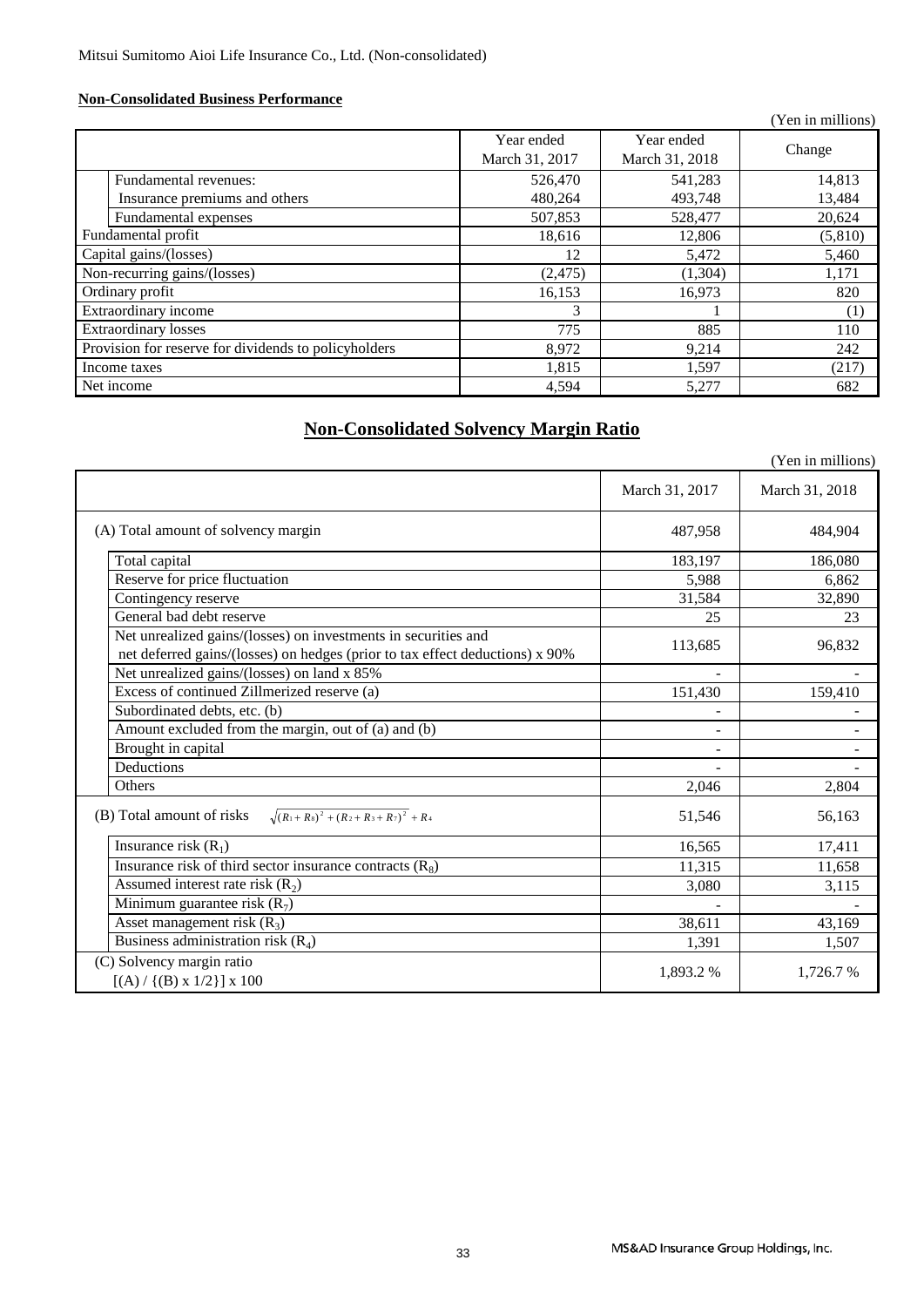### **(5) Mitsui Sumitomo Primary Life Insurance Co., Ltd. (Non-consolidated) Non-Consolidated Balance Sheets**

|                                                                        |                    | (Yen in millions)  |
|------------------------------------------------------------------------|--------------------|--------------------|
| Items                                                                  | March 31, 2017     | March 31, 2018     |
|                                                                        |                    |                    |
| (Assets)<br>Cash, deposits and savings:                                |                    |                    |
| Deposits in banks                                                      | 141,458<br>141,458 | 178,099<br>178,099 |
| <b>Monetary claims bought</b>                                          | 41,499             | 39,999             |
| <b>Money trusts</b>                                                    | 965,032            | 1,037,295          |
| <b>Investments in securities:</b>                                      | 4,404,883          | 4,612,983          |
| Government bonds                                                       | 68,744             | 67,101             |
| Municipal bonds                                                        | 6,739              | 2,960              |
| Corporate bonds                                                        | 55,882             | 78,203             |
| Foreign securities                                                     | 1,715,807          | 2,043,356          |
| Other securities                                                       | 2,557,710          | 2,421,360          |
| Loans:                                                                 | 208,643            | 239,778            |
| Policy loans                                                           | 422                | 433                |
| General loans                                                          | 208,220            | 239,345            |
| <b>Tangible fixed assets:</b><br><b>Buildings</b>                      | 560<br>246         | 892<br>244         |
| Lease assets                                                           | 188                | 541                |
| Other tangible fixed assets                                            | 126                | 106                |
| <b>Intangible fixed assets:</b>                                        | 4,471              | 6,638              |
| Software                                                               | 4,467              | 6,419              |
| Lease assets                                                           | 3                  | 218                |
| Reinsurance accounts receivable                                        | 2,851              | 3,813              |
| Other assets:                                                          | 25,001             | 41,616             |
| Other receivables                                                      | 3,798              | 17,446             |
| Prepaid expenses                                                       | 362                | 694                |
| Accrued income                                                         | 16,023             | 18,256             |
| Guarantee deposits                                                     | 3,810              | 4,504              |
| Derivative financial instruments                                       | 2                  | $\theta$           |
| Suspense payments<br>Other assets                                      | 1,005              | 709                |
| <b>Deferred tax assets</b>                                             | 43,644             | 5<br>40,636        |
| <b>Total assets</b>                                                    | 5,838,048          | 6,201,753          |
|                                                                        |                    |                    |
| (Liabilities)                                                          |                    |                    |
| <b>Policy liabilities:</b>                                             | 5,561,432          | 5,916,715          |
| Outstanding claims                                                     | 12,418             | 17,382             |
| Underwriting reserves                                                  | 5,549,014          | 5,899,332          |
| Due to agencies                                                        | 4,984              | 4,555              |
| Reinsurance accounts payable<br><b>Other liabilities:</b>              | 7,199<br>42,675    | 4,244              |
| Income taxes payable                                                   | 2,911              | 39,648<br>1,501    |
| Other payables                                                         | 8,672              | 8,346              |
| Accrued expenses                                                       | 4,550              | 5,482              |
| Deposits received                                                      | 19,343             | 18,821             |
| Derivative financial instruments                                       | 6                  |                    |
| Lease obligations                                                      | 207                | 833                |
| Asset retirement obligations                                           | 132                | 134                |
| Suspense receipts                                                      | 6,851              | 4,527              |
| Reserves under the special laws:                                       | 84,000             | 72,500             |
| Reserve for price fluctuation<br><b>Total liabilities</b>              | 84,000             | 72,500             |
|                                                                        | 5,700,291          | 6,037,664          |
| (Net assets)                                                           |                    |                    |
| <b>Common stock</b>                                                    | 41,060             | 41,060             |
| <b>Capital surplus:</b>                                                | 24,735             | 24,735             |
| Additional paid-in capital                                             | 24,735             | 24,735             |
| <b>Retained earnings:</b>                                              | 64,435             | 89,878             |
| Legal earned reserve                                                   | 1,850              | 2,604              |
| Other retained earnings:                                               | 62,585             | 87,274             |
| Retained earnings brought forward<br><b>Total shareholders' equity</b> | 62,585<br>130,230  | 87,274<br>155,673  |
| Net unrealized gains/(losses) on investments in securities             | 7,522              | 8,207              |
| Net deferred gains/(losses) on hedges                                  | 3                  | 207                |
| <b>Total valuation and translation adjustments</b>                     | 7,525              | 8,414              |
| <b>Total net assets</b>                                                | 137,756            | 164,088            |
| <b>Total liabilities and net assets</b>                                | 5,838,048          | 6,201,753          |
|                                                                        |                    |                    |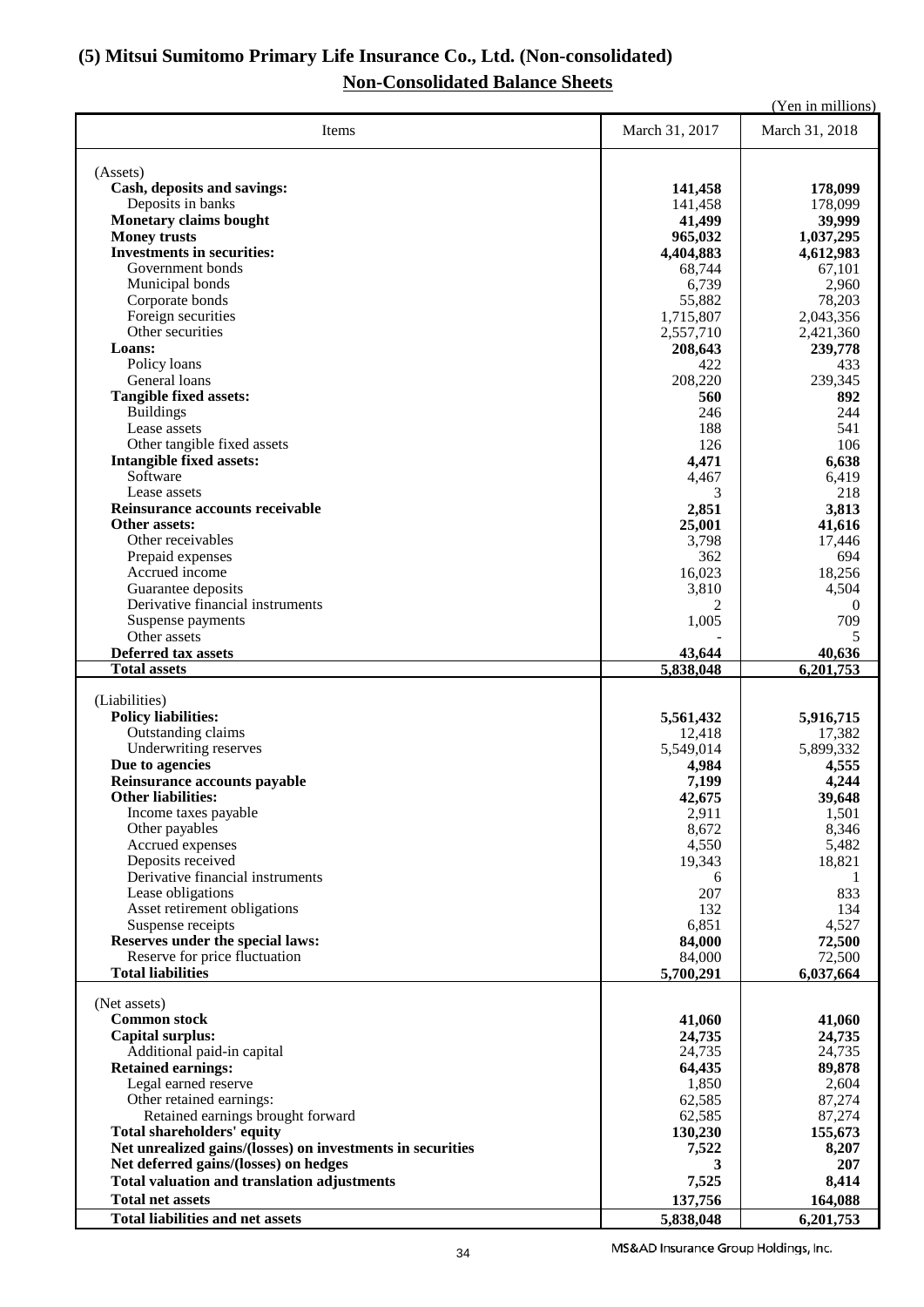## **Non-Consolidated Statements of Income**

|                                                 |                | (Yen in millions) |
|-------------------------------------------------|----------------|-------------------|
|                                                 | Year ended     | Year ended        |
| Items                                           | March 31, 2017 | March 31, 2018    |
|                                                 |                |                   |
| <b>Ordinary income:</b>                         | 1,272,843      | 1,256,486         |
| Insurance premiums and others:                  | 1,083,895      | 1,059,512         |
| Insurance premiums                              | 1,071,113      | 1,015,601         |
| Reinsurance income                              | 12,781         | 43,911            |
| <b>Investment income:</b>                       |                |                   |
|                                                 | 185,621        | 193,690           |
| Interest and dividends income:                  | 60,761         | 76,884            |
| Interest on deposits                            | 147            | 131               |
| Interest and dividends on securities            | 53,841         | 68,185            |
| Interest on loans                               | 6,400          | 8,192             |
| Other interest and dividends                    | 371            | 376               |
| Investment gains on money trusts                | 14,512         |                   |
| Gains on sales of securities                    | 1,306          | 1,506             |
| Gains on redemption of securities               |                | 0                 |
| Foreign exchange gains                          | 27,658         |                   |
| Investment gains on separate accounts           | 81,380         | 115,299           |
| Other ordinary income:                          | 3,327          | 3,282             |
| Receipts of annuities with special conditions   | 3,313          | 3,239             |
| Other ordinary income                           | 14             | 43                |
| <b>Ordinary expenses:</b>                       | 1,215,151      | 1,227,546         |
| <b>Insurance claims and others:</b>             | 469,395        | 694,801           |
| Insurance claims                                | 58,807         | 73,274            |
| Annuity payments                                | 82,882         | 88,563            |
| <b>Benefits</b>                                 | 126,563        | 178,199           |
| Surrender benefits                              | 118,042        | 223,918           |
| Other refunds                                   | 3,357          | 2,791             |
| Reinsurance premiums                            | 79,742         | 128,054           |
|                                                 |                |                   |
| Provision for underwriting reserves and others: | 673,078        | 355,283           |
| Provision for outstanding claims                | 2,813          | 4,964             |
| Provision for underwriting reserves             | 670,265        | 350,318           |
| <b>Investment expenses:</b>                     | 1,527          | 118,896           |
| Interest expense                                | $\Omega$       | 0                 |
| Investment losses on money trusts               |                | 5,195             |
| Losses on sales of securities                   | 1,299          |                   |
| Losses on redemption of securities              | 1              |                   |
| Losses on derivative transactions               | 174            |                   |
| Foreign exchange losses                         |                | 113,646           |
| Other investment expenses                       | 51             | 54                |
| <b>Operating expenses</b>                       | 61,328         | 50,236            |
| Other ordinary expenses:                        | 9,820          | 8,328             |
| <b>Taxes</b>                                    | 8,038          | 6,417             |
| Depreciation                                    | 1,779          | 1,909             |
| Other ordinary expenses                         | 2              | 2                 |
| <b>Ordinary profit</b>                          | 57,692         | 28,939            |
| <b>Extraordinary income:</b>                    |                | 11,500            |
| Reversal of reserves under the special laws:    |                | 11,500            |
| Reversal of reserve for price fluctuation       |                | 11,500            |
| <b>Extraordinary losses:</b>                    | 28,907         |                   |
| Losses on sales of fixed assets                 | 1              |                   |
|                                                 |                |                   |
| Provision for reserves under the special laws:  | 28,906         |                   |
| Provision for reserve for price fluctuation     | 28,906         |                   |
| Income before income taxes                      | 28,784         | 40,439            |
| Income taxes - current                          | 16,800         | 8,565             |
| <b>Income taxes - deferred</b>                  | (8,718)        | 2,662             |
|                                                 |                |                   |
| <b>Total income taxes</b>                       | 8,081          | 11,227            |
| Net income                                      | 20,703         | 29,212            |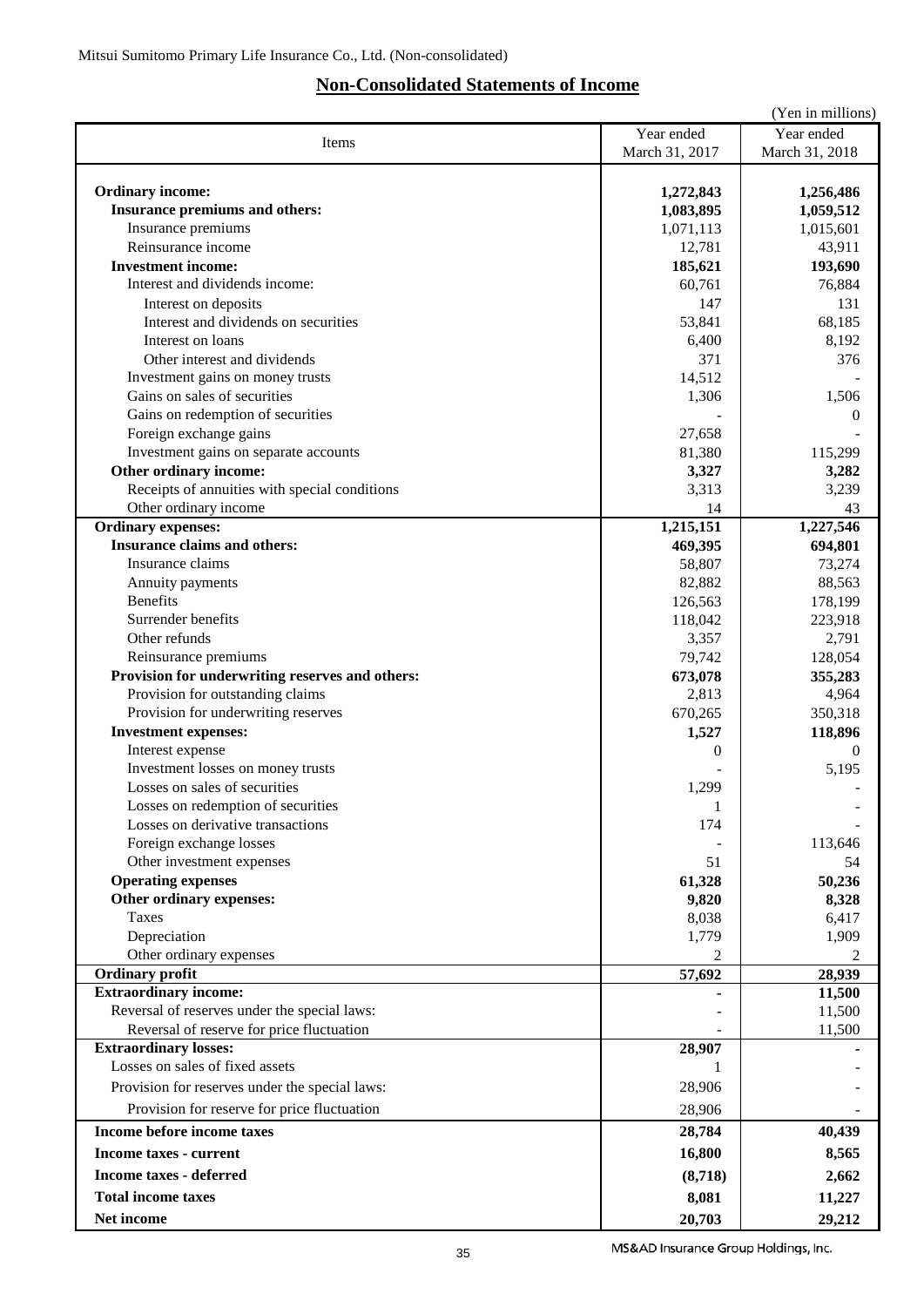### **Business Results**

### **Amount of Policies in Force and New Policies**

(1) Policies in force (Yen in 100 millions) Amount Number of policies Amount Individual insurance Individual annuities Group insurance 323 23,455 338 22,745 - -- - Group annuities - -- - March 31, 2017 March 31, 2018 Number of policies (in thousands) (in thousands) 597 33,352 687 37,873

(Note) The amounts of individual annuities represent the total sum of (a) the funds to be held at the time annuity payments are to commence (the premium reserves in the case of individual variable annuities) for the policies for which annuity payments have not yet commenced and (b) the underwriting reserves for the policies for which annuity payments have commenced.

| (2) New policies |  |
|------------------|--|
|                  |  |

(Yen in 100 millions)

|                      | Year ended March 31, 2017 |        |              | Year ended March 31, 2018 |                |                    |               |               |
|----------------------|---------------------------|--------|--------------|---------------------------|----------------|--------------------|---------------|---------------|
|                      | Number of                 |        | Number of    |                           |                |                    |               |               |
|                      | policies                  | Amount | New policies |                           | Net increase   | policies<br>Amount | New policies. | Net increase  |
|                      | (in thousands)            |        |              | by conversion             | (in thousands) |                    |               | by conversion |
| Individual insurance | 158                       | 9.026  | 9.026        |                           | 118            | 8.093              | 8,093         |               |
| Individual annuities | 24                        | 1.296  | 1,296        |                           | 44             | 2,063              | 2,063         |               |
| Group insurance      |                           | -      |              |                           |                | -                  |               |               |
| Group annuities      |                           | -      |              |                           |                | -                  |               |               |

(Note) The amounts of individual annuities represent the funds to be held at the time annuity payments are to commence (the premium reserves at the time of enrollment in the case of individual variable annuities).

### **Annualized Premiums**

| (1) Policies in force |                | (Yen in 100 millions) |
|-----------------------|----------------|-----------------------|
|                       | March 31, 2017 | March 31, 2018        |
| Individual insurance  | 2,217          | 2,641                 |
| Individual annuities  | 3,104          | 2,307                 |
| Total:                | 5,321          | 4,948                 |
| Medical coverage,     |                |                       |
| living benefits, etc. |                |                       |

| (2) New policies      |                | (Yen in 100 millions) |
|-----------------------|----------------|-----------------------|
|                       | Year ended     | Year ended            |
|                       | March 31, 2017 | March 31, 2018        |
| Individual insurance  | 667            | 650                   |
| Individual annuities  | 922            | 288                   |
| Total:                | 1,589          | 938                   |
| Medical coverage,     |                |                       |
| living benefits, etc. | -              |                       |

(Notes) 1. An annualized premium is the annual total of premiums that is obtained by multiplying the amount of a single payment with the number of payments per year in accordance with the premium payment method. An annualized premium for a lump-sum payment policy is the premium divided by the number of years of coverage.

 2. "Medical coverage, living benefits, etc." represents the portion of annualized premiums that corresponds to medical coverage benefits (for hospitalization, surgeries, etc.), living benefits (for specified diseases, nursing care, etc.) and premium waiver benefits (excluding those for disability, but including those for specified diseases, nursing care, etc.).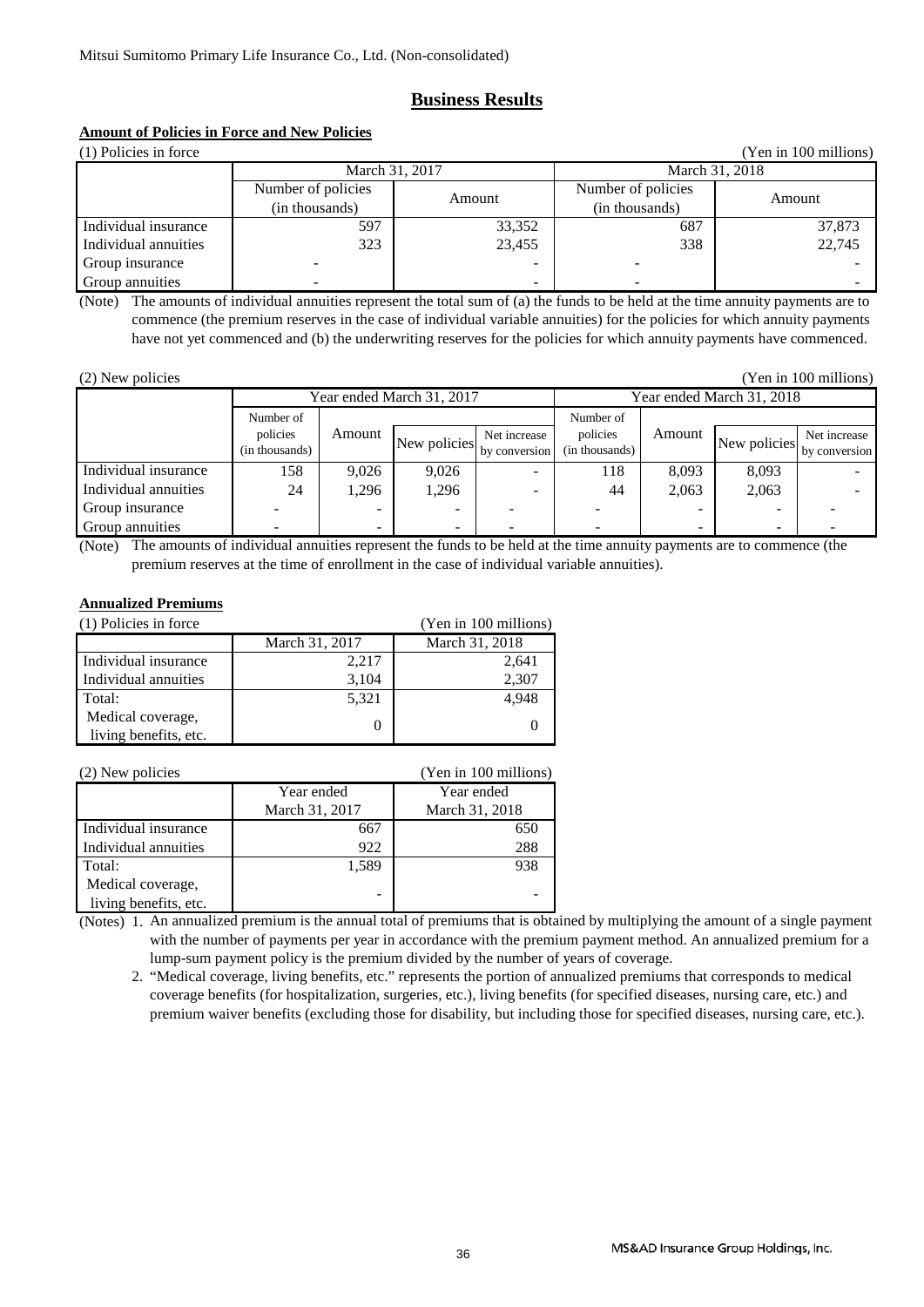### **Non-Consolidated Business Performance**

|                                                      |                |                          | (Yen in millions) |
|------------------------------------------------------|----------------|--------------------------|-------------------|
|                                                      | Year ended     | Year ended               | Change            |
|                                                      | March 31, 2017 | March 31, 2018           |                   |
| Fundamental revenues:                                | 1,269,861      | 1,270,108                | 246               |
| Insurance premiums and others                        | 1,083,895      | 1,059,512                | (24, 382)         |
| Fundamental expenses                                 | 1,217,105      | 1,261,245                | 44,140            |
| Fundamental profit                                   | 52,755         | 8,862                    | (43, 893)         |
| Capital gains/(losses)                               | 6,233          | 21,219                   | 14,986            |
| Non-recurring gains/(losses)                         | (1,296)        | (1,141)                  | 155               |
| Ordinary profit                                      | 57,692         | 28,939                   | (28, 752)         |
| Extraordinary income                                 |                | 11,500                   | 11,500            |
| <b>Extraordinary losses</b>                          | 28,907         | $\overline{\phantom{a}}$ | (28,907)          |
| Provision for reserve for dividends to policyholders |                |                          |                   |
| Income taxes                                         | 8,081          | 11,227                   | 3,145             |
| Net income                                           | 20,703         | 29,212                   | 8,509             |

(Note) Since the year ended March 31, 2018, the disclosure method of the breakdown of ordinary profit relating to the effect of change in surrender values associated with market value adjustment has been modified. As a result, fundamental profit decreased by ¥53 million and capital gains increased by the same amount for the year ended March 31, 2018, compared to those before the modification. The figures for the year ended March 31, 2017 were also restated accordingly. As a result, fundamental profit increased by ¥110 million and capital gains decreased by the same amount for the year ended March 31, 2017, compared to those before the modification.

### **Non-Consolidated Solvency Margin Ratio**

|                                                                                                                                                |                | (Yen in millions) |
|------------------------------------------------------------------------------------------------------------------------------------------------|----------------|-------------------|
|                                                                                                                                                | March 31, 2017 | March 31, 2018    |
| (A) Total amount of solvency margin                                                                                                            | 558,542        | 605,676           |
| Total capital                                                                                                                                  | 126,749        | 149,053           |
| Reserve for price fluctuation                                                                                                                  | 84,000         | 72,500            |
| Contingency reserve                                                                                                                            | 74,456         | 75,597            |
| General bad debt reserve                                                                                                                       |                |                   |
| Net unrealized gains/(losses) on investments in securities and<br>net deferred gains/(losses) on hedges (prior to tax effect deductions) x 90% | 9,402          | 10,258            |
| Net unrealized gains/(losses) on land x 85%                                                                                                    |                |                   |
| Excess of continued Zillmerized reserve (a)                                                                                                    | 241,219        | 267,415           |
| Subordinated debts, etc. (b)                                                                                                                   |                |                   |
| Amount excluded from the margin, out of (a) and (b)                                                                                            |                |                   |
| Brought in capital                                                                                                                             |                |                   |
| Deductions                                                                                                                                     |                |                   |
| Others                                                                                                                                         | 22,714         | 30,850            |
| $\sqrt{(R_1+R_8)^2+(R_2+R_3+R_7)^2}$ + R <sub>4</sub><br>(B) Total amount of risks                                                             | 108,399        | 121,997           |
| Insurance risk $(R_1)$                                                                                                                         | 89             | 117               |
| Insurance risk of third sector insurance contracts $(R_8)$                                                                                     | 5              | 4                 |
| Assumed interest rate risk $(R_2)$                                                                                                             | 41,902         | 45,460            |
| Minimum guarantee risk $(R_7)$                                                                                                                 | 3,722          | 2,655             |
| Asset management risk $(R_3)$                                                                                                                  | 60,647         | 71,487            |
| Business administration risk $(R_4)$                                                                                                           | 2,127          | 2,394             |
| (C) Solvency margin ratio<br>$[(A) / {(B) x 1/2}] x 100$                                                                                       | 1,030.5 %      | 992.9 %           |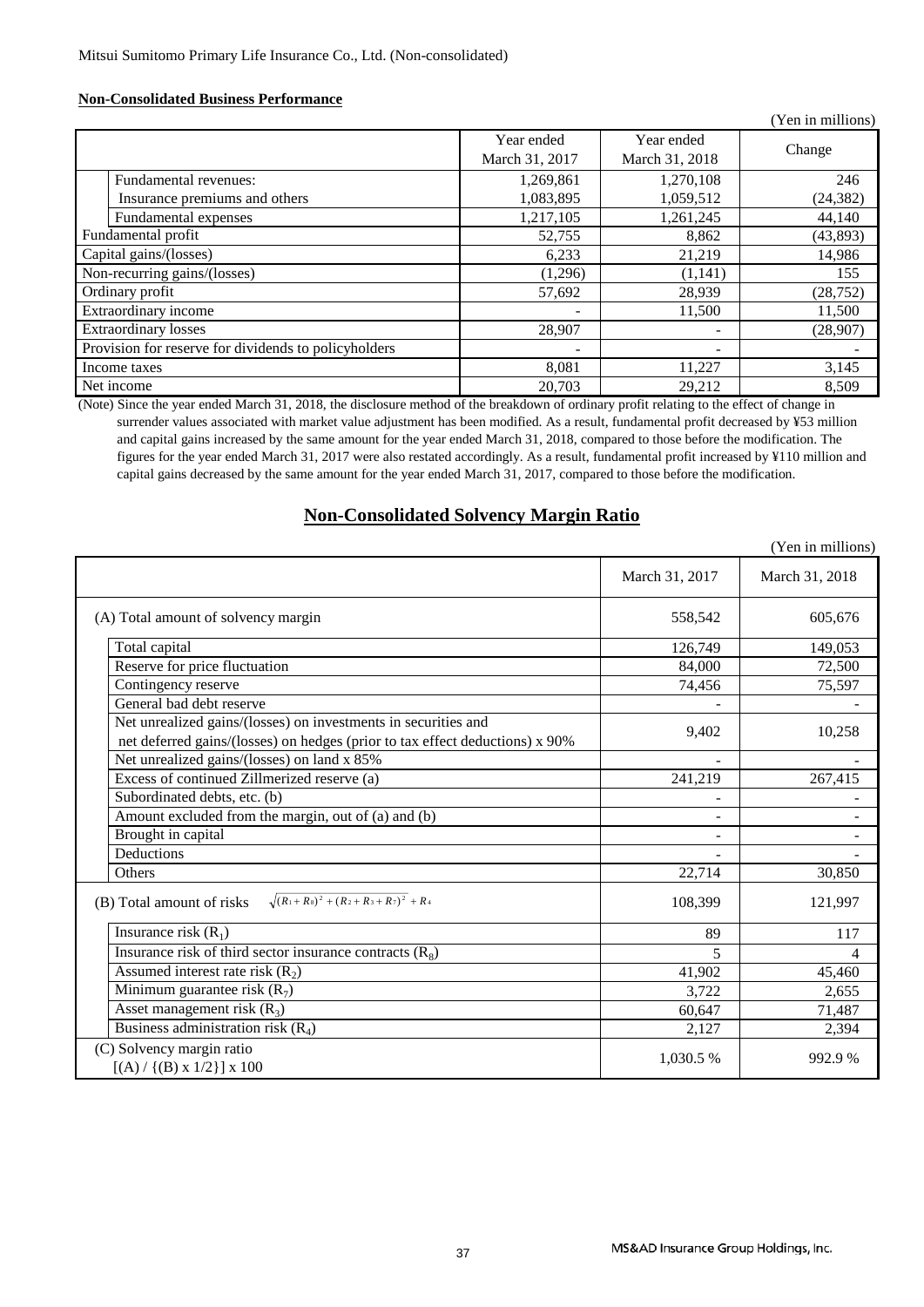### **3. Supplementary Information on Business Results for the Year Ended March 31, 2018 for Press Conference**

### **(1) Mitsui Sumitomo Insurance Co., Ltd. (Non-consolidated)**

### **1. Basic Information**

|   |                                |                              |                                        |                              |             | (Yen in 100 millions) |
|---|--------------------------------|------------------------------|----------------------------------------|------------------------------|-------------|-----------------------|
|   |                                | Year ended<br>March 31, 2017 | Six months ended<br>September 30, 2017 | Year ended<br>March 31, 2018 | Change      | Change                |
|   |                                | (A)                          | (B)                                    | (C)                          | $(C) - (A)$ | $(C) - (B)$           |
|   | Net premiums written           | 14,696                       | 7,816                                  | 15,003                       | 306         |                       |
|   | Change ratio                   | $(2.5)\%$                    | 3.3 %                                  | 2.1 %                        | 4.6%        | $(1.2)\%$             |
|   | Total assets                   | 67,770                       | 70,017                                 | 70,982                       | 3,211       | 964                   |
| 3 | Net loss ratio                 | 61.2%                        | 54.4 %                                 | 61.6%                        | 0.4%        | 7.2 %                 |
| 4 | Net expense ratio              | 31.2%                        | 29.8%                                  | 31.3 %                       | 0.1%        | 1.5 %                 |
| 5 | Combined ratio                 | 92.4 %                       | 84.2%                                  | 92.9%                        | 0.5 %       | 8.7 %                 |
|   | Underwriting result ratio      | 7.6 %                        | 15.8%                                  | 7.1 %                        | (0.5)%      | (8.7)%                |
| 6 | Voluntary automobile insurance |                              |                                        |                              |             |                       |
|   | Net premiums written           | 6,541                        | 3,345                                  | 6,592                        | 50          |                       |
|   | Change ratio                   | 1.3 %                        | 1.1 %                                  | $0.8\ \%$                    | (0.5)%      | (0.3)%                |
|   | Underwriting result ratio      | 11.3 %                       | 13.5 %                                 | 9.0%                         | (2.3)%      | $(4.5)\%$             |
|   | Net loss ratio                 | 57.3 %                       | 55.9%                                  | 59.1 %                       | 1.8%        | 3.2 %                 |
|   | Net expense ratio              | 31.4%                        | 30.6 %                                 | 31.9%                        | 0.5 %       | 1.3 %                 |
| 7 | Fire and allied insurance      |                              |                                        |                              |             |                       |
|   | Net premiums written           | 1,838                        | 1,053                                  | 1,967                        | 128         |                       |
|   | Change ratio                   | $(24.2)\%$                   | 11.7%                                  | 7.0%                         | 31.2 %      | (4.7)%                |
|   | Underwriting result ratio      | $(13.8)\%$                   | 11.5 %                                 | (10.9)%                      | 2.9%        | (22.4)%               |
|   | Net loss ratio                 | 72.0 %                       | 50.9%                                  | 71.2 %                       | (0.8)%      | 20.3 %                |
|   | Net expense ratio              | 41.8%                        | 37.6 %                                 | 39.7%                        | (2.1)%      | 2.1 %                 |
| 8 | Number of employees            | 14,650                       | 14,767                                 | 14,572                       | (78)        | (195)                 |
| 9 | Number of agencies             | 41,305                       | 40,860                                 | 40,267                       | (1,038)     | (593)                 |

(Notes) 1. Net premiums written and ratios are presented exclusive of Good Result Return premiums of the automobile insurance product "ModoRich" which contains a special clause related to premium adjustment and refund at maturity.

2. Net loss ratio = (net claims paid + loss adjustment expenses) / net premiums written x 100

3. Net expense ratio = (commissions and collection expenses + operating expenses and general administrative expenses for underwriting) / net premiums written x 100

4. Combined ratio = net loss ratio + net expense ratio

5. Underwriting result ratio = 100 - combined ratio

### **(Reference) Consolidated Business Performance of MS&AD Insurance Group Holdings, Inc.** (Yen in 100 millions)

|                |                            | Year ended     | Six months ended                  | Year ended | Change      | Change      |
|----------------|----------------------------|----------------|-----------------------------------|------------|-------------|-------------|
|                |                            | March 31, 2017 | September 30, 2017 March 31, 2018 |            |             |             |
|                |                            | (A)            | (B)                               | (C)        | $(C) - (A)$ | $(C) - (B)$ |
|                | Ordinary income            | 53,348         | 28.924                            | 52,237     | (1,110)     |             |
| 2              | Net premiums written       | 34,069         | 18,641                            | 34,469     | 399         |             |
|                | Change ratio               | 10.7 %         | 1.3 %                             | 1.2%       | $(9.5)\%$   | (0.1)%      |
| 3 <sub>1</sub> | Life insurance premiums    | 12,531         | 5,111                             | 10,582     | (1,948)     |             |
|                | Change ratio               | (7.6)%         | $(22.7)\%$                        | $(15.6)\%$ | $(8.0)\%$   | 7.1 %       |
| $\overline{4}$ | Ordinary profit            | 3,526          | 1,315                             | 2,115      | (1,410)     |             |
| 5              | Net income attributable to |                | 757                               |            |             |             |
|                | owners of the parent       | 2,104          |                                   | 1,540      | (563)       |             |

(Note) Ordinary income and net premiums written are presented exclusive of Good Result Return premiums of Mitsui Sumitomo Insurance's proprietary automobile insurance product "ModoRich", which contains a special clause related to premium adjustment and refund at maturity.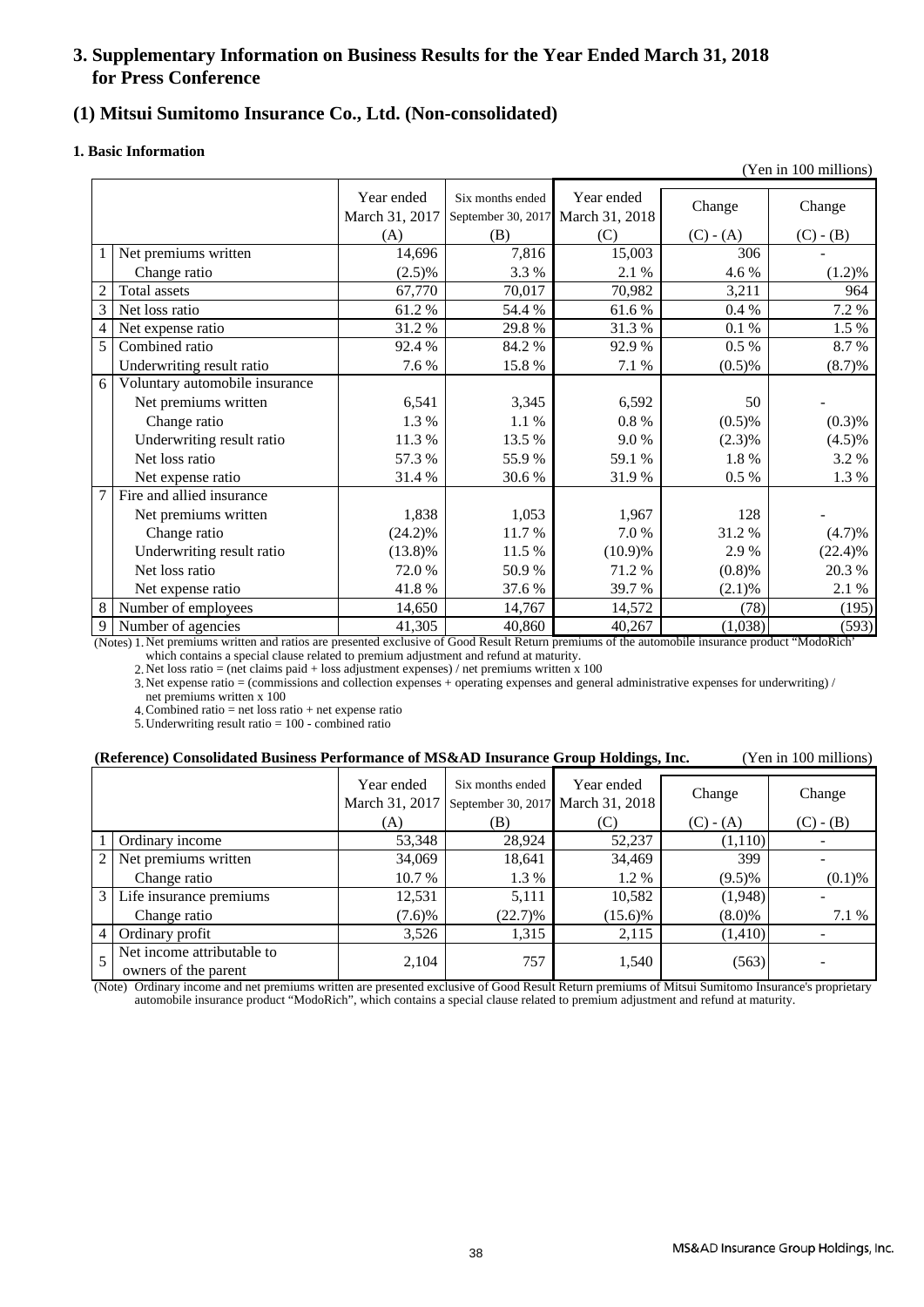Mitsui Sumitomo Insurance Co., Ltd. (Non-consolidated)

### **2. Other Information**

### **(a) Non-performing assets**

| <b>Risk-monitored loans</b>            |                |                    | (Yen in 100 millions) |
|----------------------------------------|----------------|--------------------|-----------------------|
|                                        | March 31, 2017 | September 30, 2017 | March 31, 2018        |
| Loans to borrowers in bankruptcy       |                |                    |                       |
| Overdue loans                          |                |                    |                       |
| Loans overdue for three months or more |                |                    |                       |
| Restructured loans                     |                |                    |                       |
| Total                                  |                |                    |                       |
| Ratio to total loans                   | $0.2\%$        | $0.2\%$            | 0.2 %                 |
|                                        |                |                    |                       |
| (Reference) Total loans                | 4,181          | 3,957              | 3,933                 |

| <b>Results of self-assessment of assets</b> |                |                    | (Yen in 100 millions) |
|---------------------------------------------|----------------|--------------------|-----------------------|
|                                             | March 31, 2017 | September 30, 2017 | March 31, 2018        |
| Non-classified                              | 64.498         | 67,198             | 66,373                |
| Category II                                 | 3,231          | 2.786              | 4,578                 |
| Category III                                | 16             | 15                 | 15                    |
| Category IV                                 | 29             | 26                 | 25                    |
| Subtotal (Categories II - IV)               | 3.278          | 2.829              | 4.619                 |
| Total                                       | 67.776         | 70.027             | 70.992                |

(Note) "Total" represents the balances before write-off conducted based on self-assessment of assets (including impairment losses on securities and fixed assets).

### **(b) Impairment losses on securities** (Yen in 100 millions)

| AMMUMMAA MACAAL AQOOCO QAA DUUUMA ADACO |                |                    | - --- --- - - - ------- --- |
|-----------------------------------------|----------------|--------------------|-----------------------------|
|                                         | Year ended     | Six months ended   | Year ended                  |
|                                         | March 31, 2017 | September 30, 2017 | March 31, 2018              |
| Domestic bonds                          |                |                    |                             |
| Domestic stocks                         |                |                    |                             |
| Foreign securities                      |                |                    |                             |
| Other securities                        |                |                    |                             |
| Total                                   |                |                    |                             |

### **Rules for recognition of impairment**

 In principle, the Company recognizes impairment losses on securities with practically determinable fair value if the fair value declines by 30% or more from the cost.

| (c) Impairment losses on fixed assets |                |                    | (Yen in 100 millions) |
|---------------------------------------|----------------|--------------------|-----------------------|
|                                       | Year ended     | Six months ended   | Year ended            |
|                                       | March 31, 2017 | September 30, 2017 | March 31, 2018        |
| Land                                  |                |                    |                       |
| <b>Buildings</b>                      |                |                    |                       |
| Others                                |                |                    |                       |
| Total                                 |                |                    |                       |

### **(d) Unrealized gains and losses on investments in securities** (Yen in 100 millions)

| Can camped gains and rosses on in resultants in securities |                |                    |                |
|------------------------------------------------------------|----------------|--------------------|----------------|
|                                                            | March 31, 2017 | September 30, 2017 | March 31, 2018 |
| Domestic bonds                                             | 1,548          | 1,492              | 1.508          |
| Domestic stocks                                            | 11,278         | 12,653             | 12,683         |
| Foreign securities                                         | 78             | 188                | (21)           |
| Other securities                                           | 34             | 29                 | 26             |
| Total                                                      | 12,940         | 14,363             | 14,197         |

(Notes) 1. The above table describes available-for-sale securities with practically determinable fair value.

2. Monetary claims bought are included in "Other securities".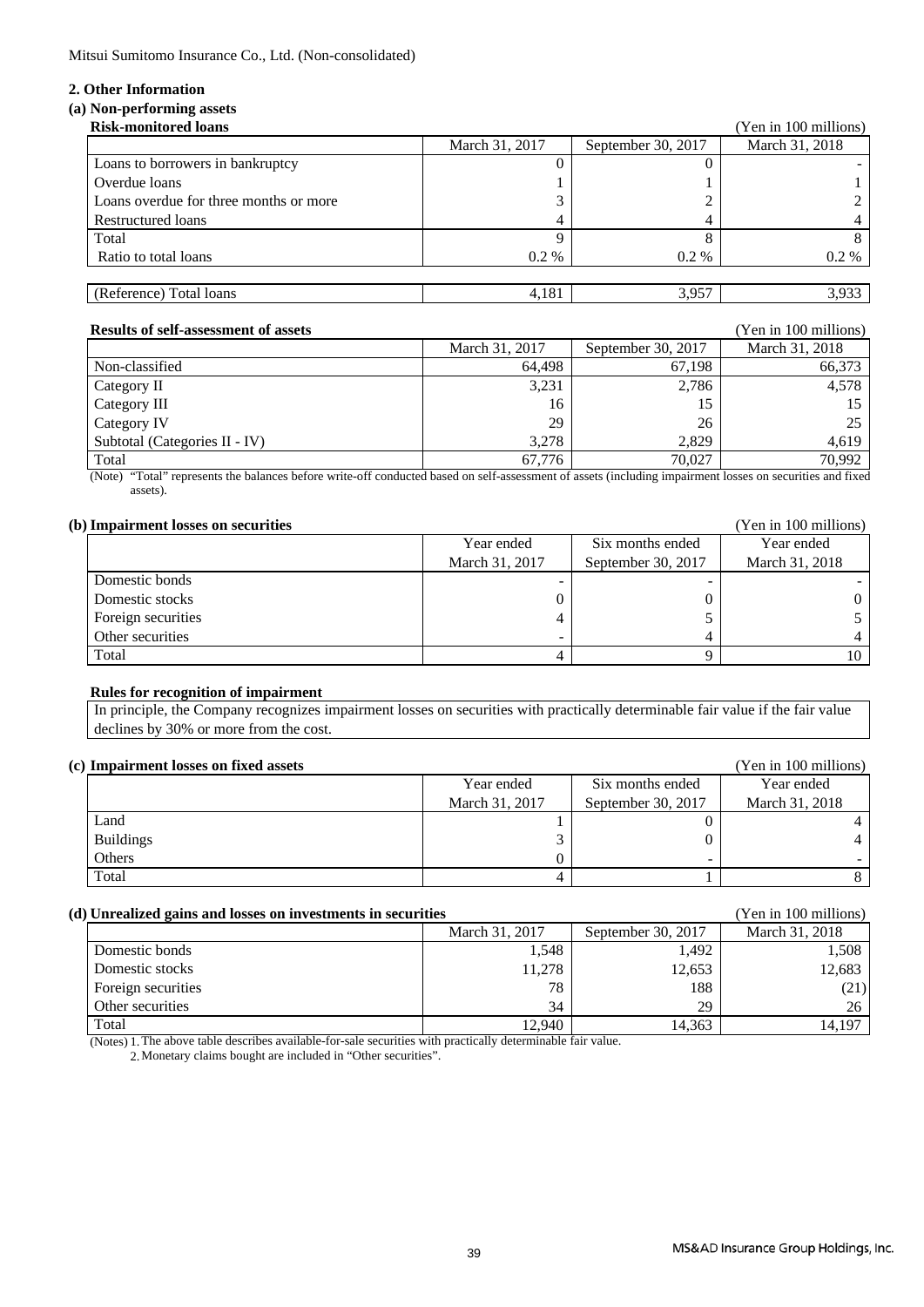## **(e) Losses caused by natural disasters in Japan, excluding residential earthquake insurance**

|                    |                |                                             | (Yen in 100 millions) |
|--------------------|----------------|---------------------------------------------|-----------------------|
|                    | Year ended     | Six months ended                            | Year ended            |
|                    | March 31, 2017 | September 30, 2017                          | March 31, 2018        |
| Direct claims paid | 335            |                                             | 367                   |
| Net claims paid    | 253            | 44                                          | 348                   |
| Outstanding claims | 89             | 109                                         | 78                    |
| $^{\bullet}$       | $\blacksquare$ | $\cdots$<br>the contract of the contract of | $\sim$ 1.10 $\sim$    |

(Note) The above table describes losses caused by natural disasters in Japan incurred during the respective period.

### **(f) Catastrophe reserve** (Yen in 100 millions)

| Lines of insurance   | March 31, 2017 |                         | September 30, 2017 |         |         | March 31, 2018          |         |                         |     |
|----------------------|----------------|-------------------------|--------------------|---------|---------|-------------------------|---------|-------------------------|-----|
|                      | Balance        | Reserve Ratio Provision |                    | Balance |         | Reserve Ratio Provision | Balance | Reserve Ratio Provision |     |
| Fire and allied      | .460           | 79.7 %                  | 229                | 1.513   | 72.0 %  | 52                      | .294    | 66.0 %                  | 98  |
| Marine               | 781            | 133.2 %                 | 27                 | 795     | 128.3 % | 14                      | 798     | 132.0 %                 | 28  |
| Personal accident    | 677            | 47.2 %                  | 45                 | 701     | 45.2 %  | 24                      | 723     | 49.0 %                  | 46  |
| Voluntary automobile | 589            | 9.0 %                   | 209                | 697     | 10.4%   | 107                     | 764     | 11.6 %                  | 211 |
| Other                | .780           | 73.4 %                  | 131                | 1.855   | 68.6 %  | 75                      | .865    | 74.1 %                  | 137 |
| Total                | 5.288          | 41.3 %                  | 642                | 5.562   | 40.7 %  | 274                     | 5.446   | 41.4 %                  | 522 |

(Notes) 1. Reserve ratio = catastrophe reserve / (net premiums written (excluding premiums of residential earthquake insurance and compulsory automobile liability insurance and Good Result Return premiums of the automobile insurance product "ModoRich")) x 100

Reserve ratio for September 30 is calculated on an annualized basis using net premiums written multiplied by two as a denominator.

2. Provision = gross provision

### **(g) Reinsurance assumed** (Yen in 100 millions)

|                                 |                  | Year ended March 31, 2017 | Year ended March 31, 2018 |                                                                                                 |  |
|---------------------------------|------------------|---------------------------|---------------------------|-------------------------------------------------------------------------------------------------|--|
| Lines of insurance              |                  |                           |                           | Net reinsurance assumed Net reinsurance assumed Net reinsurance assumed Net reinsurance assumed |  |
|                                 | premiums written | claims paid               | premiums written          | claims paid                                                                                     |  |
| Fire and allied                 | 287              | 274                       | 308                       | 249                                                                                             |  |
| Marine                          | 142              | 70                        | 150                       | 81                                                                                              |  |
| Personal accident               |                  | –                         |                           |                                                                                                 |  |
| Voluntary automobile            | 32               | 25                        | 33                        | 23                                                                                              |  |
| Compulsory automobile liability | 1,429            | 1,368                     | 1.375                     | 1.351                                                                                           |  |
| Other                           | 162              | 238                       | 190                       | 140                                                                                             |  |
| Total                           | 2,067            | 1.984                     | 2.069                     | 1,851                                                                                           |  |

#### **(h) Reinsurance ceded** (Yen in 100 millions)

|                                 |                       | Year ended March 31, 2017 | Year ended March 31, 2018 |                       |  |
|---------------------------------|-----------------------|---------------------------|---------------------------|-----------------------|--|
| Lines of insurance              | Net reinsurance ceded | Net reinsurance ceded     | Net reinsurance ceded     | Net reinsurance ceded |  |
|                                 | premiums written      | claims paid               | premiums written          | claims paid           |  |
| Fire and allied                 | 1,035                 | 753                       | 1.044                     | 315                   |  |
| Marine                          | 343                   | 206                       | 349                       | 155                   |  |
| Personal accident               | 110                   | 54                        | 107                       | 56                    |  |
| Voluntary automobile            | 82                    | 43                        | 84                        | 44                    |  |
| Compulsory automobile liability | 1,345                 | 1,278                     | 1,211                     | 1,255                 |  |
| Other                           | 556                   | 332                       | 609                       | 268                   |  |
| Total                           | 3,475                 | 2,668                     | 3,406                     | 2,095                 |  |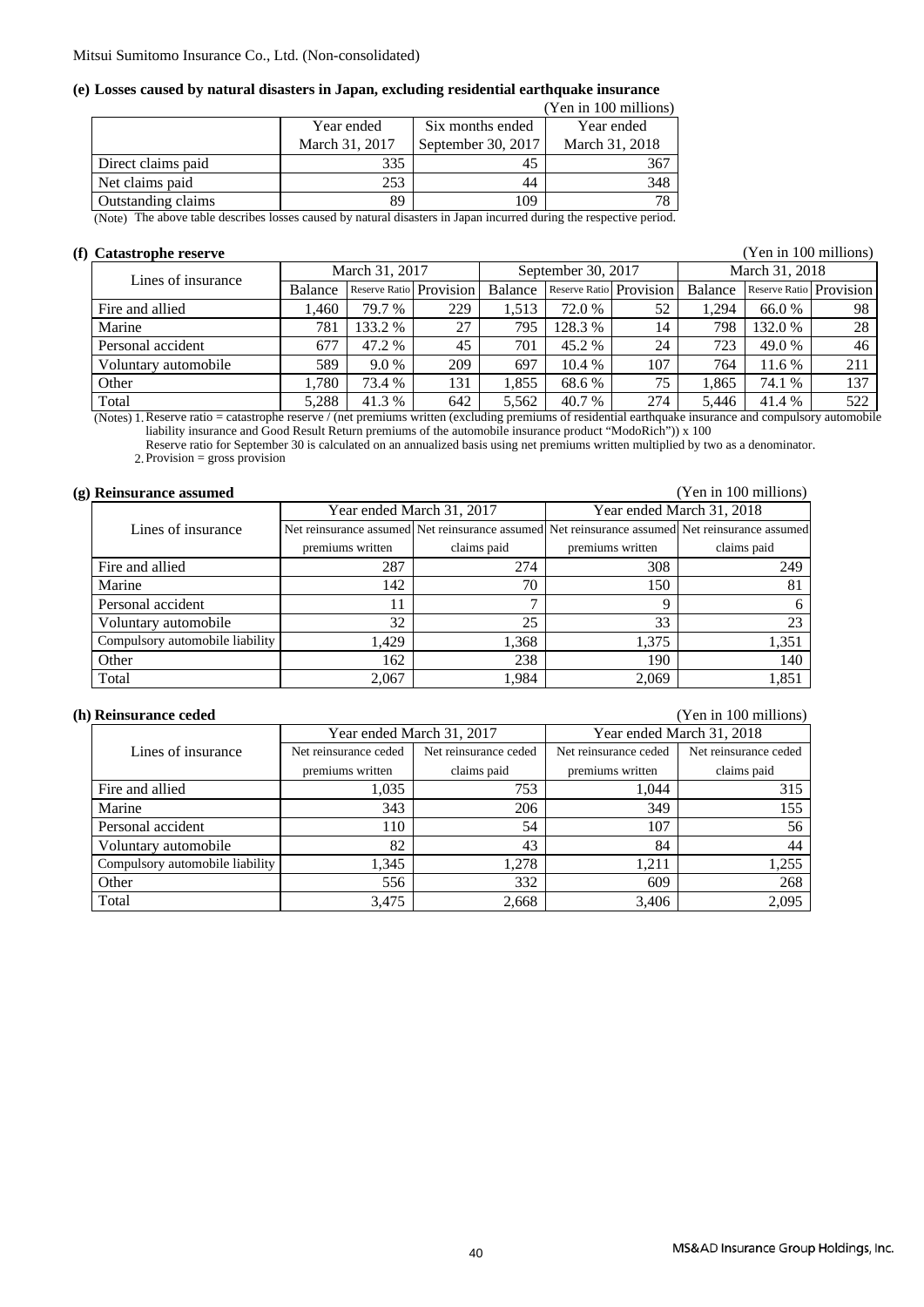### **(2) Aioi Nissay Dowa Insurance Co., Ltd. (Non-consolidated)**

### **1. Basic Information**

|   |                                |                              |                  |                                                 |             | $1 \text{cm}$ and $1 \text{cm}$ and $\mu$ |
|---|--------------------------------|------------------------------|------------------|-------------------------------------------------|-------------|-------------------------------------------|
|   |                                | Year ended<br>March 31, 2017 | Six months ended | Year ended<br>September 30, 2017 March 31, 2018 | Change      | Change                                    |
|   |                                | (A)                          | (B)              | (C)                                             | $(C) - (A)$ | $(C) - (B)$                               |
|   | Net premiums written           | 12,005                       | 6,301            | 12,220                                          | 214         |                                           |
|   | Change ratio                   | 0.7%                         | 3.4 %            | 1.8 %                                           | 1.1 %       | $(1.6)\%$                                 |
|   | Total assets                   | 34,982                       | 36,037           | 34,866                                          | (115)       | (1,170)                                   |
| 3 | Net loss ratio                 | 59.1 %                       | 53.2 %           | 59.2 %                                          | 0.1%        | 6.0%                                      |
| 4 | Net expense ratio              | 33.5 %                       | 32.5 %           | 33.4 %                                          | (0.1)%      | 0.9%                                      |
| 5 | Combined ratio                 | 92.6%                        | 85.7 %           | 92.6 %                                          | $0.0\%$     | 6.9%                                      |
|   | Underwriting result ratio      | 7.4 %                        | 14.3 %           | 7.4 %                                           | $0.0\ \%$   | (6.9)%                                    |
| 6 | Voluntary automobile insurance |                              |                  |                                                 |             |                                           |
|   | Net premiums written           | 6,804                        | 3,470            | 6,840                                           | 36          |                                           |
|   | Change ratio                   | 1.3 %                        | 0.4%             | $0.5\%$                                         | (0.8)%      | 0.1 %                                     |
|   | Underwriting result ratio      | 9.9%                         | 14.2 %           | 9.4 %                                           | $(0.5)$ %   | (4.8)%                                    |
|   | Net loss ratio                 | 56.8%                        | 54.0 %           | 58.2%                                           | 1.4 %       | 4.2 %                                     |
|   | Net expense ratio              | 33.3%                        | 31.8%            | 32.4 %                                          | (0.9)%      | 0.6%                                      |
| 7 | Fire and allied insurance      |                              |                  |                                                 |             |                                           |
|   | Net premiums written           | 1,530                        | 909              | 1,744                                           | 213         |                                           |
|   | Change ratio                   | (8.7)%                       | 21.2%            | 14.0 %                                          | 22.7 %      | (7.2)%                                    |
|   | Underwriting result ratio      | 1.6 %                        | 19.1 %           | (0.4)%                                          | (2.0)%      | $(19.5)\%$                                |
|   | Net loss ratio                 | 56.2%                        | 41.6%            | 59.8%                                           | 3.6 %       | 18.2%                                     |
|   | Net expense ratio              | 42.2 %                       | 39.3%            | 40.6%                                           | (1.6)%      | 1.3 %                                     |
| 8 | Number of employees            | 13,052                       | 13,453           | 13,287                                          | 235         | (166)                                     |
| 9 | Number of agencies             | 53,055                       | 49,005           | 48,265                                          | (4,790)     | (740)                                     |

(Notes) 1. Net loss ratio = (net claims paid + loss adjustment expenses) / net premiums written x 100

2. net premiums written x 100 Net expense ratio = (commissions and collection expenses + operating expenses and general administrative expenses for underwriting) /

3. Combined ratio  $=$  net loss ratio  $+$  net expense ratio

4. Underwriting result ratio  $= 100$  - combined ratio

### **(Reference) Consolidated Business Performance of MS&AD Insurance Group Holdings, Inc.**

Please refer to page 38.

(Yen in 100 millions)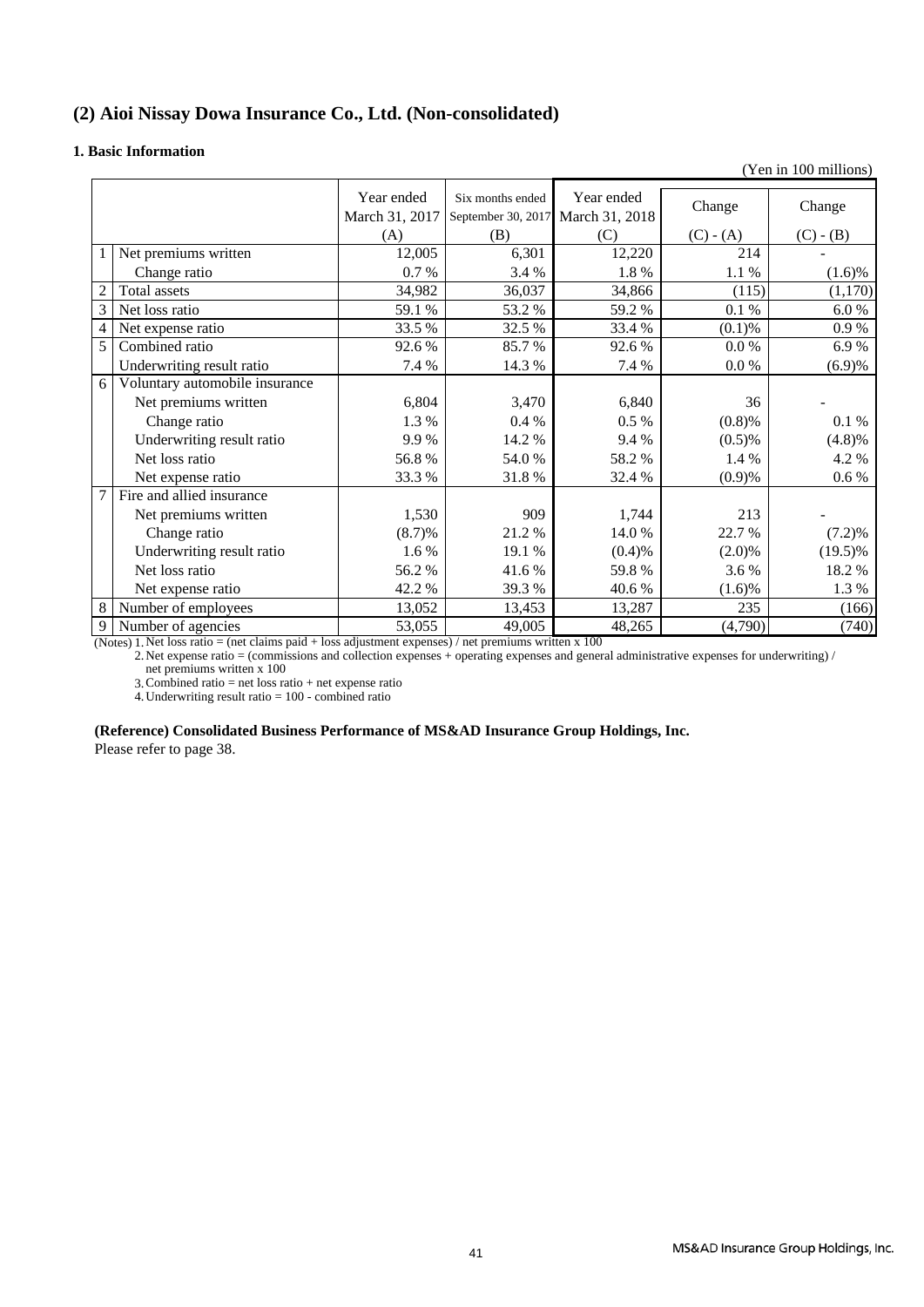Aioi Nissay Dowa Insurance Co., Ltd. (Non-consolidated)

### **2. Other Information**

### **(a) Non-performing assets**

| <b>Risk-monitored loans</b>            |                |                    | (Yen in 100 millions) |
|----------------------------------------|----------------|--------------------|-----------------------|
|                                        | March 31, 2017 | September 30, 2017 | March 31, 2018        |
| Loans to borrowers in bankruptcy       |                |                    |                       |
| Overdue loans                          |                |                    |                       |
| Loans overdue for three months or more |                |                    |                       |
| Restructured loans                     |                | 10                 | 10                    |
| Total                                  | 19             | 18                 | 14                    |
| Ratio to total loans                   | $0.9\%$        | $0.9\%$            | 0.7 %                 |
|                                        |                |                    |                       |
| (Reference) Total loans                | 2,109          | 2,042              | 2,000                 |

| <b>Results of self-assessment of assets</b> |                |                    | (Yen in 100 millions) |
|---------------------------------------------|----------------|--------------------|-----------------------|
|                                             | March 31, 2017 | September 30, 2017 | March 31, 2018        |
| Non-classified                              | 34,340         | 35.497             | 34.780                |
| Category II                                 | 505            | 471                | 116                   |
| Category III                                |                |                    | $\Omega$              |
| Category IV                                 | 73             | 25                 | 501                   |
| Subtotal (Categories II - IV)               | 580            | 498                | 618                   |
| Total                                       | 34,921         | 35,995             | 35,398                |

(Note) "Total" represents the balances before write-off conducted based on self-assessment of assets (including impairment losses on securities and fixed assets).

|  |  |  |  |  | (b) Impairment losses on securities |
|--|--|--|--|--|-------------------------------------|
|--|--|--|--|--|-------------------------------------|

| <b>Impairment losses on securities</b> |                |                    | (Yen in 100 millions) |
|----------------------------------------|----------------|--------------------|-----------------------|
|                                        | Year ended     | Six months ended   | Year ended            |
|                                        | March 31, 2017 | September 30, 2017 | March 31, 2018        |
| Domestic bonds                         |                |                    |                       |
| Domestic stocks                        |                |                    | 22                    |
| Foreign securities                     | 43             |                    | 467                   |
| Other securities                       |                |                    |                       |
| Total                                  | 49             |                    | 490                   |

### **Rules for recognition of impairment**

 declines by 30% or more from the cost. In principle, the Company recognizes impairment losses on securities with practically determinable fair value if the fair value

|  | (c) Impairment losses on fixed assets |
|--|---------------------------------------|
|--|---------------------------------------|

| <b>Impairment losses on fixed assets</b> |                |                    | (Yen in 100 millions) |
|------------------------------------------|----------------|--------------------|-----------------------|
|                                          | Year ended     | Six months ended   | Year ended            |
|                                          | March 31, 2017 | September 30, 2017 | March 31, 2018        |
| Land                                     | 21             |                    |                       |
| <b>Buildings</b>                         | 34             |                    | 17                    |
| Others                                   |                |                    |                       |
| Total                                    |                |                    | 19                    |

### **(d) Unrealized gains and losses on investments in securities** (Yen in 100 millions)

| Can camped gains and rosses on in resultance in securities |                |                    |                |
|------------------------------------------------------------|----------------|--------------------|----------------|
|                                                            | March 31, 2017 | September 30, 2017 | March 31, 2018 |
| Domestic bonds                                             | 648            | 632                | 613            |
| Domestic stocks                                            | 3,913          | 4,657              | 4,851          |
| Foreign securities                                         | 433            | 513                | 270            |
| Other securities                                           | 56             | 75                 | 53             |
| Total                                                      | 5,052          | 5,878              | 5,788          |

(Notes) 1. The above table describes available-for-sale securities with practically determinable fair value.

2. Monetary claims bought are included in "Other securities".